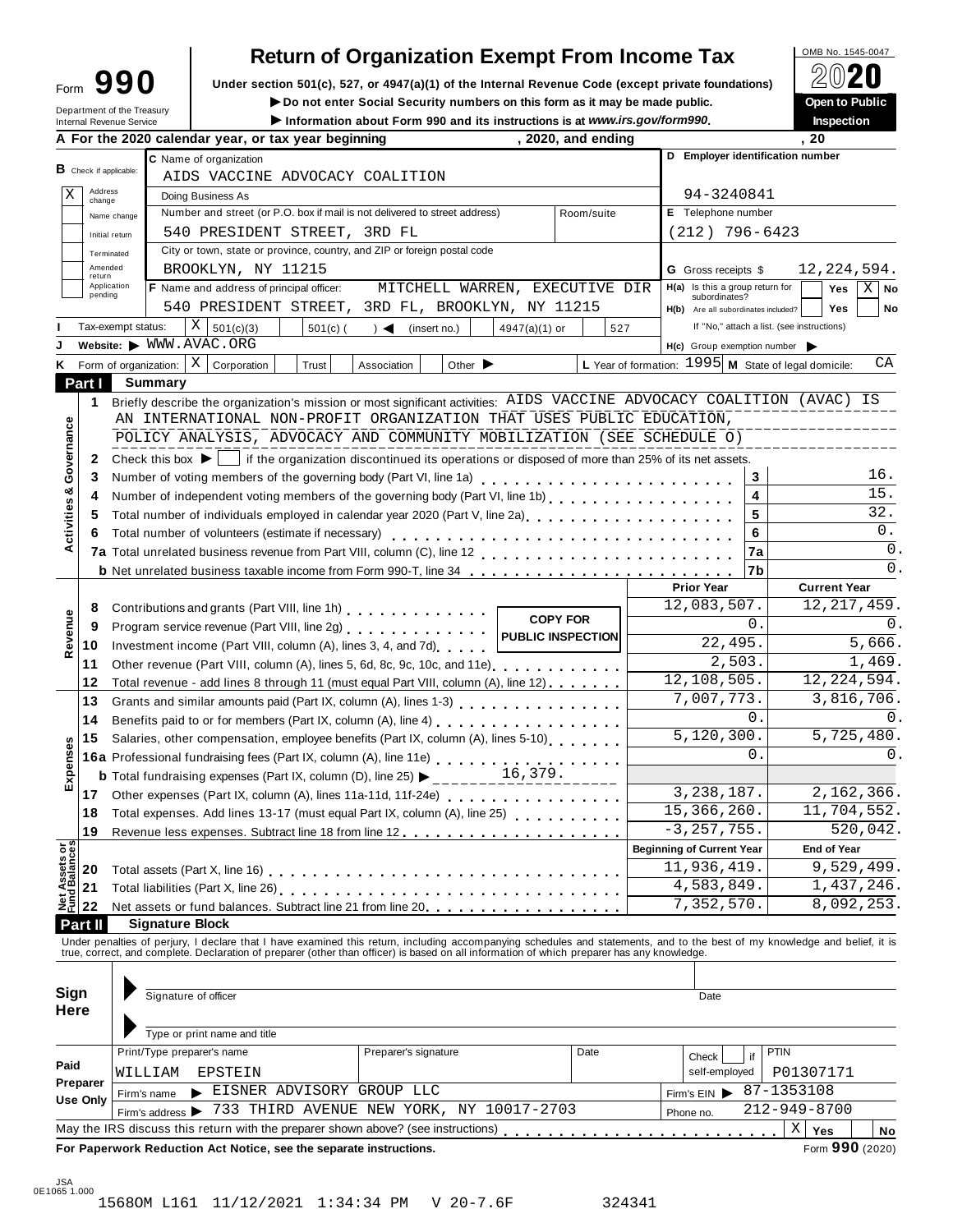| AIDS VACCINE ADVOCACY COALITION |  | 94-3240841 |
|---------------------------------|--|------------|
|---------------------------------|--|------------|

|   | Form 990 (2020)                                                                                                                                                                 | Page 2       |
|---|---------------------------------------------------------------------------------------------------------------------------------------------------------------------------------|--------------|
|   | Part III<br><b>Statement of Program Service Accomplishments</b>                                                                                                                 | X            |
| 1 | Briefly describe the organization's mission:                                                                                                                                    |              |
|   | ATTACHMENT 1                                                                                                                                                                    |              |
|   |                                                                                                                                                                                 |              |
|   |                                                                                                                                                                                 |              |
|   | 2 Did the organization undertake any significant program services during the year which were not listed on the                                                                  |              |
|   | <b>Yes</b><br>If "Yes," describe these new services on Schedule O.                                                                                                              | $X \mid No$  |
|   | 3 Did the organization cease conducting, or make significant changes in how it conducts, any program                                                                            |              |
|   | <b>Yes</b>                                                                                                                                                                      | $x \mid N$ o |
|   | If "Yes," describe these changes on Schedule O.<br>4 Describe the organization's program service accomplishments for each of its three largest program services, as measured by |              |
|   | expenses. Section $501(c)(3)$ and $501(c)(4)$ organizations are required to report the amount of grants and allocations to others,                                              |              |
|   | the total expenses, and revenue, if any, for each program service reported.                                                                                                     |              |
|   |                                                                                                                                                                                 |              |
|   | (Expenses \$3,813,778. including grants of \$2,393,778. ) (Revenue \$<br>4a (Code:                                                                                              |              |
|   | <b>ATTACHMENT</b><br>- 2                                                                                                                                                        |              |
|   |                                                                                                                                                                                 |              |
|   |                                                                                                                                                                                 |              |
|   |                                                                                                                                                                                 |              |
|   |                                                                                                                                                                                 |              |
|   |                                                                                                                                                                                 |              |
|   |                                                                                                                                                                                 |              |
|   |                                                                                                                                                                                 |              |
|   |                                                                                                                                                                                 |              |
|   |                                                                                                                                                                                 |              |
|   | (Expenses \$ 1,929,437. including grants of \$ 239,952. ) (Revenue \$<br>4b (Code:                                                                                              |              |
|   | ATTACHMENT 3                                                                                                                                                                    |              |
|   |                                                                                                                                                                                 |              |
|   |                                                                                                                                                                                 |              |
|   |                                                                                                                                                                                 |              |
|   |                                                                                                                                                                                 |              |
|   |                                                                                                                                                                                 |              |
|   |                                                                                                                                                                                 |              |
|   |                                                                                                                                                                                 |              |
|   |                                                                                                                                                                                 |              |
|   |                                                                                                                                                                                 |              |
|   |                                                                                                                                                                                 |              |
|   |                                                                                                                                                                                 |              |
|   | $(1.674, 639)$ (Expenses \$1.674,639. including grants of \$847,700. ) (Revenue \$<br>4c (Code:                                                                                 |              |
|   | IMPLEMENTATION ADVOCACY: THE IMPLEMENTATION ADVOCACY PROGRAM WHERE                                                                                                              |              |
|   | AVAC PROVIDES TECHNICAL SUPPORT IS DESIGNED TO IMPROVE                                                                                                                          |              |
|   | EVIDENCE-BASED AND RIGHTS-BASED DONOR AND GOVERNMENT INVESTMENTS                                                                                                                |              |
|   | IN A COMPREHENSIVE RESPONSE TO THE HIV/AIDS EPIDEMIC.                                                                                                                           |              |
|   |                                                                                                                                                                                 |              |
|   |                                                                                                                                                                                 |              |
|   |                                                                                                                                                                                 |              |
|   |                                                                                                                                                                                 |              |
|   |                                                                                                                                                                                 |              |
|   |                                                                                                                                                                                 |              |
|   |                                                                                                                                                                                 |              |
|   | ATTACHMENT 4<br>4d Other program services (Describe on Schedule O.)                                                                                                             |              |
|   | (Expenses \$<br>$2,630,746$ . including grants of \$<br>335, 276. ) (Revenue \$<br>4e Total program service expenses $\blacktriangleright$ $\overline{10,048,600}$ .            |              |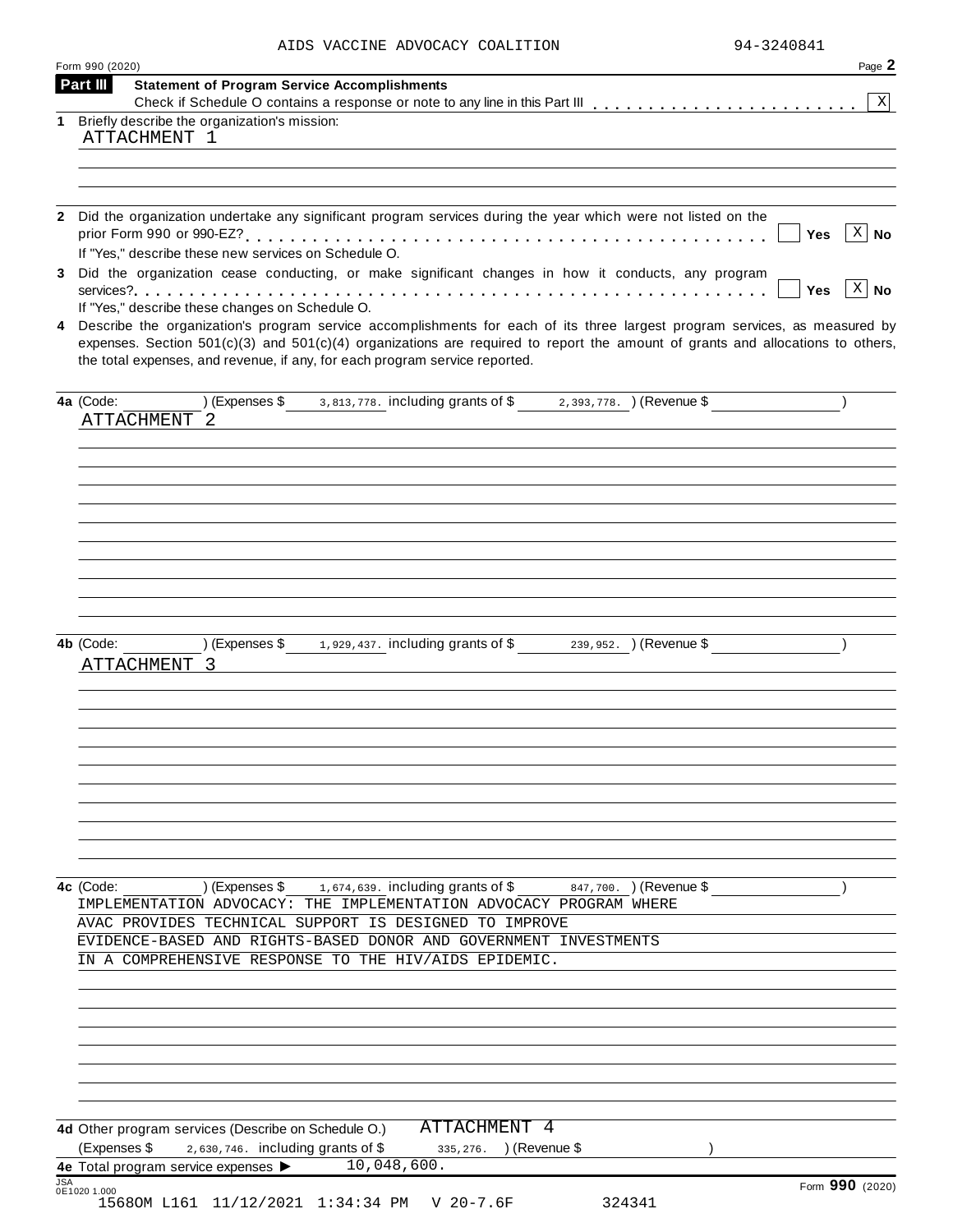| Part IV      | <b>Checklist of Required Schedules</b>                                                                                                                                                                                               |                 |             |    |
|--------------|--------------------------------------------------------------------------------------------------------------------------------------------------------------------------------------------------------------------------------------|-----------------|-------------|----|
|              |                                                                                                                                                                                                                                      |                 | Yes         | No |
| 1            | Is the organization described in section $501(c)(3)$ or $4947(a)(1)$ (other than a private foundation)? If "Yes,"                                                                                                                    |                 |             |    |
|              |                                                                                                                                                                                                                                      | 1               | Χ           |    |
| $\mathbf{2}$ | Is the organization required to complete Schedule B, Schedule of Contributors See instructions?                                                                                                                                      | $\mathbf{2}$    | $\mathbf X$ |    |
| 3            | Did the organization engage in direct or indirect political campaign activities on behalf of or in opposition to                                                                                                                     |                 |             |    |
|              | candidates for public office? If "Yes," complete Schedule C, Part I.                                                                                                                                                                 | 3               |             | Χ  |
| 4            | Section 501(c)(3) organizations. Did the organization engage in lobbying activities, or have a section 501(h)                                                                                                                        |                 |             |    |
|              |                                                                                                                                                                                                                                      | 4               |             | X  |
| 5            | Is the organization a section $501(c)(4)$ , $501(c)(5)$ , or $501(c)(6)$ organization that receives membership dues,                                                                                                                 |                 |             | Χ  |
|              | assessments, or similar amounts as defined in Revenue Procedure 98-19? If "Yes," complete Schedule C, Part III                                                                                                                       | 5               |             |    |
| 6            | Did the organization maintain any donor advised funds or any similar funds or accounts for which donors                                                                                                                              |                 |             |    |
|              | have the right to provide advice on the distribution or investment of amounts in such funds or accounts? If                                                                                                                          |                 |             | X  |
|              |                                                                                                                                                                                                                                      | 6               |             |    |
| 7            | Did the organization receive or hold a conservation easement, including easements to preserve open space,                                                                                                                            |                 |             | Χ  |
|              | the environment, historic land areas, or historic structures? If "Yes," complete Schedule D, Part II.                                                                                                                                | $\overline{7}$  |             |    |
| 8            | Did the organization maintain collections of works of art, historical treasures, or other similar assets? If "Yes,"                                                                                                                  |                 |             | Χ  |
|              | Did the organization report an amount in Part X, line 21, for escrow or custodial account liability, serve as a                                                                                                                      | 8               |             |    |
| 9            |                                                                                                                                                                                                                                      |                 |             |    |
|              | custodian for amounts not listed in Part X; or provide credit counseling, debt management, credit repair, or                                                                                                                         | 9               |             | X  |
| 10           | Did the organization, directly or through a related organization, hold assets in donor-restricted endowments                                                                                                                         |                 |             |    |
|              |                                                                                                                                                                                                                                      | 10              |             | Χ  |
| 11           | If the organization's answer to any of the following questions is "Yes," then complete Schedule D, Parts VI,                                                                                                                         |                 |             |    |
|              | VII, VIII, IX, or X as applicable.                                                                                                                                                                                                   |                 |             |    |
|              | a Did the organization report an amount for land, buildings, and equipment in Part X, line 10? If "Yes,"                                                                                                                             |                 |             |    |
|              |                                                                                                                                                                                                                                      | 11a             | Χ           |    |
|              | <b>b</b> Did the organization report an amount for investments-other securities in Part X, line 12, that is 5% or more                                                                                                               |                 |             |    |
|              | of its total assets reported in Part X, line 16? If "Yes," complete Schedule D, Part VII                                                                                                                                             | 11 <sub>b</sub> |             | Χ  |
|              | c Did the organization report an amount for investments-program related in Part X, line 13, that is 5% or more                                                                                                                       |                 |             |    |
|              | of its total assets reported in Part X, line 16? If "Yes," complete Schedule D, Part VIII                                                                                                                                            | 11c             |             | Χ  |
|              | d Did the organization report an amount for other assets in Part X, line 15, that is 5% or more of its total assets                                                                                                                  |                 |             |    |
|              | reported in Part X, line 16? If "Yes," complete Schedule D, Part IX.                                                                                                                                                                 | 11d             |             | Χ  |
|              | e Did the organization report an amount for other liabilities in Part X, line 25? If "Yes," complete Schedule D, Part X                                                                                                              | 11e             | Χ           |    |
| f            | Did the organization's separate or consolidated financial statements for the tax year include a footnote that addresses                                                                                                              |                 |             |    |
|              | the organization's liability for uncertain tax positions under FIN 48 (ASC 740)? If "Yes," complete Schedule D, Part X                                                                                                               | 11f             | Χ           |    |
|              | 12a Did the organization obtain separate, independent audited financial statements for the tax year? If "Yes," complete                                                                                                              |                 |             |    |
|              |                                                                                                                                                                                                                                      | 12a             | Χ           |    |
|              | <b>b</b> Was the organization included in consolidated, independent audited financial statements for the tax year? If                                                                                                                |                 |             |    |
|              | "Yes," and if the organization answered "No" to line 12a, then completing Schedule D, Parts XI and XII is optional                                                                                                                   | 12 <sub>b</sub> |             | Χ  |
| 13           | Is the organization a school described in section $170(b)(1)(A)(ii)$ ? If "Yes," complete Schedule E.                                                                                                                                | 13              |             | Χ  |
|              | 14a Did the organization maintain an office, employees, or agents outside of the United States?.                                                                                                                                     | 14a             |             | X  |
|              | <b>b</b> Did the organization have aggregate revenues or expenses of more than \$10,000 from grantmaking,                                                                                                                            |                 |             |    |
|              | fundraising, business, investment, and program service activities outside the United States, or aggregate                                                                                                                            |                 |             |    |
|              | foreign investments valued at \$100,000 or more? If "Yes," complete Schedule F, Parts I and IV                                                                                                                                       | 14b             | Χ           |    |
| 15           | Did the organization report on Part IX, column (A), line 3, more than \$5,000 of grants or other assistance to or                                                                                                                    |                 |             |    |
|              |                                                                                                                                                                                                                                      | 15              | Χ           |    |
| 16           | Did the organization report on Part IX, column (A), line 3, more than \$5,000 of aggregate grants or other                                                                                                                           |                 |             |    |
|              | assistance to or for foreign individuals? If "Yes," complete Schedule F, Parts III and IV                                                                                                                                            | 16              |             | Χ  |
| 17           | Did the organization report a total of more than \$15,000 of expenses for professional fundraising services on                                                                                                                       |                 |             |    |
|              | Part IX, column (A), lines 6 and 11e? If "Yes," complete Schedule G, Part I See instructions                                                                                                                                         | 17              |             | Χ  |
| 18           | Did the organization report more than \$15,000 total of fundraising event gross income and contributions on                                                                                                                          |                 |             |    |
|              |                                                                                                                                                                                                                                      | 18              |             | Χ  |
| 19           | Did the organization report more than \$15,000 of gross income from gaming activities on Part VIII, line 9a?                                                                                                                         |                 |             |    |
|              |                                                                                                                                                                                                                                      | 19              |             | Χ  |
|              | 20a Did the organization operate one or more hospital facilities? If "Yes," complete Schedule H                                                                                                                                      | 20a             |             | Χ  |
|              |                                                                                                                                                                                                                                      |                 |             |    |
|              |                                                                                                                                                                                                                                      | 20 <sub>b</sub> |             |    |
| 21           | <b>b</b> If "Yes" to line 20a, did the organization attach a copy of its audited financial statements to this return?<br>Did the organization report more than \$5,000 of grants or other assistance to any domestic organization or |                 |             |    |

1568OM L161 11/12/2021 1:34:34 PM V 20-7.6F 324341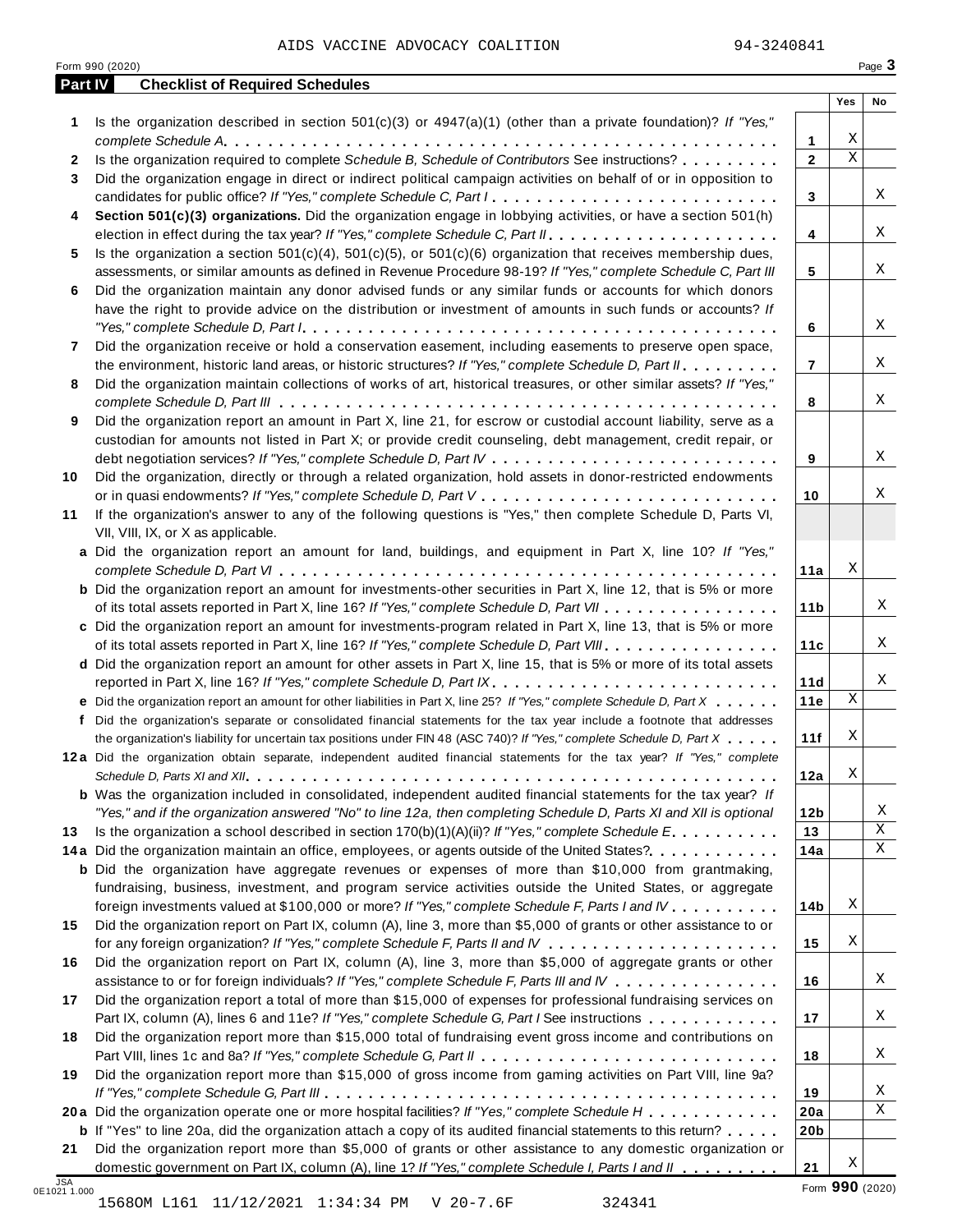|               | <b>Part IV</b> Checklist of Required Schedules (continued)                                                                                                                                                               |                 |     |                       |
|---------------|--------------------------------------------------------------------------------------------------------------------------------------------------------------------------------------------------------------------------|-----------------|-----|-----------------------|
|               |                                                                                                                                                                                                                          |                 | Yes | No                    |
| 22            | Did the organization report more than \$5,000 of grants or other assistance to or for domestic individuals on<br>Part IX, column (A), line 2? If "Yes," complete Schedule I, Parts I and III                             | 22              |     | X                     |
| 23            | Did the organization answer "Yes" to Part VII, Section A, line 3, 4, or 5 about compensation of the                                                                                                                      |                 |     |                       |
|               | organization's current and former officers, directors, trustees, key employees, and highest compensated                                                                                                                  |                 |     |                       |
|               |                                                                                                                                                                                                                          | 23              | Χ   |                       |
|               | 24a Did the organization have a tax-exempt bond issue with an outstanding principal amount of more than                                                                                                                  |                 |     |                       |
|               | \$100,000 as of the last day of the year, that was issued after December 31, 2002? If "Yes," answer lines 24b                                                                                                            |                 |     |                       |
|               | through 24d and complete Schedule K. If "No," go to line 25a                                                                                                                                                             | 24a             |     | Χ                     |
|               | <b>b</b> Did the organization invest any proceeds of tax-exempt bonds beyond a temporary period exception?                                                                                                               | 24 <sub>b</sub> |     |                       |
|               | c Did the organization maintain an escrow account other than a refunding escrow at any time during the year                                                                                                              |                 |     |                       |
|               |                                                                                                                                                                                                                          | 24c             |     |                       |
|               | d Did the organization act as an "on behalf of" issuer for bonds outstanding at any time during the year?                                                                                                                | 24d             |     |                       |
|               | 25a Section 501(c)(3), 501(c)(4), and 501(c)(29) organizations. Did the organization engage in an excess benefit                                                                                                         |                 |     |                       |
|               | transaction with a disqualified person during the year? If "Yes," complete Schedule L, Part I.                                                                                                                           | 25a             |     | X                     |
|               | <b>b</b> Is the organization aware that it engaged in an excess benefit transaction with a disqualified person in a prior                                                                                                |                 |     |                       |
|               | year, and that the transaction has not been reported on any of the organization's prior Forms 990 or 990-EZ?                                                                                                             |                 |     |                       |
|               |                                                                                                                                                                                                                          | 25 <sub>b</sub> |     | X                     |
| 26            | Did the organization report any amount on Part X, line 5 or 22, for receivables from or payables to any current                                                                                                          |                 |     |                       |
|               | or former officer, director, trustee, key employee, creator or founder, substantial contributor, or 35%                                                                                                                  |                 |     |                       |
|               | controlled entity or family member of any of these persons? If "Yes," complete Schedule L, Part II.                                                                                                                      | 26              |     | X                     |
| 27            | Did the organization provide a grant or other assistance to any current or former officer, director, trustee, key                                                                                                        |                 |     |                       |
|               | employee, creator or founder, substantial contributor or employee thereof, a grant selection committee                                                                                                                   |                 |     |                       |
|               | member, or to a 35% controlled entity (including an employee thereof) or family member of any of these                                                                                                                   |                 |     |                       |
|               |                                                                                                                                                                                                                          | 27              |     | X                     |
| 28            | Was the organization a party to a business transaction with one of the following parties (see Schedule L,                                                                                                                |                 |     |                       |
|               | Part IV instructions, for applicable filing thresholds, conditions, and exceptions):                                                                                                                                     |                 |     |                       |
|               | a A current or former officer, director, trustee, key employee, creator or founder, or substantial contributor? If                                                                                                       |                 |     | X                     |
|               |                                                                                                                                                                                                                          | 28a             |     | $\overline{\text{X}}$ |
|               | <b>b</b> A family member of any individual described in line 28a? If "Yes," complete Schedule L, Part IV.<br>c A 35% controlled entity of one or more individuals and/or organizations described in lines 28a or 28b? If | 28 <sub>b</sub> |     |                       |
|               |                                                                                                                                                                                                                          | 28c             |     | X                     |
| 29            | Did the organization receive more than \$25,000 in non-cash contributions? If "Yes," complete Schedule M                                                                                                                 | 29              | X   |                       |
| 30            | Did the organization receive contributions of art, historical treasures, or other similar assets, or qualified                                                                                                           |                 |     |                       |
|               |                                                                                                                                                                                                                          | 30              |     | X                     |
| 31            | Did the organization liquidate, terminate, or dissolve and cease operations? If "Yes," complete Schedule N, Part I                                                                                                       | 31              |     | $\mathbf X$           |
| 32            | Did the organization sell, exchange, dispose of, or transfer more than 25% of its net assets? If "Yes,"                                                                                                                  |                 |     |                       |
|               |                                                                                                                                                                                                                          | 32              |     | X                     |
| 33            | Did the organization own 100% of an entity disregarded as separate from the organization under Regulations                                                                                                               |                 |     |                       |
|               | sections 301.7701-2 and 301.7701-3? If "Yes," complete Schedule R, Part /                                                                                                                                                | 33              |     | Χ                     |
| 34            | Was the organization related to any tax-exempt or taxable entity? If "Yes," complete Schedule R, Part II, III,                                                                                                           |                 |     |                       |
|               |                                                                                                                                                                                                                          | 34              |     | X                     |
|               | 35a Did the organization have a controlled entity within the meaning of section 512(b)(13)?                                                                                                                              | 35a             |     | $\mathbf X$           |
|               | <b>b</b> If "Yes" to line 35a, did the organization receive any payment from or engage in any transaction with a                                                                                                         |                 |     |                       |
|               | controlled entity within the meaning of section 512(b)(13)? If "Yes," complete Schedule R, Part V, line 2                                                                                                                | 35 <sub>b</sub> |     |                       |
| 36            | Section 501(c)(3) organizations. Did the organization make any transfers to an exempt non-charitable                                                                                                                     |                 |     |                       |
|               | related organization? If "Yes," complete Schedule R, Part V, line 2.                                                                                                                                                     | 36              |     | Χ                     |
| 37            | Did the organization conduct more than 5% of its activities through an entity that is not a related organization                                                                                                         |                 |     |                       |
|               | and that is treated as a partnership for federal income tax purposes? If "Yes," complete Schedule R, Part VI                                                                                                             | 37              |     | X                     |
| 38            | Did the organization complete Schedule O and provide explanations in Schedule O for Part VI, lines 11b and                                                                                                               |                 |     |                       |
|               | 19? Note: All Form 990 filers are required to complete Schedule O.                                                                                                                                                       | 38              | Χ   |                       |
| <b>Part V</b> | <b>Statements Regarding Other IRS Filings and Tax Compliance</b>                                                                                                                                                         |                 |     |                       |
|               | Check if Schedule O contains a response or note to any line in this Part V                                                                                                                                               |                 |     |                       |
|               |                                                                                                                                                                                                                          |                 | Yes | No                    |
|               | 27<br>1a Enter the number reported in Box 3 of Form 1096. Enter -0- if not applicable   1a                                                                                                                               |                 |     |                       |
|               | 0.<br><b>b</b> Enter the number of Forms W-2G included in line 1a. Enter -0- if not applicable $\ldots \ldots$ ,                                                                                                         |                 |     |                       |
|               | c Did the organization comply with backup withholding rules for reportable payments to vendors and                                                                                                                       |                 |     |                       |
|               |                                                                                                                                                                                                                          | 1 <sub>c</sub>  |     |                       |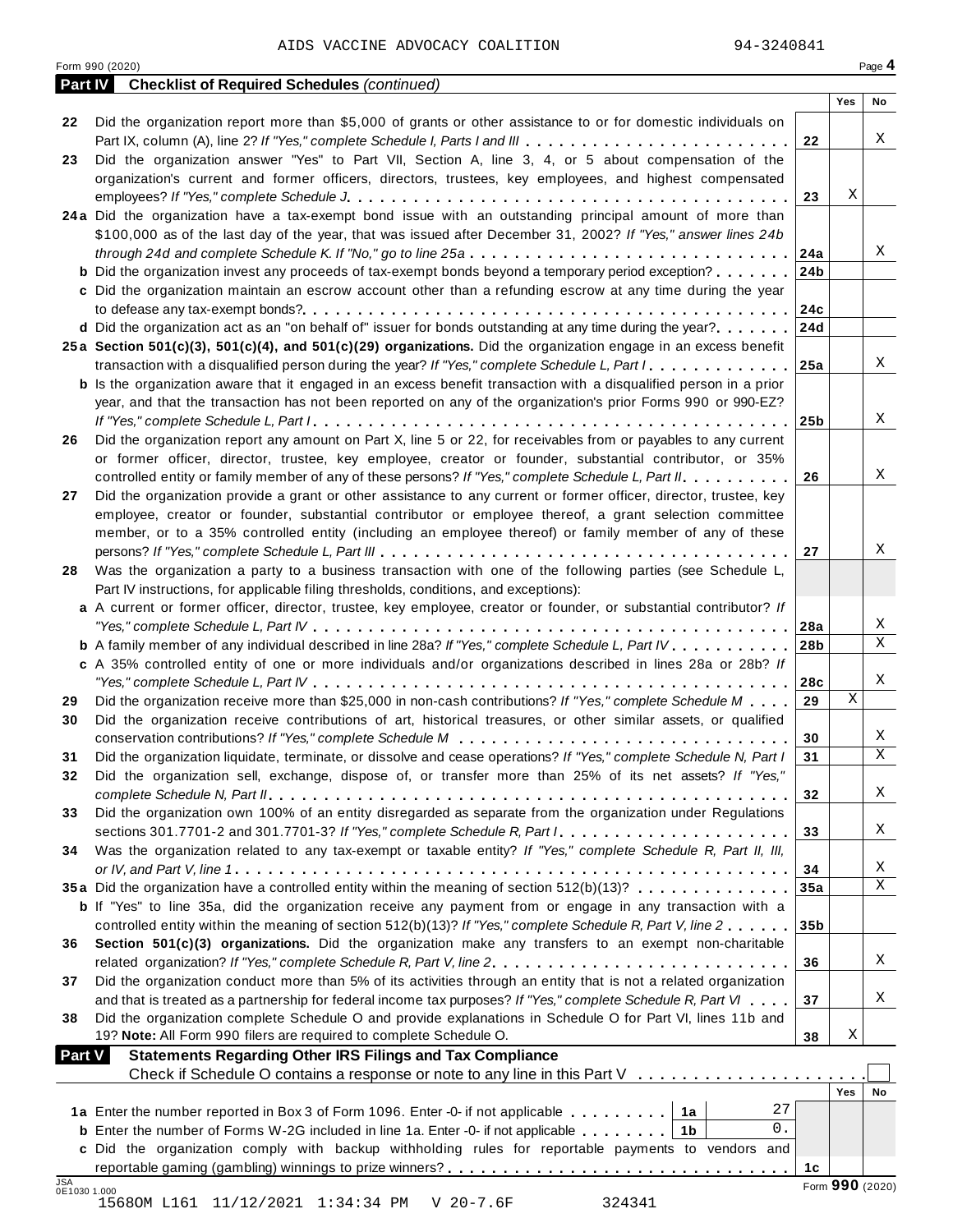|     | Form 990 (2020)                                                                                                                      |         | Page 5 |
|-----|--------------------------------------------------------------------------------------------------------------------------------------|---------|--------|
|     | Part V<br>Statements Regarding Other IRS Filings and Tax Compliance (continued)                                                      |         |        |
|     |                                                                                                                                      | Yes     | No     |
|     | 2a Enter the number of employees reported on Form W-3, Transmittal of Wage and Tax                                                   |         |        |
|     | 32<br>Statements, filed for the calendar year ending with or within the year covered by this return. $2a$                            |         |        |
|     | <b>b</b> If at least one is reported on line 2a, did the organization file all required federal employment tax returns?              | X<br>2b |        |
|     | <b>Note:</b> If the sum of lines 1a and 2a is greater than 250, you may be required to e-file (see instructions).                    |         |        |
|     | 3a Did the organization have unrelated business gross income of \$1,000 or more during the year?                                     | 3a      | Χ      |
|     | <b>b</b> If "Yes," has it filed a Form 990-T for this year? If "No" to line 3b, provide an explanation on Schedule O                 | 3b      |        |
|     | 4a At any time during the calendar year, did the organization have an interest in, or a signature or other authority over,           |         |        |
|     | a financial account in a foreign country (such as a bank account, securities account, or other financial account)?                   | 4a      | Χ      |
|     | <b>b</b> If "Yes," enter the name of the foreign country $\blacktriangleright$                                                       |         |        |
|     | See instructions for filing requirements for FinCEN Form 114, Report of Foreign Bank and Financial Accounts (FBAR).                  |         |        |
|     | 5a Was the organization a party to a prohibited tax shelter transaction at any time during the tax year?                             | 5a      | Χ      |
|     | <b>b</b> Did any taxable party notify the organization that it was or is a party to a prohibited tax shelter transaction?            | 5b      | Χ      |
|     | c If "Yes" to line 5a or 5b, did the organization file Form 8886-T?                                                                  | 5c      |        |
|     | 6a Does the organization have annual gross receipts that are normally greater than \$100,000, and did the                            |         |        |
|     | organization solicit any contributions that were not tax deductible as charitable contributions?                                     | 6a      | Χ      |
|     | <b>b</b> If "Yes," did the organization include with every solicitation an express statement that such contributions or              |         |        |
|     |                                                                                                                                      | 6b      |        |
| 7   | Organizations that may receive deductible contributions under section 170(c).                                                        |         |        |
|     | a Did the organization receive a payment in excess of \$75 made partly as a contribution and partly for goods                        |         |        |
|     |                                                                                                                                      | 7а      | Χ      |
|     | <b>b</b> If "Yes," did the organization notify the donor of the value of the goods or services provided?                             | 7b      |        |
|     | c Did the organization sell, exchange, or otherwise dispose of tangible personal property for which it was                           |         |        |
|     |                                                                                                                                      | 7с      | Χ      |
|     | 7d<br>d If "Yes," indicate the number of Forms 8282 filed during the year                                                            |         |        |
|     | e Did the organization receive any funds, directly or indirectly, to pay premiums on a personal benefit contract?                    | 7е      | Χ      |
|     | f Did the organization, during the year, pay premiums, directly or indirectly, on a personal benefit contract?                       | 7f      | Χ      |
|     | g If the organization received a contribution of qualified intellectual property, did the organization file Form 8899 as required?   | 7g      |        |
|     | h If the organization received a contribution of cars, boats, airplanes, or other vehicles, did the organization file a Form 1098-C? | 7h      |        |
| 8   | Sponsoring organizations maintaining donor advised funds. Did a donor advised fund maintained by the                                 |         |        |
|     | sponsoring organization have excess business holdings at any time during the year?                                                   | 8       |        |
| 9   | Sponsoring organizations maintaining donor advised funds.                                                                            |         |        |
|     | a Did the sponsoring organization make any taxable distributions under section 4966?                                                 | 9а      |        |
|     | <b>b</b> Did the sponsoring organization make a distribution to a donor, donor advisor, or related person?                           | 9b      |        |
|     | 10 Section 501(c)(7) organizations. Enter:                                                                                           |         |        |
|     | 10a <br>a Initiation fees and capital contributions included on Part VIII, line 12                                                   |         |        |
|     | 10b<br><b>b</b> Gross receipts, included on Form 990, Part VIII, line 12, for public use of club facilities                          |         |        |
| 11  | Section 501(c)(12) organizations. Enter:                                                                                             |         |        |
|     | 11a                                                                                                                                  |         |        |
|     | b Gross income from other sources (Do not net amounts due or paid to other sources                                                   |         |        |
|     | 11 <sub>b</sub>                                                                                                                      |         |        |
|     | 12a Section 4947(a)(1) non-exempt charitable trusts. Is the organization filing Form 990 in lieu of Form 1041?                       | 12a     |        |
|     | 12b<br><b>b</b> If "Yes," enter the amount of tax-exempt interest received or accrued during the year                                |         |        |
| 13. | Section 501(c)(29) qualified nonprofit health insurance issuers.                                                                     |         |        |
|     | <b>a</b> Is the organization licensed to issue qualified health plans in more than one state? <b>and interest and interest</b>       | 13а     |        |
|     | Note: See the instructions for additional information the organization must report on Schedule O.                                    |         |        |
|     | <b>b</b> Enter the amount of reserves the organization is required to maintain by the states in which                                |         |        |
|     | 13b<br>the organization is licensed to issue qualified health plans $\ldots \ldots \ldots \ldots \ldots \ldots \ldots$               |         |        |
|     | 13c                                                                                                                                  |         |        |
|     | 14a Did the organization receive any payments for indoor tanning services during the tax year?                                       | 14a     | Χ      |
|     | <b>b</b> If "Yes," has it filed a Form 720 to report these payments? If "No," provide an explanation on Schedule O                   | 14b     |        |
| 15  | Is the organization subject to the section 4960 tax on payment(s) of more than \$1,000,000 in remuneration or                        |         |        |
|     |                                                                                                                                      | 15      | Χ      |
|     | If "Yes," see instructions and file Form 4720, Schedule N.                                                                           |         |        |
| 16  | Is the organization an educational institution subject to the section 4968 excise tax on net investment income?                      | 16      | Χ      |
|     | If "Yes," complete Form 4720, Schedule O.                                                                                            |         |        |

Form **990** (2020)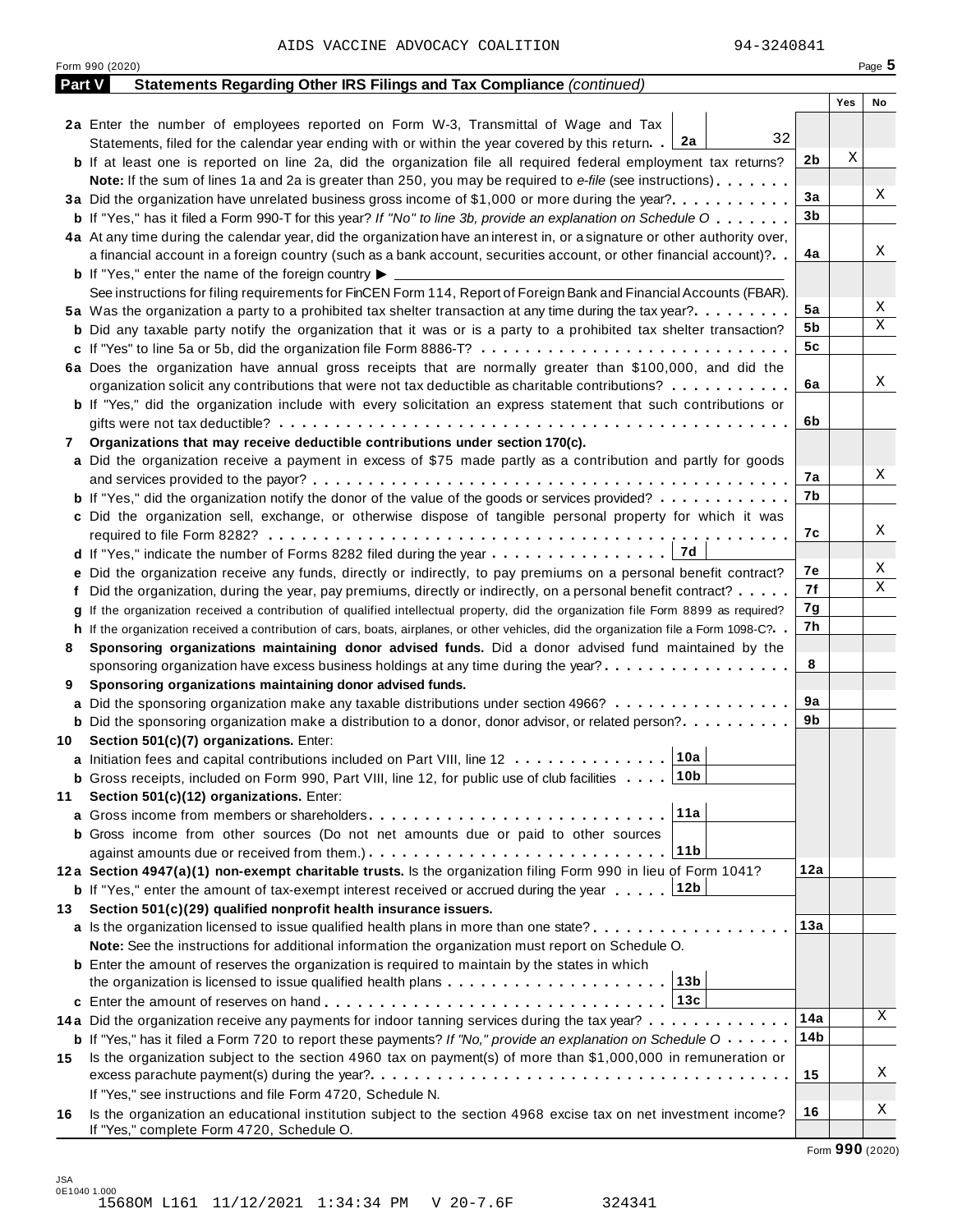|         | 94-3240841<br>AIDS VACCINE ADVOCACY COALITION<br>Form 990 (2020)                                                                                                                                                   |                 |            | Page $6$  |
|---------|--------------------------------------------------------------------------------------------------------------------------------------------------------------------------------------------------------------------|-----------------|------------|-----------|
| Part VI | Governance, Management, and Disclosure For each "Yes" response to lines 2 through 7b below, and for a "No"                                                                                                         |                 |            |           |
|         | response to line 8a, 8b, or 10b below, describe the circumstances, processes, or changes on Schedule O. See instructions.                                                                                          |                 |            |           |
|         |                                                                                                                                                                                                                    |                 |            | X         |
|         | <b>Section A. Governing Body and Management</b>                                                                                                                                                                    |                 |            |           |
|         |                                                                                                                                                                                                                    |                 | <b>Yes</b> | <b>No</b> |
|         | 16<br>1a<br>1a Enter the number of voting members of the governing body at the end of the tax year                                                                                                                 |                 |            |           |
|         | If there are material differences in voting rights among members of the governing body, or                                                                                                                         |                 |            |           |
|         | if the governing body delegated broad authority to an executive committee or similar<br>committee, explain on Schedule O.                                                                                          |                 |            |           |
| b       | 15<br>1b<br>Enter the number of voting members included on line 1a, above, who are independent                                                                                                                     |                 |            |           |
| 2       | Did any officer, director, trustee, or key employee have a family relationship or a business relationship with                                                                                                     |                 |            |           |
|         |                                                                                                                                                                                                                    | $\mathbf{2}$    |            | X         |
| 3       | Did the organization delegate control over management duties customarily performed by or under the direct                                                                                                          |                 |            |           |
|         | supervision of officers, directors, trustees, or key employees to a management company or other person?                                                                                                            | 3               |            | Χ         |
| 4       | Did the organization make any significant changes to its governing documents since the prior Form 990 was filed?                                                                                                   | 4               |            | Χ         |
| 5       | Did the organization become aware during the year of a significant diversion of the organization's assets?                                                                                                         | 5               |            | X         |
| 6       |                                                                                                                                                                                                                    | 6               |            | X         |
| 7a      | Did the organization have members, stockholders, or other persons who had the power to elect or appoint                                                                                                            |                 |            |           |
|         |                                                                                                                                                                                                                    | 7а              |            | X         |
|         | b Are any governance decisions of the organization reserved to (or subject to approval by) members,                                                                                                                |                 |            |           |
|         | stockholders, or persons other than the governing body? $\dots \dots \dots \dots \dots \dots \dots \dots \dots \dots \dots \dots$                                                                                  | 7b              |            | Χ         |
| 8       | Did the organization contemporaneously document the meetings held or written actions undertaken during                                                                                                             |                 |            |           |
|         |                                                                                                                                                                                                                    |                 |            |           |
|         | the year by the following:                                                                                                                                                                                         | 8a              | Χ          |           |
| a       |                                                                                                                                                                                                                    | 8b              | Χ          |           |
| 9       | Is there any officer, director, trustee, or key employee listed in Part VII, Section A, who cannot be reached at                                                                                                   |                 |            |           |
|         | the organization's mailing address? If "Yes," provide the names and addresses on Schedule O.                                                                                                                       | 9               |            | Χ         |
|         | Section B. Policies (This Section B requests information about policies not required by the Internal Revenue Code.)                                                                                                |                 |            |           |
|         |                                                                                                                                                                                                                    |                 | Yes        | No        |
|         |                                                                                                                                                                                                                    | 10a             |            | Χ         |
|         | 10a Did the organization have local chapters, branches, or affiliates?                                                                                                                                             |                 |            |           |
|         | <b>b</b> If "Yes," did the organization have written policies and procedures governing the activities of such chapters,                                                                                            | 10 <sub>b</sub> |            |           |
|         | affiliates, and branches to ensure their operations are consistent with the organization's exempt purposes?                                                                                                        | 11a             | Χ          |           |
|         | 11a Has the organization provided a complete copy of this Form 990 to all members of its governing body before filing the form?                                                                                    |                 |            |           |
| b       | Describe in Schedule O the process, if any, used by the organization to review this Form 990.                                                                                                                      | 12a             | X          |           |
| 12a     | Did the organization have a written conflict of interest policy? If "No," go to line 13                                                                                                                            |                 |            |           |
|         | <b>b</b> Were officers, directors, or trustees, and key employees required to disclose annually interests that could give                                                                                          | 12 <sub>b</sub> | X          |           |
|         |                                                                                                                                                                                                                    |                 |            |           |
|         | Did the organization regularly and consistently monitor and enforce compliance with the policy? If "Yes,"                                                                                                          |                 | X          |           |
|         |                                                                                                                                                                                                                    | 12c             | Χ          |           |
| 13      | Did the organization have a written whistleblower policy?                                                                                                                                                          | 13              | Χ          |           |
| 14      | Did the organization have a written document retention and destruction policy?                                                                                                                                     | 14              |            |           |
| 15      | Did the process for determining compensation of the following persons include a review and approval by                                                                                                             |                 |            |           |
|         | independent persons, comparability data, and contemporaneous substantiation of the deliberation and decision?                                                                                                      |                 |            |           |
| a       |                                                                                                                                                                                                                    | 15a             | Χ          |           |
| b       |                                                                                                                                                                                                                    | 15 <sub>b</sub> | Χ          |           |
|         | If "Yes" to line 15a or 15b, describe the process in Schedule O (see instructions).                                                                                                                                |                 |            |           |
|         | 16a Did the organization invest in, contribute assets to, or participate in a joint venture or similar arrangement                                                                                                 |                 |            |           |
|         |                                                                                                                                                                                                                    | 16a             |            | Χ         |
|         | <b>b</b> If "Yes," did the organization follow a written policy or procedure requiring the organization to evaluate its                                                                                            |                 |            |           |
|         | participation in joint venture arrangements under applicable federal tax law, and take steps to safeguard the                                                                                                      |                 |            |           |
|         |                                                                                                                                                                                                                    | 16 <sub>b</sub> |            |           |
|         | <b>Section C. Disclosure</b>                                                                                                                                                                                       |                 |            |           |
| 17      | List the states with which a copy of this Form 990 is required to be filed $\blacktriangleright \frac{CA}{N}NY$ ,                                                                                                  |                 |            |           |
| 18      | Section 6104 requires an organization to make its Forms 1023 (1024 or 1024-A, if applicable), 990, and 990-T (Section 501(c)                                                                                       |                 |            |           |
|         | (3)s only) available for public inspection. Indicate how you made these available. Check all that apply.                                                                                                           |                 |            |           |
|         | $X \mid$<br>Upon request<br>Own website<br>Another's website<br>Other (explain on Schedule O)                                                                                                                      |                 |            |           |
| 19      | Describe on Schedule O whether (and if so, how) the organization made its governing documents, conflict of interest policy,                                                                                        |                 |            |           |
|         | and financial statements available to the public during the tax year.                                                                                                                                              |                 |            |           |
| 20      | State the name, address, and telephone number of the person who possesses the organization's books and records $\blacktriangleright$<br>ABIGAIL SMITH, CFO 423 WEST 127TH STREET NEW YORK, NY 10027<br>17-543-5720 |                 |            |           |
|         |                                                                                                                                                                                                                    |                 |            |           |
|         |                                                                                                                                                                                                                    |                 |            |           |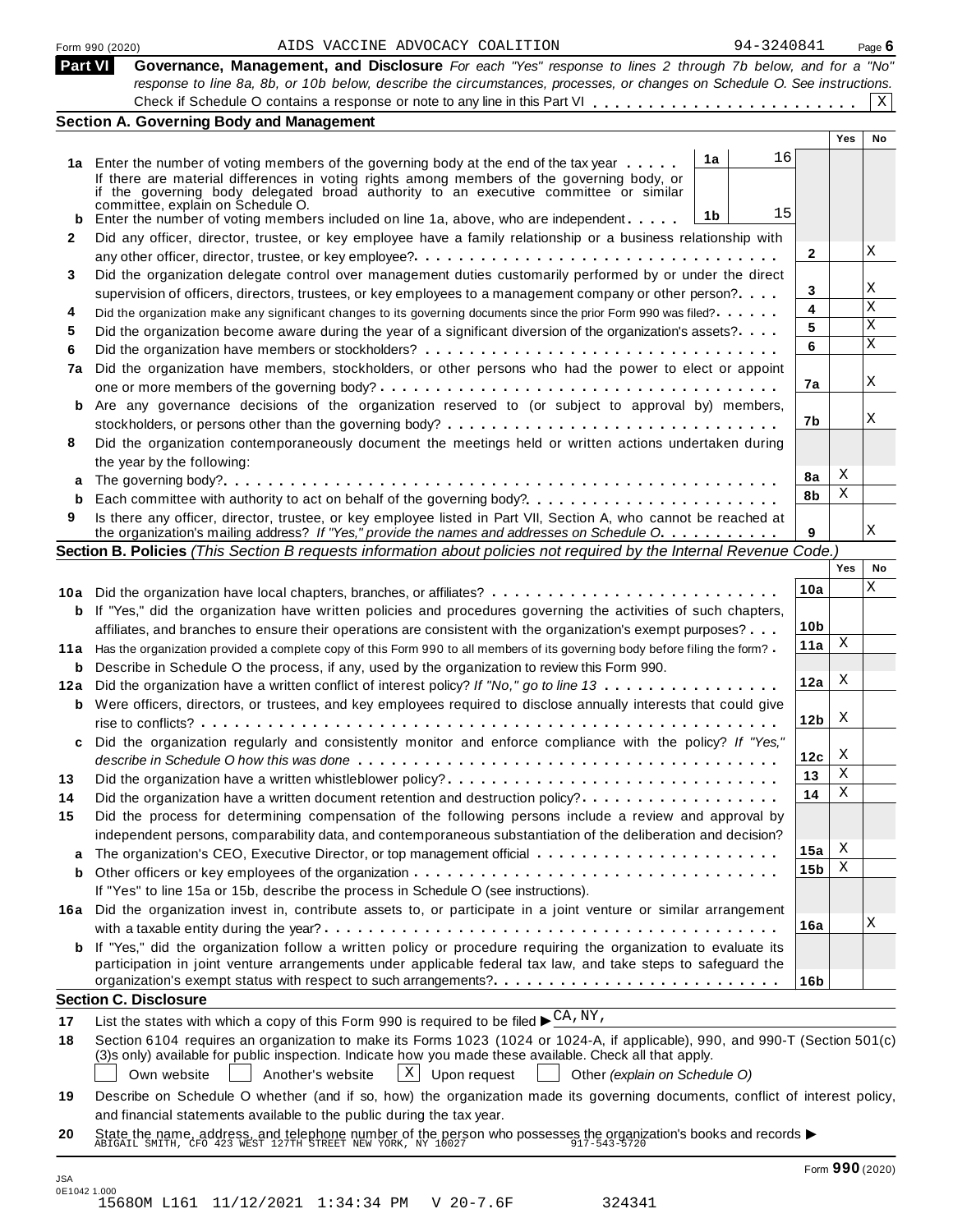| <b>Part VII</b> Compensation of Officers, Directors, Trustees, Key Employees, Highest Compensated Employees, and |  |  |  |  |  |  |  |  |  |  |
|------------------------------------------------------------------------------------------------------------------|--|--|--|--|--|--|--|--|--|--|
| <b>Independent Contractors</b>                                                                                   |  |  |  |  |  |  |  |  |  |  |
|                                                                                                                  |  |  |  |  |  |  |  |  |  |  |

**Section A. Officers, Directors, Trustees, Key Employees, and Highest Compensated Employees**

**1a** Complete this table for all persons required to be listed. Report compensation for the calendar year ending with or within the organization's tax year.

anization's lax year.<br>● List all of the organization's **current** officers, directors, trustees (whether individuals or organizations), regardless of amount of<br>nnensation Enter -0- in columns (D) (E) and (E) if no compensa compensation. Enter -0- in columns (D), (E), and (F) if no compensation was paid.

• List all of the organization's current key employees, if any. See instructions for definition of "key employee."

■ List all of the organization's current key employees, if any. See instructions for definition of "key employee."<br>■ List the organization's five current highest compensated employees (other than an officer, director, tru who received reportable compensation (Box 5 of Form W-2 and/or Box 7 of Form 1099-MISC) of more than \$100,000 from the

organization and any related organizations.<br>• List all of the organization's **former** officers, key employees, and highest compensated employees who received more than<br>\$1.00.000 of reportable componention from the erganiza \$100,000 of reportable compensation from the organization and any related organizations.

% List all of the organization's **former directors or trustees** that received, in the capacity as a former director or trustee of the organization, more than \$10,000 of reportable compensation from the organization and any related organizations. See instructions for the order in which to list the persons above.

Check this box if neither the organization nor any related organization compensated any current officer, director, or trustee.

|                                 |                        | (C)                                                              |                      |          |          |                                 |        |                          |                               |                          |
|---------------------------------|------------------------|------------------------------------------------------------------|----------------------|----------|----------|---------------------------------|--------|--------------------------|-------------------------------|--------------------------|
| (A)                             | (B)                    |                                                                  |                      | Position |          |                                 |        | (D)                      | (E)                           | (F)                      |
| Name and title                  | Average                |                                                                  |                      |          |          | (do not check more than one     |        | Reportable               | Reportable                    | <b>Estimated amount</b>  |
|                                 | hours                  | box, unless person is both an<br>officer and a director/trustee) |                      |          |          |                                 |        | compensation             | compensation                  | of other                 |
|                                 | per week<br>(list any  |                                                                  |                      |          |          |                                 |        | from the<br>organization | from related<br>organizations | compensation<br>from the |
|                                 | hours for              | Individual trustee<br>or director                                | nstitutional trustee | Officer  | Key      |                                 | Former | (W-2/1099-MISC)          | (W-2/1099-MISC)               | organization and         |
|                                 | related                |                                                                  |                      |          | employee |                                 |        |                          |                               | related organizations    |
|                                 | organizations<br>below |                                                                  |                      |          |          |                                 |        |                          |                               |                          |
|                                 | dotted line)           |                                                                  |                      |          |          |                                 |        |                          |                               |                          |
|                                 |                        |                                                                  |                      |          |          | Highest compensated<br>employee |        |                          |                               |                          |
|                                 |                        |                                                                  |                      |          |          |                                 |        |                          |                               |                          |
| (1) MITCHELL WARREN             | 50.00                  |                                                                  |                      |          |          |                                 |        |                          |                               |                          |
| EXECUTIVE DIRECTOR              | 0.                     | Χ                                                                |                      | Χ        |          |                                 |        | 395,055.                 | 0.                            | 58,279.                  |
| (2) ERIN KIERNON                | 40.00                  |                                                                  |                      |          |          |                                 |        |                          |                               |                          |
| CHIEF OPERATING OFFICER         | 0.                     |                                                                  |                      |          | Χ        |                                 |        | 227,957.                 | 0.                            | 51,451.                  |
| (3) ABIGAIL SMITH               | 40.00                  |                                                                  |                      |          |          |                                 |        |                          |                               |                          |
| CHIEF FINANCIAL OFFICER         | 0.                     |                                                                  |                      | Χ        |          |                                 |        | 197,386                  | 0.                            | 58,535.                  |
| (4) KEVIN FISHER                | 40.00                  |                                                                  |                      |          |          |                                 |        |                          |                               |                          |
| DIRECTOR: POLICY, DATA & ANALY  | 0.                     |                                                                  |                      |          |          | Χ                               |        | 195,292.                 | 0.                            | 47,989.                  |
| (5) JESSICA RODRIGUES           | 40.00                  |                                                                  |                      |          |          |                                 |        |                          |                               |                          |
| DIRECTOR: PRODUCT INTRODUCTION  | $0$ .                  |                                                                  |                      |          |          | Χ                               |        | 197,993.                 | 0.                            | 25,773.                  |
| (6) STACEY HUMPHRIES            | 40.00                  |                                                                  |                      |          |          |                                 |        |                          |                               |                          |
| DIRECTOR: RESEARCH ENGAGEMENT   | 0.                     |                                                                  |                      |          |          | Χ                               |        | 169,540.                 | 0.                            | 53,738.                  |
| (7) EMILY BASS                  | 40.00                  |                                                                  |                      |          |          |                                 |        |                          |                               |                          |
| DIRECTOR: STRATEGY & CONTENT    | $0$ .                  |                                                                  |                      |          |          | X                               |        | 158,398.                 | 0                             | 57,704.                  |
| (8) MANJU CHATANI               | 40.00                  |                                                                  |                      |          |          |                                 |        |                          |                               |                          |
| DIRECTOR: PARTNERSHIPS & CAPACI | 0.                     |                                                                  |                      |          |          | Χ                               |        | 164,755                  | $\Omega$ .                    | 40,446.                  |
| (9) BLAIR HANEWALL              | 1.00                   |                                                                  |                      |          |          |                                 |        |                          |                               |                          |
| PRESIDENT (FROM 11/2020)        | 0.                     | Χ                                                                |                      | X        |          |                                 |        | 0                        | 0.                            | 0.                       |
| (10) MAUREEN BAEHR              | 1.00                   |                                                                  |                      |          |          |                                 |        |                          |                               |                          |
| VICE PRESIDENT (UNTIL 12/2020)  | 0.                     | Χ                                                                |                      | Χ        |          |                                 |        | 0                        | 0                             | 0.                       |
| (11) CRAIG MCCLURE              | 1.00                   |                                                                  |                      |          |          |                                 |        |                          |                               |                          |
| SECRETARY (UNTIL 11/2020)       | 0.                     | Χ                                                                |                      | Χ        |          |                                 |        | 0.                       | 0                             | 0.                       |
| (12) JINTANAT ANANWORANICH      | 1.00                   |                                                                  |                      |          |          |                                 |        |                          |                               |                          |
| <b>BOARD MEMBER</b>             | 0.                     | X                                                                |                      |          |          |                                 |        | 0                        | 0                             | 0.                       |
| (13) DR. ELIZABETH ANNE BUKUSI  | 1.00                   |                                                                  |                      |          |          |                                 |        |                          |                               |                          |
| SECRETARY (FROM 12/2020)        | 0.                     | Χ                                                                |                      | Χ        |          |                                 |        | 0                        | 0                             | $\mathsf 0$ .            |
| $(14)$ DAVID COOK               | 1.00                   |                                                                  |                      |          |          |                                 |        |                          |                               |                          |
| TREASURER (FROM 2/2020)         | 0.                     | Χ                                                                |                      | Χ        |          |                                 |        | О.                       | 0                             | 0.                       |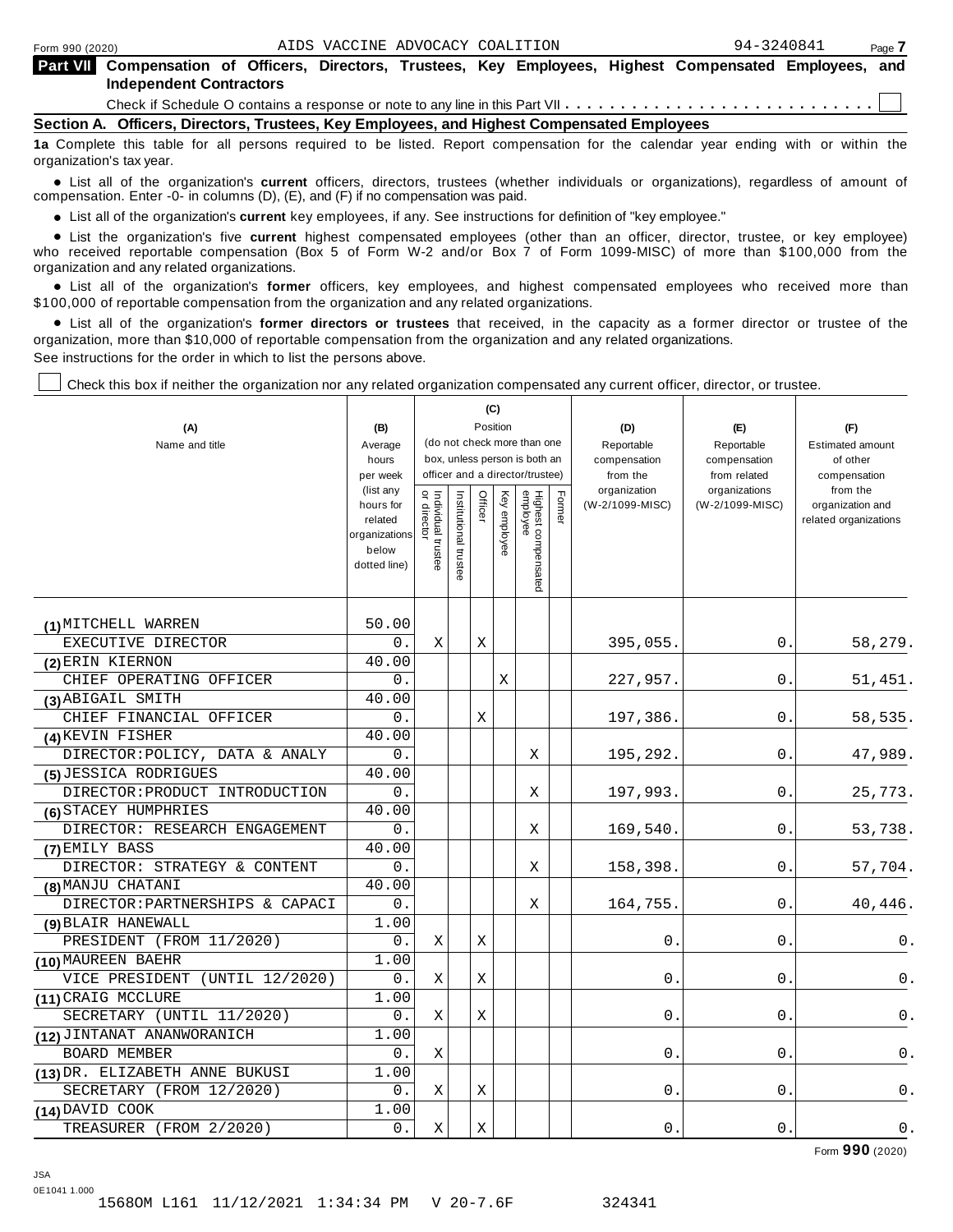#### AIDS VACCINE ADVOCACY COALITION 94-3240841

|    | 15) ANNE-MARIE DULIEGE<br><b>BOARD MEMBER</b><br>(16) LUCY GHATI<br><b>BOARD MEMBER</b><br>17) CATHERINE HANKINS<br><b>BOARD MEMBER</b><br>18) ALEXANDRE MENEZES<br><b>BOARD MEMBER</b><br>(19) SARAH SCHLESINGER<br><b>BOARD MEMBER</b><br>20) VUYISEKA DUBULA<br><b>BOARD MEMBER</b>         | related<br>organizations<br>below dotted<br>line)<br>1.00<br>0.<br>1.00<br>0.<br>1.00<br>0.<br>1.00<br>0.<br>1.00<br>0.<br>1.00 | <br>  Individual trustee<br>  or director<br>Χ<br>Χ<br>Χ<br>Χ | Institutional trustee | Officer | Key employee | Highest compensated<br>employee | Former | organization<br>(W-2/1099-MISC)<br>0<br>0 | (W-2/1099-MISC)<br>0.<br>0. | from the<br>organization<br>and related<br>organizations<br>0.<br>0. |
|----|------------------------------------------------------------------------------------------------------------------------------------------------------------------------------------------------------------------------------------------------------------------------------------------------|---------------------------------------------------------------------------------------------------------------------------------|---------------------------------------------------------------|-----------------------|---------|--------------|---------------------------------|--------|-------------------------------------------|-----------------------------|----------------------------------------------------------------------|
|    |                                                                                                                                                                                                                                                                                                |                                                                                                                                 |                                                               |                       |         |              |                                 |        |                                           |                             |                                                                      |
|    |                                                                                                                                                                                                                                                                                                |                                                                                                                                 |                                                               |                       |         |              |                                 |        |                                           |                             |                                                                      |
|    |                                                                                                                                                                                                                                                                                                |                                                                                                                                 |                                                               |                       |         |              |                                 |        |                                           |                             |                                                                      |
|    |                                                                                                                                                                                                                                                                                                |                                                                                                                                 |                                                               |                       |         |              |                                 |        |                                           |                             |                                                                      |
|    |                                                                                                                                                                                                                                                                                                |                                                                                                                                 |                                                               |                       |         |              |                                 |        |                                           |                             |                                                                      |
|    |                                                                                                                                                                                                                                                                                                |                                                                                                                                 |                                                               |                       |         |              |                                 |        | 0                                         | 0.                          | 0.                                                                   |
|    |                                                                                                                                                                                                                                                                                                |                                                                                                                                 |                                                               |                       |         |              |                                 |        |                                           |                             |                                                                      |
|    |                                                                                                                                                                                                                                                                                                |                                                                                                                                 |                                                               |                       |         |              |                                 |        | 0                                         | 0.                          | 0.                                                                   |
|    |                                                                                                                                                                                                                                                                                                |                                                                                                                                 |                                                               |                       |         |              |                                 |        |                                           |                             |                                                                      |
|    |                                                                                                                                                                                                                                                                                                |                                                                                                                                 | Χ                                                             |                       |         |              |                                 |        | 0                                         | 0.                          | 0.                                                                   |
|    |                                                                                                                                                                                                                                                                                                |                                                                                                                                 |                                                               |                       |         |              |                                 |        |                                           |                             |                                                                      |
|    |                                                                                                                                                                                                                                                                                                | 0.                                                                                                                              | Χ                                                             |                       |         |              |                                 |        | 0                                         | 0.                          | 0.                                                                   |
|    | 21) SUSIE MCCLEAN                                                                                                                                                                                                                                                                              | 1.00                                                                                                                            |                                                               |                       |         |              |                                 |        |                                           |                             |                                                                      |
|    | <b>BOARD MEMBER</b>                                                                                                                                                                                                                                                                            | $0$ .                                                                                                                           | Χ                                                             |                       |         |              |                                 |        | 0                                         | 0.                          | 0.                                                                   |
|    | 22) LINDA-GAIL BEKKER                                                                                                                                                                                                                                                                          | 1.00                                                                                                                            |                                                               |                       |         |              |                                 |        |                                           |                             |                                                                      |
|    | <b>BOARD MEMBER</b>                                                                                                                                                                                                                                                                            | 0.                                                                                                                              | Χ                                                             |                       |         |              |                                 |        | 0                                         | 0.                          | 0.                                                                   |
|    | 23) TODD SUMMERS                                                                                                                                                                                                                                                                               | 1.00                                                                                                                            |                                                               |                       |         |              |                                 |        |                                           |                             |                                                                      |
|    | PRESIDENT UNTIL (11/2020)                                                                                                                                                                                                                                                                      | $0$ .                                                                                                                           | Χ                                                             |                       | Χ       |              |                                 |        | 0                                         | 0.                          | 0.                                                                   |
|    | 24) JEFF O'MALLEY                                                                                                                                                                                                                                                                              | 1.00                                                                                                                            |                                                               |                       |         |              |                                 |        |                                           |                             |                                                                      |
|    | <b>BOARD MEMBER</b>                                                                                                                                                                                                                                                                            | $0$ .                                                                                                                           | Χ                                                             |                       |         |              |                                 |        | 0                                         | 0.                          | 0.                                                                   |
|    |                                                                                                                                                                                                                                                                                                |                                                                                                                                 |                                                               |                       |         |              |                                 |        |                                           |                             |                                                                      |
|    |                                                                                                                                                                                                                                                                                                |                                                                                                                                 |                                                               |                       |         |              |                                 |        | 1,706,376                                 | 0                           | 393,915.                                                             |
|    | 1b Sub-total<br>c Total from continuation sheets to Part VII, Section A                                                                                                                                                                                                                        |                                                                                                                                 |                                                               |                       |         |              |                                 |        | $\mathsf{O}$ .                            | 0                           | $0$ .                                                                |
|    |                                                                                                                                                                                                                                                                                                |                                                                                                                                 |                                                               |                       |         |              |                                 | ▶      | 1,706,376.                                | $\mathsf{O}$ .              | 393,915.                                                             |
| 3  | 2 Total number of individuals (including but not limited to those listed above) who received more than \$100,000 of<br>reportable compensation from the organization ▶<br>Did the organization list any former officer, director, or trustee, key employee, or highest compensated             |                                                                                                                                 | 16                                                            |                       |         |              |                                 |        |                                           |                             | <b>Yes</b><br>No.                                                    |
| 4  | employee on line 1a? If "Yes," complete Schedule J for such individual<br>For any individual listed on line 1a, is the sum of reportable compensation and other compensation from the<br>organization and related organizations greater than \$150,000? If "Yes," complete Schedule J for such |                                                                                                                                 |                                                               |                       |         |              |                                 |        |                                           |                             | X<br>3                                                               |
|    |                                                                                                                                                                                                                                                                                                |                                                                                                                                 |                                                               |                       |         |              |                                 |        |                                           |                             | Χ<br>4                                                               |
| 5. | Did any person listed on line 1a receive or accrue compensation from any unrelated organization or individual<br>for services rendered to the organization? If "Yes," complete Schedule J for such person                                                                                      |                                                                                                                                 |                                                               |                       |         |              |                                 |        |                                           |                             | Χ<br>5                                                               |
|    | <b>Section B. Independent Contractors</b>                                                                                                                                                                                                                                                      |                                                                                                                                 |                                                               |                       |         |              |                                 |        |                                           |                             |                                                                      |
| 1  | Complete this table for your five highest compensated independent contractors that received more than \$100,000 of<br>compensation from the organization. Report compensation for the calendar year ending with or within the organization's tax<br>year.                                      |                                                                                                                                 |                                                               |                       |         |              |                                 |        |                                           |                             |                                                                      |
|    | (A)<br>Name and business address                                                                                                                                                                                                                                                               |                                                                                                                                 |                                                               |                       |         |              |                                 |        | (B)<br>Description of services            |                             | (C)<br>Compensation                                                  |
|    | <b>ATTACHMENT</b><br>-5                                                                                                                                                                                                                                                                        |                                                                                                                                 |                                                               |                       |         |              |                                 |        |                                           |                             |                                                                      |
|    |                                                                                                                                                                                                                                                                                                |                                                                                                                                 |                                                               |                       |         |              |                                 |        |                                           |                             |                                                                      |
|    |                                                                                                                                                                                                                                                                                                |                                                                                                                                 |                                                               |                       |         |              |                                 |        |                                           |                             |                                                                      |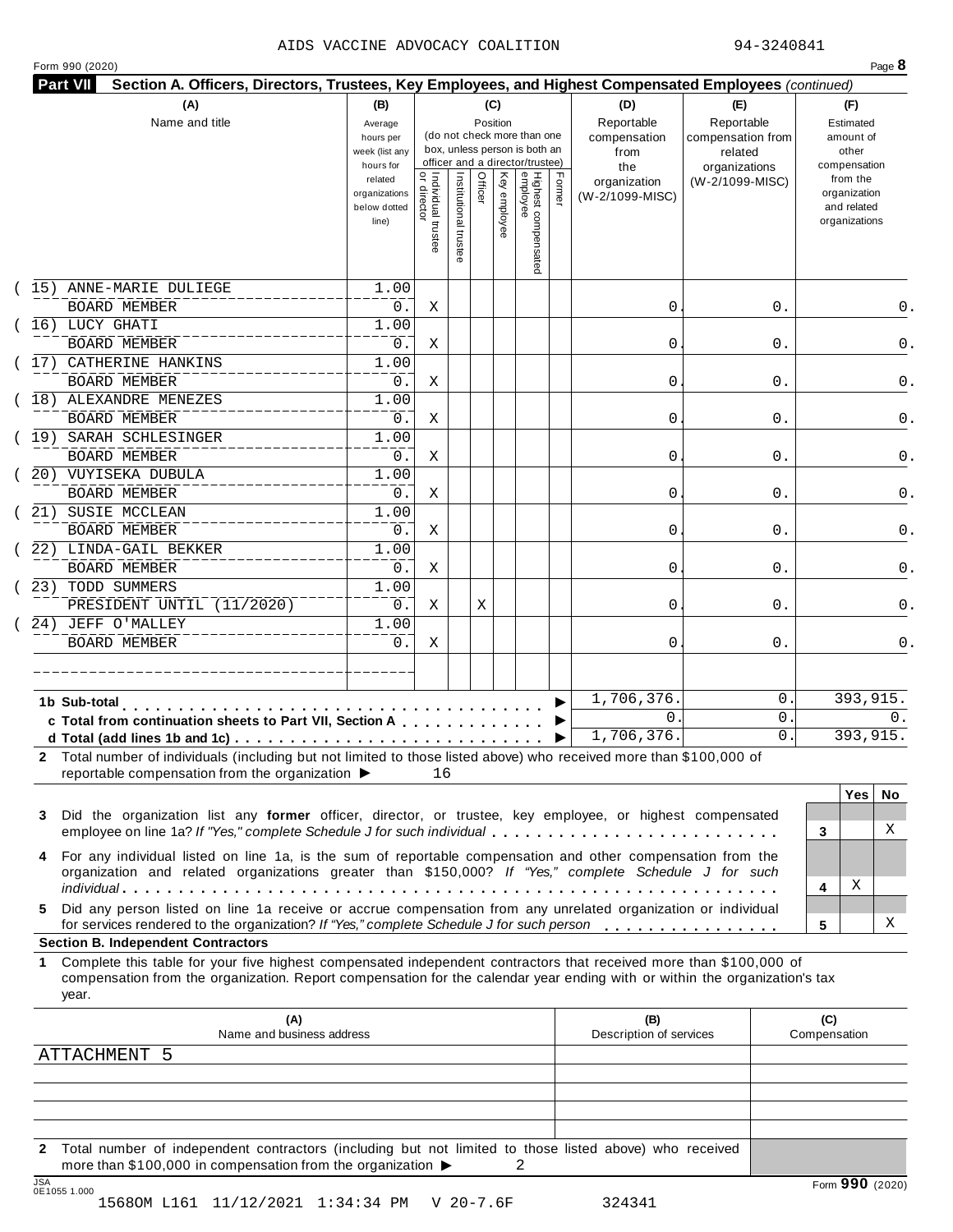**Part VIII Statement of Revenue**

#### Form <sup>990</sup> (2020) Page **9** AIDS VACCINE ADVOCACY COALITION 94-3240841

|                                                           | <b>Part VIII</b> | Statement of Revenue                                                                                                                                                                                                                       |                           |                      |                                              |                                                 |                                                               |
|-----------------------------------------------------------|------------------|--------------------------------------------------------------------------------------------------------------------------------------------------------------------------------------------------------------------------------------------|---------------------------|----------------------|----------------------------------------------|-------------------------------------------------|---------------------------------------------------------------|
|                                                           |                  |                                                                                                                                                                                                                                            |                           | (A)<br>Total revenue | (B)<br>Related or exempt<br>function revenue | $\overline{C}$<br>Unrelated<br>business revenue | (D)<br>Revenue excluded<br>from tax under<br>sections 512-514 |
|                                                           | 1a               | Federated campaigns <b>Federated</b><br>1a                                                                                                                                                                                                 |                           |                      |                                              |                                                 |                                                               |
|                                                           | b                | Membership dues expansion of the state of the state of the state of the state of the state of the state of the<br>1b                                                                                                                       |                           |                      |                                              |                                                 |                                                               |
|                                                           | с                | Fundraising events <b>Example 2</b> is a set of the set of the set of the set of the set of the set of the set of the set of the set of the set of the set of the set of the set of the set of the set of the set of the set of the<br>1с  |                           |                      |                                              |                                                 |                                                               |
|                                                           | d                | Related organizations <b>and the set of the set of the set of the set of the set of the set of the set of the set of the set of the set of the set of the set of the set of the set of the set of the set of the set of the set </b><br>1d |                           |                      |                                              |                                                 |                                                               |
|                                                           | е                | Government grants (contributions)<br>1е                                                                                                                                                                                                    | 3,480,490.                |                      |                                              |                                                 |                                                               |
|                                                           | t.               | All other contributions, gifts, grants,                                                                                                                                                                                                    |                           |                      |                                              |                                                 |                                                               |
|                                                           |                  | and similar amounts not included above.<br>1f                                                                                                                                                                                              | 8,736,969.                |                      |                                              |                                                 |                                                               |
|                                                           | g                | Noncash contributions included in                                                                                                                                                                                                          |                           |                      |                                              |                                                 |                                                               |
| Contributions, Gifts, Grants<br>and Other Similar Amounts |                  | lines 1a-1f $\ldots$ $\ldots$ $\ldots$ $\frac{1}{9}$ \$                                                                                                                                                                                    | 2,838.                    |                      |                                              |                                                 |                                                               |
|                                                           |                  | h Total. Add lines 1a-1f $\ldots$ , $\ldots$ , $\ldots$ , $\blacktriangleright$                                                                                                                                                            |                           | 12, 217, 459         |                                              |                                                 |                                                               |
|                                                           |                  |                                                                                                                                                                                                                                            | <b>Business Code</b>      |                      |                                              |                                                 |                                                               |
|                                                           | 2a               |                                                                                                                                                                                                                                            |                           |                      |                                              |                                                 |                                                               |
|                                                           | b                |                                                                                                                                                                                                                                            |                           |                      |                                              |                                                 |                                                               |
|                                                           | c                |                                                                                                                                                                                                                                            |                           |                      |                                              |                                                 |                                                               |
| Program Service                                           | d                |                                                                                                                                                                                                                                            |                           |                      |                                              |                                                 |                                                               |
|                                                           | е                |                                                                                                                                                                                                                                            |                           |                      |                                              |                                                 |                                                               |
|                                                           | f                | All other program service revenue                                                                                                                                                                                                          |                           |                      |                                              |                                                 |                                                               |
|                                                           | g                | Total. Add lines 2a-2f ▶                                                                                                                                                                                                                   |                           | $\mathsf{0}$ .       |                                              |                                                 |                                                               |
|                                                           | 3                | Investment income (including dividends, interest, and                                                                                                                                                                                      |                           |                      |                                              |                                                 |                                                               |
|                                                           |                  |                                                                                                                                                                                                                                            |                           | 5,666.               |                                              |                                                 | 5,666.                                                        |
|                                                           | 4                | Income from investment of tax-exempt bond proceeds $\blacktriangleright$                                                                                                                                                                   |                           | $\mathbf 0$ .        |                                              |                                                 |                                                               |
|                                                           | 5                |                                                                                                                                                                                                                                            |                           | $\mathbf 0$ .        |                                              |                                                 |                                                               |
|                                                           |                  | (i) Real                                                                                                                                                                                                                                   | (ii) Personal             |                      |                                              |                                                 |                                                               |
|                                                           | 6a               | Gross rents  <br>6а                                                                                                                                                                                                                        |                           |                      |                                              |                                                 |                                                               |
|                                                           | b                | Less: rental expenses<br>6b                                                                                                                                                                                                                |                           |                      |                                              |                                                 |                                                               |
|                                                           | c                | Rental income or (loss)<br>6с                                                                                                                                                                                                              |                           |                      |                                              |                                                 |                                                               |
|                                                           | d                | Net rental income or (loss) ▶                                                                                                                                                                                                              |                           | $\mathbf 0$ .        |                                              |                                                 |                                                               |
|                                                           | 7а               | (i) Securities<br>Gross amount from                                                                                                                                                                                                        | (ii) Other                |                      |                                              |                                                 |                                                               |
|                                                           |                  | sales<br>of<br>assets                                                                                                                                                                                                                      |                           |                      |                                              |                                                 |                                                               |
|                                                           |                  | other than inventory<br>7а                                                                                                                                                                                                                 |                           |                      |                                              |                                                 |                                                               |
|                                                           | b                | Less: cost or other basis                                                                                                                                                                                                                  |                           |                      |                                              |                                                 |                                                               |
| evenue                                                    |                  | and sales expenses<br>7b                                                                                                                                                                                                                   |                           |                      |                                              |                                                 |                                                               |
|                                                           |                  | <b>c</b> Gain or (loss)<br>7c                                                                                                                                                                                                              |                           |                      |                                              |                                                 |                                                               |
|                                                           | d                | Net gain or (loss) $\cdots$ $\cdots$ $\cdots$ $\cdots$ $\cdots$ $\cdots$ $\blacktriangleright$                                                                                                                                             |                           | $0$ .                |                                              |                                                 |                                                               |
| Other <sub>R</sub>                                        |                  |                                                                                                                                                                                                                                            |                           |                      |                                              |                                                 |                                                               |
|                                                           | 8a               | from fundraising<br>Gross<br>income                                                                                                                                                                                                        |                           |                      |                                              |                                                 |                                                               |
|                                                           |                  | events (not including \$                                                                                                                                                                                                                   |                           |                      |                                              |                                                 |                                                               |
|                                                           |                  | of contributions reported on line<br>8а                                                                                                                                                                                                    | 0.                        |                      |                                              |                                                 |                                                               |
|                                                           |                  | 1c). See Part IV, line 18<br>8b                                                                                                                                                                                                            | 0.                        |                      |                                              |                                                 |                                                               |
|                                                           | b<br>c           | Less: direct expenses<br>Net income or (loss) from fundraising events                                                                                                                                                                      | ▸                         | $0$ .                |                                              |                                                 |                                                               |
|                                                           |                  |                                                                                                                                                                                                                                            |                           |                      |                                              |                                                 |                                                               |
|                                                           | 9а               | income<br>from<br>gaming<br>Gross<br>activities. See Part IV, line 19<br>9а                                                                                                                                                                | 0.                        |                      |                                              |                                                 |                                                               |
|                                                           |                  | 9b                                                                                                                                                                                                                                         | 0.                        |                      |                                              |                                                 |                                                               |
|                                                           | b                | Net income or (loss) from gaming activities                                                                                                                                                                                                | ▸                         | $0$ .                |                                              |                                                 |                                                               |
|                                                           | c                |                                                                                                                                                                                                                                            |                           |                      |                                              |                                                 |                                                               |
|                                                           | 10a              | sales<br>of inventory,<br>less<br>Gross                                                                                                                                                                                                    | 0.                        |                      |                                              |                                                 |                                                               |
|                                                           |                  | returns and allowances<br>10a                                                                                                                                                                                                              | 0.                        |                      |                                              |                                                 |                                                               |
|                                                           | b<br>c           | Less: cost of goods sold 10b<br>Net income or (loss) from sales of inventory                                                                                                                                                               |                           | $0$ .                |                                              |                                                 |                                                               |
|                                                           |                  |                                                                                                                                                                                                                                            | ▸<br><b>Business Code</b> |                      |                                              |                                                 |                                                               |
|                                                           |                  |                                                                                                                                                                                                                                            |                           |                      |                                              |                                                 |                                                               |
|                                                           | 11a              | OTHER INCOME                                                                                                                                                                                                                               | 900099                    | 1,469.               | 1,469                                        |                                                 |                                                               |
|                                                           | b                |                                                                                                                                                                                                                                            |                           |                      |                                              |                                                 |                                                               |
| Miscellaneous<br>Revenue                                  | c                |                                                                                                                                                                                                                                            |                           |                      |                                              |                                                 |                                                               |
|                                                           | d                | All other revenue entitled and the state of the state of the state of the state of the state of the state of the state of the state of the state of the state of the state of the state of the state of the state of the state             |                           |                      |                                              |                                                 |                                                               |
|                                                           | е                |                                                                                                                                                                                                                                            |                           | 1,469.               |                                              |                                                 |                                                               |
| 10A                                                       | 12               | Total revenue. See instructions                                                                                                                                                                                                            |                           | 12, 224, 594.        | 1,469                                        |                                                 | 5,666.                                                        |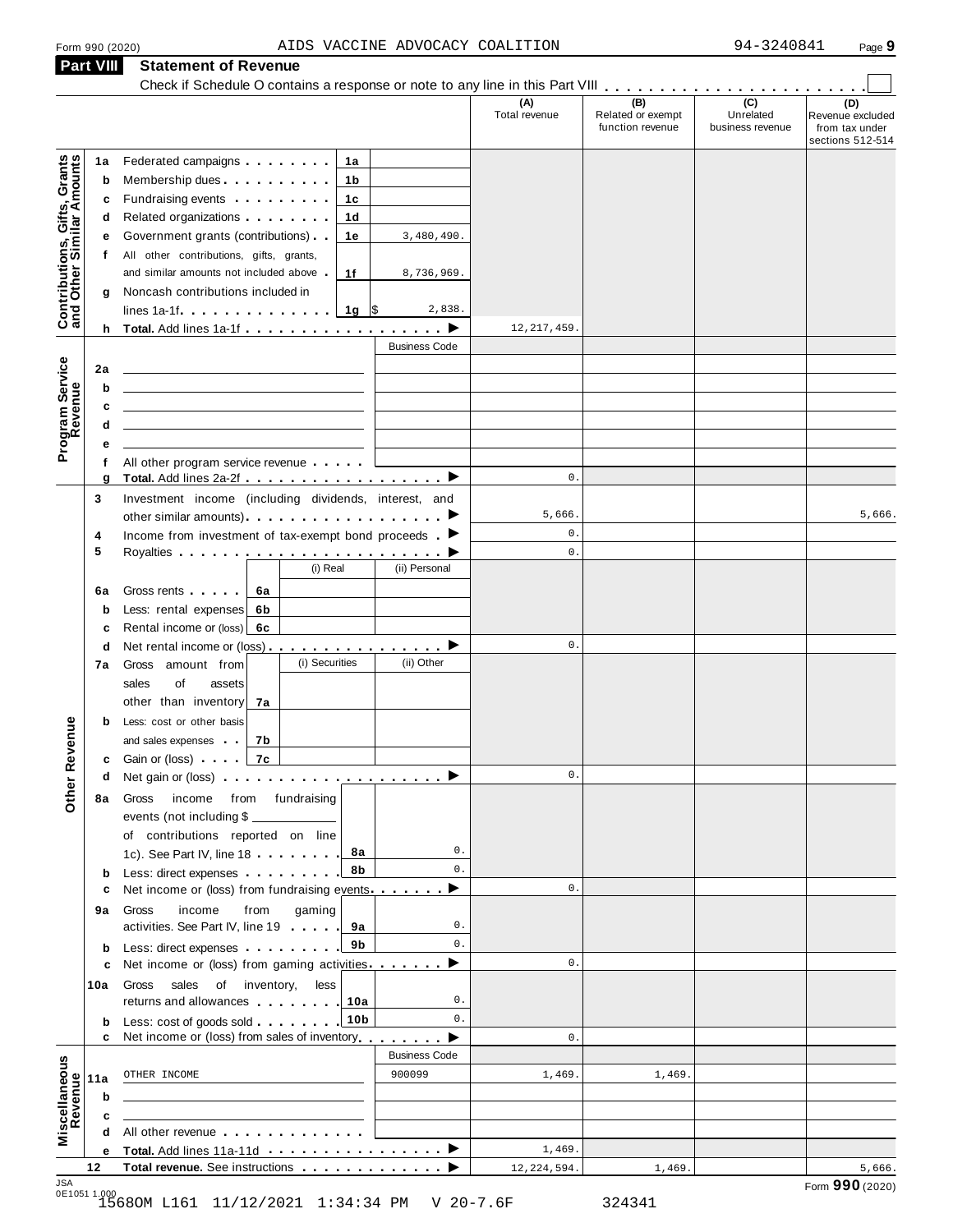#### Form <sup>990</sup> (2020) Page **10** AIDS VACCINE ADVOCACY COALITION 94-3240841

|          | <b>Part IX</b> Statement of Functional Expenses                                                                                                                                                                                      |                       |                                    |                                           |                                |
|----------|--------------------------------------------------------------------------------------------------------------------------------------------------------------------------------------------------------------------------------------|-----------------------|------------------------------------|-------------------------------------------|--------------------------------|
|          | Section 501(c)(3) and 501(c)(4) organizations must complete all columns. All other organizations must complete column (A).                                                                                                           |                       |                                    |                                           |                                |
|          |                                                                                                                                                                                                                                      |                       |                                    |                                           |                                |
|          | Do not include amounts reported on lines 6b, 7b,<br>8b, 9b, and 10b of Part VIII.                                                                                                                                                    | (A)<br>Total expenses | (B)<br>Program service<br>expenses | (C)<br>Management and<br>general expenses | (D)<br>Fundraising<br>expenses |
|          | 1 Grants and other assistance to domestic organizations                                                                                                                                                                              |                       |                                    |                                           |                                |
|          | and domestic governments. See Part IV, line 21                                                                                                                                                                                       | 2,739,051.            | 2,739,051.                         |                                           |                                |
|          | 2 Grants and other assistance to domestic                                                                                                                                                                                            |                       |                                    |                                           |                                |
|          | individuals. See Part IV, line 22                                                                                                                                                                                                    | 0.                    |                                    |                                           |                                |
|          | 3 Grants and other assistance to foreign                                                                                                                                                                                             |                       |                                    |                                           |                                |
|          | foreign governments,<br>organizations,<br>and                                                                                                                                                                                        | 1,077,655.            | 1,077,655.                         |                                           |                                |
|          | foreign individuals. See Part IV, lines 15 and 16<br>Benefits paid to or for members                                                                                                                                                 | 0.                    |                                    |                                           |                                |
|          |                                                                                                                                                                                                                                      |                       |                                    |                                           |                                |
| 5        | Compensation of current officers, directors,<br>trustees, and key employees                                                                                                                                                          | 988,663.              | 825,731.                           | 162,932.                                  |                                |
|          | 6 Compensation not included above to disqualified                                                                                                                                                                                    |                       |                                    |                                           |                                |
|          | persons (as defined under section 4958(f)(1)) and                                                                                                                                                                                    | 0.                    |                                    |                                           |                                |
|          | persons described in section 4958(c)(3)(B)                                                                                                                                                                                           | 3, 457, 617.          | 2,725,400.                         | 729,784.                                  | 2,433.                         |
|          | 7 Other salaries and wages                                                                                                                                                                                                           |                       |                                    |                                           |                                |
| 8        | Pension plan accruals and contributions (include                                                                                                                                                                                     | 108,193.              | 90,363.                            | 17,830.                                   |                                |
|          | section 401(k) and 403(b) employer contributions)                                                                                                                                                                                    | 915, 428.             | 764,298.                           | 150,261.                                  | 869.                           |
|          | Other employee benefits                                                                                                                                                                                                              | 255,579.              | 213,589.                           | 41,990                                    |                                |
| 10<br>11 | Fees for services (nonemployees):                                                                                                                                                                                                    |                       |                                    |                                           |                                |
|          | a Management                                                                                                                                                                                                                         | 0.                    |                                    |                                           |                                |
|          |                                                                                                                                                                                                                                      | 4,669.                |                                    | 4,669.                                    |                                |
|          | c Accounting                                                                                                                                                                                                                         | 65,500.               |                                    | 65,500.                                   |                                |
|          |                                                                                                                                                                                                                                      | 0.                    |                                    |                                           |                                |
|          | e Professional fundraising services. See Part IV, line 17                                                                                                                                                                            | $0$ .                 |                                    |                                           |                                |
|          | f Investment management fees<br><u>.</u>                                                                                                                                                                                             | 0.                    |                                    |                                           |                                |
|          | 9 Other. (If line 11g amount exceeds 10% of line 25, column                                                                                                                                                                          |                       |                                    |                                           |                                |
|          | (A) amount, list line 11g expenses on Schedule O.) $\text{ATCH} \quad 6$                                                                                                                                                             | 1,227,839.            | 1,034,723.                         | 193,116.                                  |                                |
|          | 12 Advertising and promotion                                                                                                                                                                                                         | 0.                    |                                    |                                           |                                |
| 13       | Office expenses example and the set of the set of the set of the set of the set of the set of the set of the set of the set of the set of the set of the set of the set of the set of the set of the set of the set of the set       | 258,109.              | 140,924.                           | 116,237.                                  | 948.                           |
| 14       | Information technology.                                                                                                                                                                                                              | 76,556.               |                                    | 76,556.                                   |                                |
| 15       |                                                                                                                                                                                                                                      | 0.                    |                                    |                                           |                                |
| 16       | Occupancy                                                                                                                                                                                                                            | 211, 177.             | 165,964.                           | 37,801.                                   | 7,412.                         |
| 17       |                                                                                                                                                                                                                                      | 96,742.               | 95,265.                            | 1,477.                                    |                                |
| 18       | Payments of travel or entertainment expenses                                                                                                                                                                                         |                       |                                    |                                           |                                |
|          | for any federal, state, or local public officials                                                                                                                                                                                    | 0.                    |                                    |                                           |                                |
| 19       | Conferences, conventions, and meetings                                                                                                                                                                                               | 64,112.               | 61,862.                            | 2,250                                     |                                |
| 20       | Interest the contract of the contract of the contract of the contract of the contract of the contract of the contract of the contract of the contract of the contract of the contract of the contract of the contract of the c       | 0.<br>0.              |                                    |                                           |                                |
| 21       | Payments to affiliates                                                                                                                                                                                                               | 5,296.                | 4,162.                             | 943.                                      | 191.                           |
| 22       | Depreciation, depletion, and amortization                                                                                                                                                                                            | 27,870.               | 24,010.                            | 2,886.                                    | 974.                           |
| 23       | Insurance <b>in the set of the set of the set of the set of the set of the set of the set of the set of the set of the set of the set of the set of the set of the set of the set of the set of the set of the set of the set of</b> |                       |                                    |                                           |                                |
| 24       | Other expenses. Itemize expenses not covered<br>above (List miscellaneous expenses on line 24e. If                                                                                                                                   |                       |                                    |                                           |                                |
|          | line 24e amount exceeds 10% of line 25, column                                                                                                                                                                                       |                       |                                    |                                           |                                |
|          | (A) amount, list line 24e expenses on Schedule O.)                                                                                                                                                                                   |                       |                                    |                                           |                                |
|          | aREPORTS AND PUBLICATIONS                                                                                                                                                                                                            | 70,559.               | 70,358.                            | 201                                       |                                |
|          | <b>b</b> TELEPHONE                                                                                                                                                                                                                   | 30,807.               | 1,234.                             | 29,073.                                   | 500.                           |
|          | <b>CPROCESSING FEES</b>                                                                                                                                                                                                              | 7,330.                |                                    | 4,588.                                    | 2,742.                         |
|          | dPOSTAGE AND DELIVERY                                                                                                                                                                                                                | 3,535.                | 1,746.                             | 1,479                                     | 310.                           |
|          | e All other expenses                                                                                                                                                                                                                 | 12,265.               | 12,265.                            |                                           |                                |
|          | 25 Total functional expenses. Add lines 1 through 24e                                                                                                                                                                                | 11,704,552.           | $\overline{10}$ , 048, 600.        | 1,639,573.                                | 16,379.                        |
|          | 26 Joint costs. Complete this line only if the<br>organization reported in column (B) joint costs<br>from a combined educational campaign and<br>fundraising solicitation. Check here<br>if                                          |                       |                                    |                                           |                                |
|          | following SOP 98-2 (ASC 958-720)                                                                                                                                                                                                     | 0.                    |                                    |                                           |                                |

0E1052 1.000

Form **990** (2020) JSA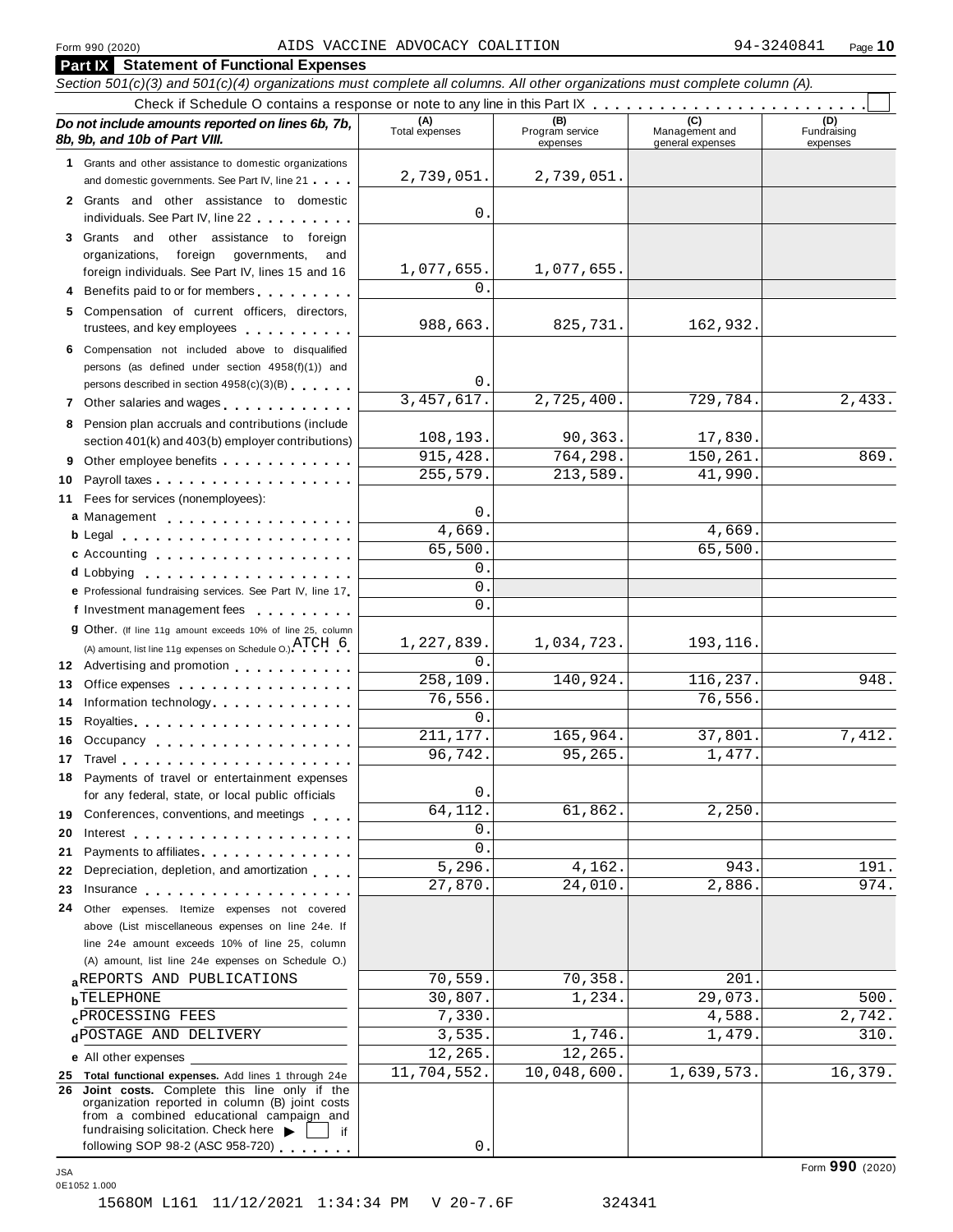| 16<br>ĸ<br>بر د |  |  |
|-----------------|--|--|
|                 |  |  |

|                      | Form 990 (2020) |                                                                                                                   |           |                          |                | Page 11            |
|----------------------|-----------------|-------------------------------------------------------------------------------------------------------------------|-----------|--------------------------|----------------|--------------------|
|                      | Part X          | <b>Balance Sheet</b>                                                                                              |           |                          |                |                    |
|                      |                 | Check if Schedule O contains a response or note to any line in this Part X                                        |           |                          |                |                    |
|                      |                 |                                                                                                                   |           | (A)<br>Beginning of year |                | (B)<br>End of year |
|                      | 1               |                                                                                                                   |           | 732,778.                 | $\mathbf{1}$   | 1,146,244.         |
|                      | 2               |                                                                                                                   |           | 3,986,453.               | $\mathbf{2}$   | 4,682,468.         |
|                      | 3               |                                                                                                                   |           | 7,120,724.               | $\mathbf{3}$   | 3,590,400.         |
|                      | 4               |                                                                                                                   | $0$ .     | $\overline{\mathbf{4}}$  | 0.             |                    |
|                      | 5               | Loans and other receivables from any current or former officer, director,                                         |           |                          |                |                    |
|                      |                 | trustee, key employee, creator or founder, substantial contributor, or 35%                                        |           |                          |                |                    |
|                      |                 | controlled entity or family member of any of these persons                                                        |           | 0.                       | $5\phantom{1}$ | 0.                 |
|                      | 6               | Loans and other receivables from other disqualified persons (as defined                                           |           |                          |                |                    |
|                      |                 | under section $4958(f)(1)$ , and persons described in section $4958(c)(3)(B)$                                     |           | О.                       | $\bf 6$        | 0.                 |
|                      | 7               |                                                                                                                   |           | $\mathbf{0}$ .           | $\overline{7}$ | 0.                 |
| Assets               | 8               |                                                                                                                   |           | $\Omega$ .               | 8              | 0.                 |
|                      | 9               |                                                                                                                   |           | 22,684.                  | 9              | 41,903.            |
|                      |                 | 10a Land, buildings, and equipment: cost or other                                                                 |           |                          |                |                    |
|                      |                 | basis. Complete Part VI of Schedule D 10a                                                                         | 167,484.  |                          |                |                    |
|                      |                 |                                                                                                                   | 164, 407. | 8,373.                   | 10c            | 3,077.             |
|                      |                 |                                                                                                                   |           | $\mathbf 0$ .            | 11             | 0.                 |
|                      | 11              |                                                                                                                   |           | $\mathbf{0}$ .           |                | 0.                 |
|                      | 12              | Investments - other securities. See Part IV, line 11.                                                             |           | 0.                       | $12$           | 0.                 |
|                      | 13              | Investments - program-related. See Part IV, line 11.                                                              |           | $\mathbf{0}$ .           | 13             | 0.                 |
|                      | 14              |                                                                                                                   |           | 65,407.                  | 14             | 65,407.            |
|                      | 15              |                                                                                                                   |           | 11,936,419.              | 15             | 9,529,499.         |
|                      | 16              | Total assets. Add lines 1 through 15 (must equal line 33)                                                         |           | 479,354.                 | 16             | 520,642.           |
|                      | 17              |                                                                                                                   |           | 4,091,995.               | 17             | 914,104.           |
|                      | 18              |                                                                                                                   |           | 0.                       | 18             |                    |
|                      | 19              |                                                                                                                   |           | $\mathbf 0$ .            | 19             | 0.                 |
|                      | 20              |                                                                                                                   |           | $\mathbf{0}$ .           | 20             | 0.                 |
|                      | 21              | Escrow or custodial account liability. Complete Part IV of Schedule D.                                            |           |                          | 21             | 0.                 |
| Liabilities          | 22              | Loans and other payables to any current or former officer, director,                                              |           |                          |                |                    |
|                      |                 | trustee, key employee, creator or founder, substantial contributor, or 35%                                        |           |                          |                |                    |
|                      |                 | controlled entity or family member of any of these persons                                                        |           | 0.                       | 22             | 0.                 |
|                      | 23              | Secured mortgages and notes payable to unrelated third parties                                                    |           | 0.                       | 23             | 0.                 |
|                      | 24              | Unsecured notes and loans payable to unrelated third parties                                                      |           | 0.                       | 24             | 0.                 |
|                      | 25              | Other liabilities (including federal income tax, payables to related third                                        |           |                          |                |                    |
|                      |                 | parties, and other liabilities not included on lines 17-24). Complete Part X                                      |           |                          |                |                    |
|                      |                 |                                                                                                                   |           | 12,500.                  | 25             | 2,500.             |
|                      | 26              |                                                                                                                   |           | 4,583,849.               | 26             | 1,437,246.         |
|                      |                 | $\vert x \vert$<br>Organizations that follow FASB ASC 958, check here ><br>and complete lines 27, 28, 32, and 33. |           |                          |                |                    |
|                      | 27              |                                                                                                                   |           | 70,647.                  | 27             | $-610,838.$        |
|                      | 28              |                                                                                                                   |           | 7,281,923.               | 28             | 8,703,091.         |
| <b>Fund Balances</b> |                 | Organizations that do not follow FASB ASC 958, check here ▶<br>and complete lines 29 through 33.                  |           |                          |                |                    |
|                      | 29              | Capital stock or trust principal, or current funds                                                                |           |                          | 29             |                    |
|                      | 30              | Paid-in or capital surplus, or land, building, or equipment fund.                                                 |           |                          | 30             |                    |
|                      | 31              | Retained earnings, endowment, accumulated income, or other funds                                                  |           |                          | 31             |                    |
| Net Assets or        | 32              |                                                                                                                   |           | 7,352,570.               | 32             | 8,092,253.         |
|                      | 33              | Total liabilities and net assets/fund balances                                                                    |           | 11,936,419.              | 33             | 9,529,499.         |
|                      |                 |                                                                                                                   |           |                          |                |                    |

Form **990** (2020)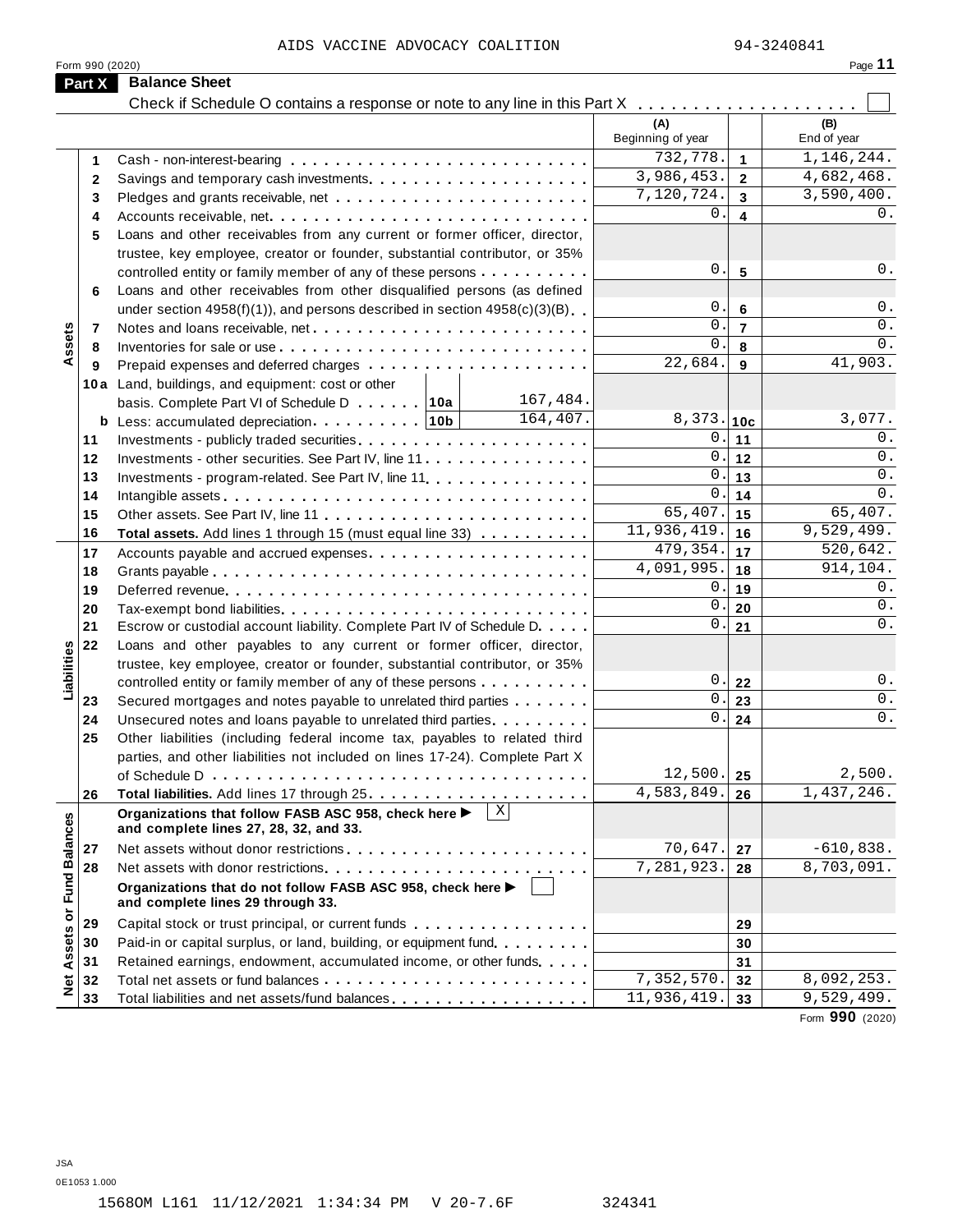AIDS VACCINE ADVOCACY COALITION 94-3240841

|                 | Form 990 (2020)                                                                                                                                                                                                                                                                                                                                            |                |                |                  | Page 12 |
|-----------------|------------------------------------------------------------------------------------------------------------------------------------------------------------------------------------------------------------------------------------------------------------------------------------------------------------------------------------------------------------|----------------|----------------|------------------|---------|
| Part XI         | <b>Reconciliation of Net Assets</b>                                                                                                                                                                                                                                                                                                                        |                |                |                  |         |
|                 |                                                                                                                                                                                                                                                                                                                                                            |                |                |                  | Χ       |
| 1               |                                                                                                                                                                                                                                                                                                                                                            | $\mathbf{1}$   | 12, 224, 594.  |                  |         |
| $\mathbf{2}$    |                                                                                                                                                                                                                                                                                                                                                            | $\overline{2}$ | 11,704,552.    |                  |         |
| 3               |                                                                                                                                                                                                                                                                                                                                                            | 3              |                | 520,042.         |         |
| 4               | Net assets or fund balances at beginning of year (must equal Part X, line 32, column (A))                                                                                                                                                                                                                                                                  | 4              |                | 7,352,570.       |         |
| 5               | Net unrealized gains (losses) on investments                                                                                                                                                                                                                                                                                                               | 5              |                |                  | 0.      |
| 6               |                                                                                                                                                                                                                                                                                                                                                            | 6              |                |                  | 0.      |
| $\overline{7}$  |                                                                                                                                                                                                                                                                                                                                                            | $\overline{7}$ |                |                  | 0.      |
| 8               |                                                                                                                                                                                                                                                                                                                                                            | 8              |                |                  | $0$ .   |
| 9               | Other changes in net assets or fund balances (explain on Schedule O).                                                                                                                                                                                                                                                                                      | 9              |                | 219,641.         |         |
| 10              | Net assets or fund balances at end of year. Combine lines 3 through 9 (must equal Part X, line                                                                                                                                                                                                                                                             |                |                |                  |         |
|                 |                                                                                                                                                                                                                                                                                                                                                            | 10             |                | 8,092,253.       |         |
| <b>Part XII</b> | <b>Financial Statements and Reporting</b>                                                                                                                                                                                                                                                                                                                  |                |                |                  |         |
|                 |                                                                                                                                                                                                                                                                                                                                                            |                |                |                  |         |
| 1               | $\overline{X}$ Accrual<br>Cash<br>Accounting method used to prepare the Form 990:  <br>Other<br>If the organization changed its method of accounting from a prior year or checked "Other," explain in<br>Schedule O.                                                                                                                                       |                |                | Yes <sup>1</sup> | No      |
|                 | 2a Were the organization's financial statements compiled or reviewed by an independent accountant?<br>If "Yes," check a box below to indicate whether the financial statements for the year were compiled or<br>reviewed on a separate basis, consolidated basis, or both:<br>Separate basis<br>Consolidated basis<br>Both consolidated and separate basis |                | 2a             |                  | Χ       |
|                 | <b>b</b> Were the organization's financial statements audited by an independent accountant?                                                                                                                                                                                                                                                                |                | 2 <sub>b</sub> | Χ                |         |
|                 | If "Yes," check a box below to indicate whether the financial statements for the year were audited on a<br>separate basis, consolidated basis, or both:<br>$X$ Separate basis<br>Consolidated basis<br>Both consolidated and separate basis                                                                                                                |                |                |                  |         |
|                 | c If "Yes" to line 2a or 2b, does the organization have a committee that assumes responsibility for oversight of                                                                                                                                                                                                                                           |                |                |                  |         |
|                 | the audit, review, or compilation of its financial statements and selection of an independent accountant?                                                                                                                                                                                                                                                  |                | 2c             | Χ                |         |
|                 | If the organization changed either its oversight process or selection process during the tax year, explain on<br>Schedule O.                                                                                                                                                                                                                               |                |                |                  |         |
|                 | 3a As a result of a federal award, was the organization required to undergo an audit or audits as set forth in the                                                                                                                                                                                                                                         |                |                |                  |         |
|                 |                                                                                                                                                                                                                                                                                                                                                            |                | 3a             | Χ                |         |
|                 | <b>b</b> If "Yes," did the organization undergo the required audit or audits? If the organization did not undergo the                                                                                                                                                                                                                                      |                |                |                  |         |
|                 | required audit or audits, explain why on Schedule O and describe any steps taken to undergo such audits                                                                                                                                                                                                                                                    |                | 3 <sub>b</sub> | Х                |         |

Form **990** (2020)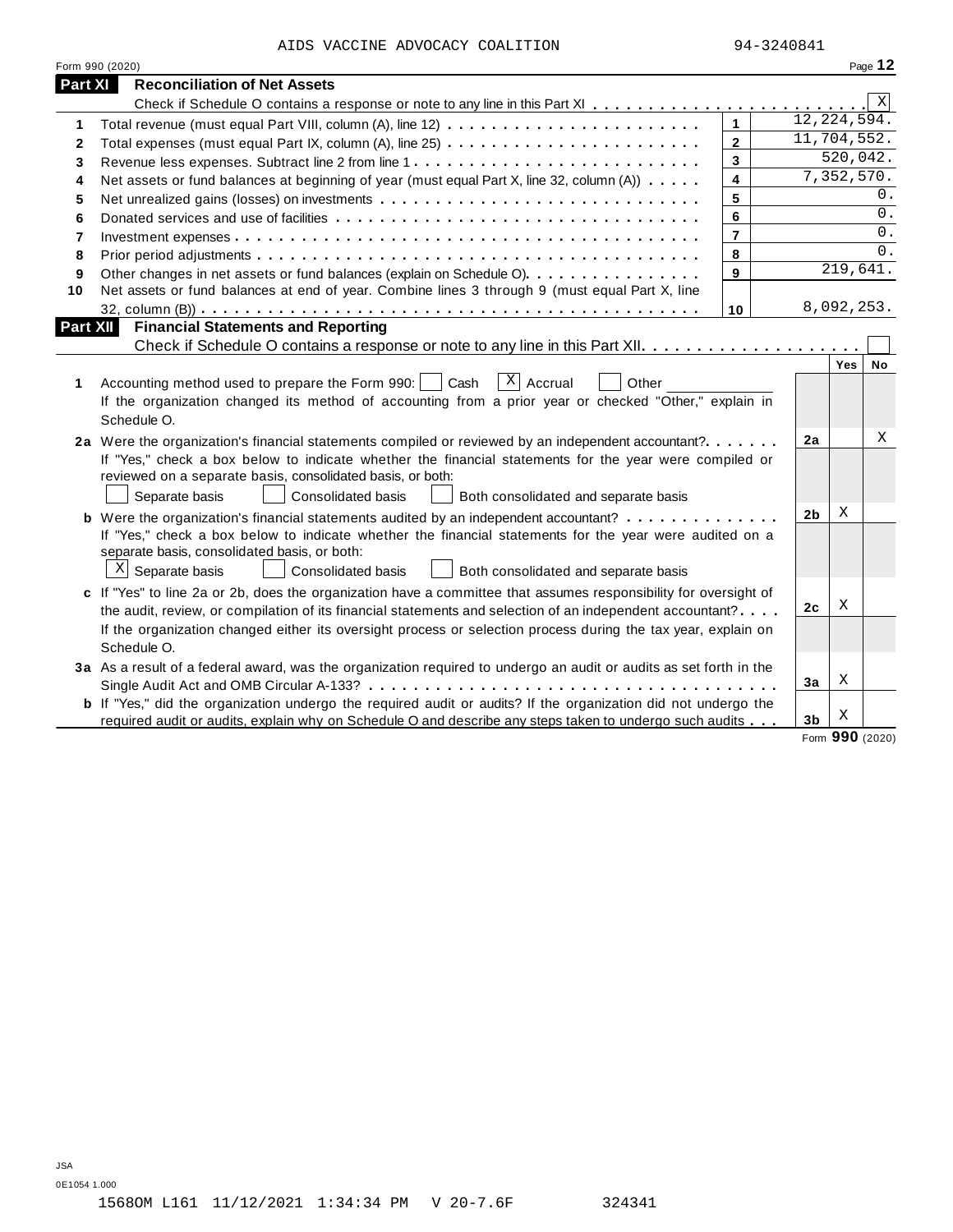## **CHEDULE A Public Charity Status and Public Support**  $\frac{100\text{dB No. }1545-0047}{000\text{dB No.}}$

(Form 990 or 990-EZ) complete if the organization is a section 501(c)(3) organization or a section 4947(a)(1) nonexempt charitable trust.  $2020$ 

|        |                                                                                                                                                                                                                                                     |                                                                                                                                                                                                                                                           |                                                                                                                              | Complete if the organization is a section 501(c)(3) organization or a section $4947(a)(1)$ nonexempt charitable trust. |     |                          |                                                                                                                                                                                                                                                           | BWŁU                                                                                                                             |  |  |  |
|--------|-----------------------------------------------------------------------------------------------------------------------------------------------------------------------------------------------------------------------------------------------------|-----------------------------------------------------------------------------------------------------------------------------------------------------------------------------------------------------------------------------------------------------------|------------------------------------------------------------------------------------------------------------------------------|------------------------------------------------------------------------------------------------------------------------|-----|--------------------------|-----------------------------------------------------------------------------------------------------------------------------------------------------------------------------------------------------------------------------------------------------------|----------------------------------------------------------------------------------------------------------------------------------|--|--|--|
|        | Department of the Treasury<br><b>Internal Revenue Service</b>                                                                                                                                                                                       |                                                                                                                                                                                                                                                           |                                                                                                                              | Attach to Form 990 or Form 990-EZ.<br>Go to www.irs.gov/Form990 for instructions and the latest information.           |     |                          |                                                                                                                                                                                                                                                           | Open to Public<br>Inspection                                                                                                     |  |  |  |
|        | Name of the organization                                                                                                                                                                                                                            |                                                                                                                                                                                                                                                           |                                                                                                                              |                                                                                                                        |     |                          | <b>Employer identification number</b>                                                                                                                                                                                                                     |                                                                                                                                  |  |  |  |
|        | AIDS VACCINE ADVOCACY COALITION                                                                                                                                                                                                                     |                                                                                                                                                                                                                                                           |                                                                                                                              |                                                                                                                        |     |                          | 94-3240841                                                                                                                                                                                                                                                |                                                                                                                                  |  |  |  |
| Part I |                                                                                                                                                                                                                                                     |                                                                                                                                                                                                                                                           |                                                                                                                              |                                                                                                                        |     |                          | Reason for Public Charity Status. (All organizations must complete this part.) See instructions.                                                                                                                                                          |                                                                                                                                  |  |  |  |
|        |                                                                                                                                                                                                                                                     |                                                                                                                                                                                                                                                           |                                                                                                                              | The organization is not a private foundation because it is: (For lines 1 through 12, check only one box.)              |     |                          |                                                                                                                                                                                                                                                           |                                                                                                                                  |  |  |  |
| 1      |                                                                                                                                                                                                                                                     |                                                                                                                                                                                                                                                           |                                                                                                                              | A church, convention of churches, or association of churches described in section 170(b)(1)(A)(i).                     |     |                          |                                                                                                                                                                                                                                                           |                                                                                                                                  |  |  |  |
| 2      |                                                                                                                                                                                                                                                     |                                                                                                                                                                                                                                                           | A school described in section 170(b)(1)(A)(ii). (Attach Schedule E (Form 990 or 990-EZ).)                                    |                                                                                                                        |     |                          |                                                                                                                                                                                                                                                           |                                                                                                                                  |  |  |  |
| 3      | A hospital or a cooperative hospital service organization described in section 170(b)(1)(A)(iii).                                                                                                                                                   |                                                                                                                                                                                                                                                           |                                                                                                                              |                                                                                                                        |     |                          |                                                                                                                                                                                                                                                           |                                                                                                                                  |  |  |  |
| 4      |                                                                                                                                                                                                                                                     |                                                                                                                                                                                                                                                           |                                                                                                                              |                                                                                                                        |     |                          | A medical research organization operated in conjunction with a hospital described in section 170(b)(1)(A)(iii). Enter the                                                                                                                                 |                                                                                                                                  |  |  |  |
|        | hospital's name, city, and state:                                                                                                                                                                                                                   |                                                                                                                                                                                                                                                           |                                                                                                                              |                                                                                                                        |     |                          |                                                                                                                                                                                                                                                           |                                                                                                                                  |  |  |  |
| 5      |                                                                                                                                                                                                                                                     |                                                                                                                                                                                                                                                           |                                                                                                                              |                                                                                                                        |     |                          |                                                                                                                                                                                                                                                           | An organization operated for the benefit of a college or university owned or operated by a governmental unit described in        |  |  |  |
|        |                                                                                                                                                                                                                                                     |                                                                                                                                                                                                                                                           | section 170(b)(1)(A)(iv). (Complete Part II.)                                                                                |                                                                                                                        |     |                          |                                                                                                                                                                                                                                                           |                                                                                                                                  |  |  |  |
| 6      | A federal, state, or local government or governmental unit described in section 170(b)(1)(A)(v).                                                                                                                                                    |                                                                                                                                                                                                                                                           |                                                                                                                              |                                                                                                                        |     |                          |                                                                                                                                                                                                                                                           |                                                                                                                                  |  |  |  |
| 7      | X                                                                                                                                                                                                                                                   |                                                                                                                                                                                                                                                           | An organization that normally receives a substantial part of its support from a governmental unit or from the general public |                                                                                                                        |     |                          |                                                                                                                                                                                                                                                           |                                                                                                                                  |  |  |  |
|        |                                                                                                                                                                                                                                                     |                                                                                                                                                                                                                                                           | described in section 170(b)(1)(A)(vi). (Complete Part II.)                                                                   |                                                                                                                        |     |                          |                                                                                                                                                                                                                                                           |                                                                                                                                  |  |  |  |
| 8      |                                                                                                                                                                                                                                                     |                                                                                                                                                                                                                                                           |                                                                                                                              | A community trust described in section 170(b)(1)(A)(vi). (Complete Part II.)                                           |     |                          |                                                                                                                                                                                                                                                           |                                                                                                                                  |  |  |  |
| 9      |                                                                                                                                                                                                                                                     |                                                                                                                                                                                                                                                           |                                                                                                                              |                                                                                                                        |     |                          | An agricultural research organization described in section 170(b)(1)(A)(ix) operated in conjunction with a land-grant college                                                                                                                             |                                                                                                                                  |  |  |  |
|        |                                                                                                                                                                                                                                                     |                                                                                                                                                                                                                                                           |                                                                                                                              |                                                                                                                        |     |                          | or university or a non-land-grant college of agriculture (see instructions). Enter the name, city, and state of the college or                                                                                                                            |                                                                                                                                  |  |  |  |
|        | university:                                                                                                                                                                                                                                         |                                                                                                                                                                                                                                                           |                                                                                                                              |                                                                                                                        |     |                          |                                                                                                                                                                                                                                                           |                                                                                                                                  |  |  |  |
| 10     |                                                                                                                                                                                                                                                     |                                                                                                                                                                                                                                                           |                                                                                                                              |                                                                                                                        |     |                          | An organization that normally receives (1) more than 331/3% of its support from contributions, membership fees, and gross<br>receipts from activities related to its exempt functions, subject to certain exceptions; and (2) no more than 331/3 % of its |                                                                                                                                  |  |  |  |
|        |                                                                                                                                                                                                                                                     |                                                                                                                                                                                                                                                           |                                                                                                                              |                                                                                                                        |     |                          | support from gross investment income and unrelated business taxable income (less section 511 tax) from businesses                                                                                                                                         |                                                                                                                                  |  |  |  |
|        |                                                                                                                                                                                                                                                     |                                                                                                                                                                                                                                                           |                                                                                                                              | acquired by the organization after June 30, 1975. See section 509(a)(2). (Complete Part III.)                          |     |                          |                                                                                                                                                                                                                                                           |                                                                                                                                  |  |  |  |
| 11     |                                                                                                                                                                                                                                                     |                                                                                                                                                                                                                                                           |                                                                                                                              | An organization organized and operated exclusively to test for public safety. See section 509(a)(4).                   |     |                          |                                                                                                                                                                                                                                                           |                                                                                                                                  |  |  |  |
| 12     |                                                                                                                                                                                                                                                     |                                                                                                                                                                                                                                                           |                                                                                                                              |                                                                                                                        |     |                          |                                                                                                                                                                                                                                                           | An organization organized and operated exclusively for the benefit of, to perform the functions of, or to carry out the purposes |  |  |  |
|        | of one or more publicly supported organizations described in section 509(a)(1) or section 509(a)(2). See section 509(a)(3).                                                                                                                         |                                                                                                                                                                                                                                                           |                                                                                                                              |                                                                                                                        |     |                          |                                                                                                                                                                                                                                                           |                                                                                                                                  |  |  |  |
|        | Check the box in lines 12a through 12d that describes the type of supporting organization and complete lines 12e, 12f, and 12g.                                                                                                                     |                                                                                                                                                                                                                                                           |                                                                                                                              |                                                                                                                        |     |                          |                                                                                                                                                                                                                                                           |                                                                                                                                  |  |  |  |
| a      | Type I. A supporting organization operated, supervised, or controlled by its supported organization(s), typically by giving<br>the supported organization(s) the power to regularly appoint or elect a majority of the directors or trustees of the |                                                                                                                                                                                                                                                           |                                                                                                                              |                                                                                                                        |     |                          |                                                                                                                                                                                                                                                           |                                                                                                                                  |  |  |  |
|        |                                                                                                                                                                                                                                                     |                                                                                                                                                                                                                                                           |                                                                                                                              |                                                                                                                        |     |                          |                                                                                                                                                                                                                                                           |                                                                                                                                  |  |  |  |
|        |                                                                                                                                                                                                                                                     |                                                                                                                                                                                                                                                           |                                                                                                                              | supporting organization. You must complete Part IV, Sections A and B.                                                  |     |                          |                                                                                                                                                                                                                                                           |                                                                                                                                  |  |  |  |
| b      |                                                                                                                                                                                                                                                     | Type II. A supporting organization supervised or controlled in connection with its supported organization(s), by having                                                                                                                                   |                                                                                                                              |                                                                                                                        |     |                          |                                                                                                                                                                                                                                                           |                                                                                                                                  |  |  |  |
|        |                                                                                                                                                                                                                                                     | control or management of the supporting organization vested in the same persons that control or manage the supported                                                                                                                                      |                                                                                                                              |                                                                                                                        |     |                          |                                                                                                                                                                                                                                                           |                                                                                                                                  |  |  |  |
|        |                                                                                                                                                                                                                                                     |                                                                                                                                                                                                                                                           |                                                                                                                              | organization(s). You must complete Part IV, Sections A and C.                                                          |     |                          |                                                                                                                                                                                                                                                           |                                                                                                                                  |  |  |  |
| c      |                                                                                                                                                                                                                                                     |                                                                                                                                                                                                                                                           |                                                                                                                              |                                                                                                                        |     |                          | Type III functionally integrated. A supporting organization operated in connection with, and functionally integrated with,                                                                                                                                |                                                                                                                                  |  |  |  |
|        |                                                                                                                                                                                                                                                     |                                                                                                                                                                                                                                                           |                                                                                                                              | its supported organization(s) (see instructions). You must complete Part IV, Sections A, D, and E.                     |     |                          |                                                                                                                                                                                                                                                           |                                                                                                                                  |  |  |  |
| d      |                                                                                                                                                                                                                                                     | Type III non-functionally integrated. A supporting organization operated in connection with its supported organization(s)<br>that is not functionally integrated. The organization generally must satisfy a distribution requirement and an attentiveness |                                                                                                                              |                                                                                                                        |     |                          |                                                                                                                                                                                                                                                           |                                                                                                                                  |  |  |  |
|        |                                                                                                                                                                                                                                                     |                                                                                                                                                                                                                                                           |                                                                                                                              |                                                                                                                        |     |                          |                                                                                                                                                                                                                                                           |                                                                                                                                  |  |  |  |
|        |                                                                                                                                                                                                                                                     |                                                                                                                                                                                                                                                           |                                                                                                                              | requirement (see instructions). You must complete Part IV, Sections A and D, and Part V.                               |     |                          |                                                                                                                                                                                                                                                           |                                                                                                                                  |  |  |  |
| е      |                                                                                                                                                                                                                                                     |                                                                                                                                                                                                                                                           |                                                                                                                              | functionally integrated, or Type III non-functionally integrated supporting organization.                              |     |                          | Check this box if the organization received a written determination from the IRS that it is a Type I, Type II, Type III                                                                                                                                   |                                                                                                                                  |  |  |  |
| t      |                                                                                                                                                                                                                                                     |                                                                                                                                                                                                                                                           |                                                                                                                              |                                                                                                                        |     |                          |                                                                                                                                                                                                                                                           |                                                                                                                                  |  |  |  |
| g      |                                                                                                                                                                                                                                                     |                                                                                                                                                                                                                                                           |                                                                                                                              | Provide the following information about the supported organization(s).                                                 |     |                          |                                                                                                                                                                                                                                                           |                                                                                                                                  |  |  |  |
|        | (i) Name of supported organization                                                                                                                                                                                                                  |                                                                                                                                                                                                                                                           | (ii) EIN                                                                                                                     | (iii) Type of organization                                                                                             |     | (iv) Is the organization | (v) Amount of monetary                                                                                                                                                                                                                                    | (vi) Amount of                                                                                                                   |  |  |  |
|        |                                                                                                                                                                                                                                                     |                                                                                                                                                                                                                                                           |                                                                                                                              | (described on lines 1-10                                                                                               |     | listed in your governing | support (see                                                                                                                                                                                                                                              | other support (see                                                                                                               |  |  |  |
|        |                                                                                                                                                                                                                                                     |                                                                                                                                                                                                                                                           |                                                                                                                              | above (see instructions))                                                                                              | Yes | document?<br>No          | instructions)                                                                                                                                                                                                                                             | instructions)                                                                                                                    |  |  |  |
|        |                                                                                                                                                                                                                                                     |                                                                                                                                                                                                                                                           |                                                                                                                              |                                                                                                                        |     |                          |                                                                                                                                                                                                                                                           |                                                                                                                                  |  |  |  |
| (A)    |                                                                                                                                                                                                                                                     |                                                                                                                                                                                                                                                           |                                                                                                                              |                                                                                                                        |     |                          |                                                                                                                                                                                                                                                           |                                                                                                                                  |  |  |  |
|        |                                                                                                                                                                                                                                                     |                                                                                                                                                                                                                                                           |                                                                                                                              |                                                                                                                        |     |                          |                                                                                                                                                                                                                                                           |                                                                                                                                  |  |  |  |
| (B)    |                                                                                                                                                                                                                                                     |                                                                                                                                                                                                                                                           |                                                                                                                              |                                                                                                                        |     |                          |                                                                                                                                                                                                                                                           |                                                                                                                                  |  |  |  |
| (C)    |                                                                                                                                                                                                                                                     |                                                                                                                                                                                                                                                           |                                                                                                                              |                                                                                                                        |     |                          |                                                                                                                                                                                                                                                           |                                                                                                                                  |  |  |  |
|        |                                                                                                                                                                                                                                                     |                                                                                                                                                                                                                                                           |                                                                                                                              |                                                                                                                        |     |                          |                                                                                                                                                                                                                                                           |                                                                                                                                  |  |  |  |
| (D)    |                                                                                                                                                                                                                                                     |                                                                                                                                                                                                                                                           |                                                                                                                              |                                                                                                                        |     |                          |                                                                                                                                                                                                                                                           |                                                                                                                                  |  |  |  |
|        |                                                                                                                                                                                                                                                     |                                                                                                                                                                                                                                                           |                                                                                                                              |                                                                                                                        |     |                          |                                                                                                                                                                                                                                                           |                                                                                                                                  |  |  |  |
| (E)    |                                                                                                                                                                                                                                                     |                                                                                                                                                                                                                                                           |                                                                                                                              |                                                                                                                        |     |                          |                                                                                                                                                                                                                                                           |                                                                                                                                  |  |  |  |
|        |                                                                                                                                                                                                                                                     |                                                                                                                                                                                                                                                           |                                                                                                                              |                                                                                                                        |     |                          |                                                                                                                                                                                                                                                           |                                                                                                                                  |  |  |  |

For Paperwork Reduction Act Notice, see the Instructions for Form 990 or 990-EZ. Schedule A (Form 990 or 990-EZ) 2020 JSA 0E1210 0.030 1568OM L161 11/12/2021 1:34:34 PM V 20-7.6F 324341

**Total**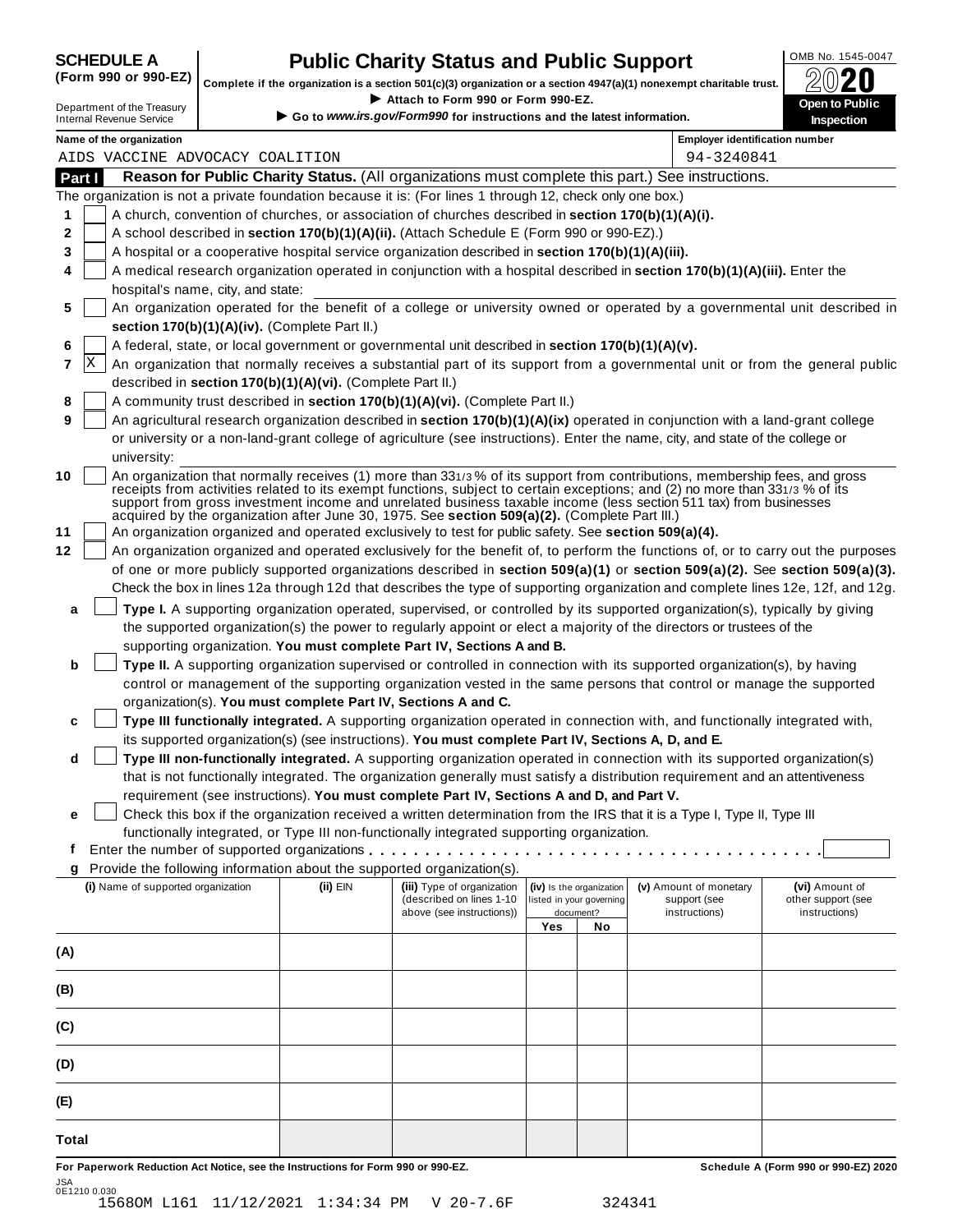#### Schedule <sup>A</sup> (Form <sup>990</sup> or 990-EZ) <sup>2020</sup> Page **2**

**Support Schedule for Organizations Described in Sections 170(b)(1)(A)(iv) and 170(b)(1)(A)(vi)** Complete only if you checked the box on line 5, 7, or 8 of Part I or if the organization failed to qualify under Part III. If the organization fails to qualify under the tests listed below, please complete Part III.) **Part II**

|              | <b>Section A. Public Support</b>                                                                                                                                                                                                                                                                               |             |             |               |             |               |               |
|--------------|----------------------------------------------------------------------------------------------------------------------------------------------------------------------------------------------------------------------------------------------------------------------------------------------------------------|-------------|-------------|---------------|-------------|---------------|---------------|
|              | Calendar year (or fiscal year beginning in) ▶                                                                                                                                                                                                                                                                  | (a) 2016    | (b) 2017    | $(c)$ 2018    | $(d)$ 2019  | (e) $2020$    | (f) Total     |
| 1            | Gifts, grants, contributions, and<br>membership fees received. (Do not<br>include any "unusual grants.")                                                                                                                                                                                                       | 12,772,612. | 13,697,029. | 22, 414, 665. | 12,038,507. | 12, 217, 459. | 73,140,272.   |
| $\mathbf{2}$ | Tax revenues levied for the<br>organization's benefit and either paid to<br>or expended on its behalf                                                                                                                                                                                                          |             |             |               |             |               | 0.            |
| 3            | The value of services or facilities<br>furnished by a governmental unit to the<br>organization without charge                                                                                                                                                                                                  |             |             |               |             |               | 0.            |
| 4            | Total. Add lines 1 through 3                                                                                                                                                                                                                                                                                   | 12,772,612. | 13,697,029. | 22, 414, 665. | 12,038,507. | 12, 217, 459. | 73, 140, 272. |
| 5            | The portion of total contributions by<br>each person (other than a<br>governmental unit or publicly<br>supported organization) included on<br>line 1 that exceeds 2% of the amount<br>shown on line 11, column (f)                                                                                             |             |             |               |             |               | 51, 546, 198. |
| 6            | Public support. Subtract line 5 from line 4                                                                                                                                                                                                                                                                    |             |             |               |             |               | 21,594,074.   |
|              | <b>Section B. Total Support</b>                                                                                                                                                                                                                                                                                |             |             |               |             |               |               |
|              | Calendar year (or fiscal year beginning in) ▶                                                                                                                                                                                                                                                                  | (a) 2016    | (b) $2017$  | (c) 2018      | $(d)$ 2019  | (e) $2020$    | (f) Total     |
| 7            | Amounts from line 4                                                                                                                                                                                                                                                                                            | 12,772,612. | 13,697,029. | 22, 414, 665. | 12,038,507  | 12, 217, 459. | 73,140,272.   |
| 8            | Gross income from interest, dividends,<br>payments received on securities loans,<br>rents, royalties, and income from<br>similar sources experiences                                                                                                                                                           | 9,293.      | 20.940.     | 24,576.       | 22,495.     | 5,666.        | 82,970.       |
| 9            | Net income from unrelated business<br>activities, whether or not the business<br>is regularly carried on the contract of the state of the state of the state of the state of the state of the state of the state of the state of the state of the state of the state of the state of the state of the state of |             |             |               |             |               | 0.            |
| 10           | Other income. Do not include gain or<br>loss from the sale of capital assets<br>(Explain in Part VI.) ATCH 1                                                                                                                                                                                                   | 125.        | 1,319.      | 2,428         | 2,503.      | 1,469.        | 7,844.        |
| 11           | Total support. Add lines 7 through 10                                                                                                                                                                                                                                                                          |             |             |               |             |               | 73, 231, 086. |
| $12 \,$      |                                                                                                                                                                                                                                                                                                                |             |             |               |             | 12            |               |
| 13           | First 5 years. If the Form 990 is for the organization's first, second, third, fourth, or fifth tax year as a section 501(c)(3)                                                                                                                                                                                |             |             |               |             |               |               |
|              | <b>Section C. Computation of Public Support Percentage</b>                                                                                                                                                                                                                                                     |             |             |               |             |               |               |
| 14           | Public support percentage for 2020 (line 6, column (f), divided by line 11, column (f)                                                                                                                                                                                                                         |             |             |               |             | 14            | 29.49%        |
| 15           | Public support percentage from 2019 Schedule A, Part II, line 14                                                                                                                                                                                                                                               |             |             |               |             | 15            | 29.06%        |
|              | 16a 331/3% support test - 2020. If the organization did not check the box on line 13, and line 14 is 331/3% or more, check this                                                                                                                                                                                |             |             |               |             |               |               |
|              |                                                                                                                                                                                                                                                                                                                |             |             |               |             |               |               |
|              | b 331/3% support test - 2019. If the organization did not check a box on line 13 or 16a, and line 15 is 331/3% or more, check                                                                                                                                                                                  |             |             |               |             |               |               |
|              |                                                                                                                                                                                                                                                                                                                |             |             |               |             |               |               |
|              | 17a 10%-facts-and-circumstances test - 2020. If the organization did not check a box on line 13, 16a, or 16b, and line 14 is                                                                                                                                                                                   |             |             |               |             |               |               |
|              | 10% or more, and if the organization meets the facts-and-circumstances test, check this box and stop here. Explain in                                                                                                                                                                                          |             |             |               |             |               |               |
|              | Part VI how the organization meets the facts-and-circumstances test. The organization qualifies as a publicly supported                                                                                                                                                                                        |             |             |               |             |               |               |
|              |                                                                                                                                                                                                                                                                                                                |             |             |               |             |               | Χ             |
|              | b 10%-facts-and-circumstances test - 2019. If the organization did not check a box on line 13, 16a, 16b, or 17a, and line                                                                                                                                                                                      |             |             |               |             |               |               |
|              | 15 is 10% or more, and if the organization meets the facts-and-circumstances test, check this box and stop here. Explain                                                                                                                                                                                       |             |             |               |             |               |               |
|              | in Part VI how the organization meets the facts-and-circumstances test. The organization qualifies as a publicly supported                                                                                                                                                                                     |             |             |               |             |               |               |
|              |                                                                                                                                                                                                                                                                                                                |             |             |               |             |               |               |
|              |                                                                                                                                                                                                                                                                                                                |             |             |               |             |               |               |
| 18           | Private foundation. If the organization did not check a box on line 13, 16a, 16b, 17a, or 17b, check this box and see                                                                                                                                                                                          |             |             |               |             |               |               |

**Schedule A (Form 990 or 990-EZ) 2020**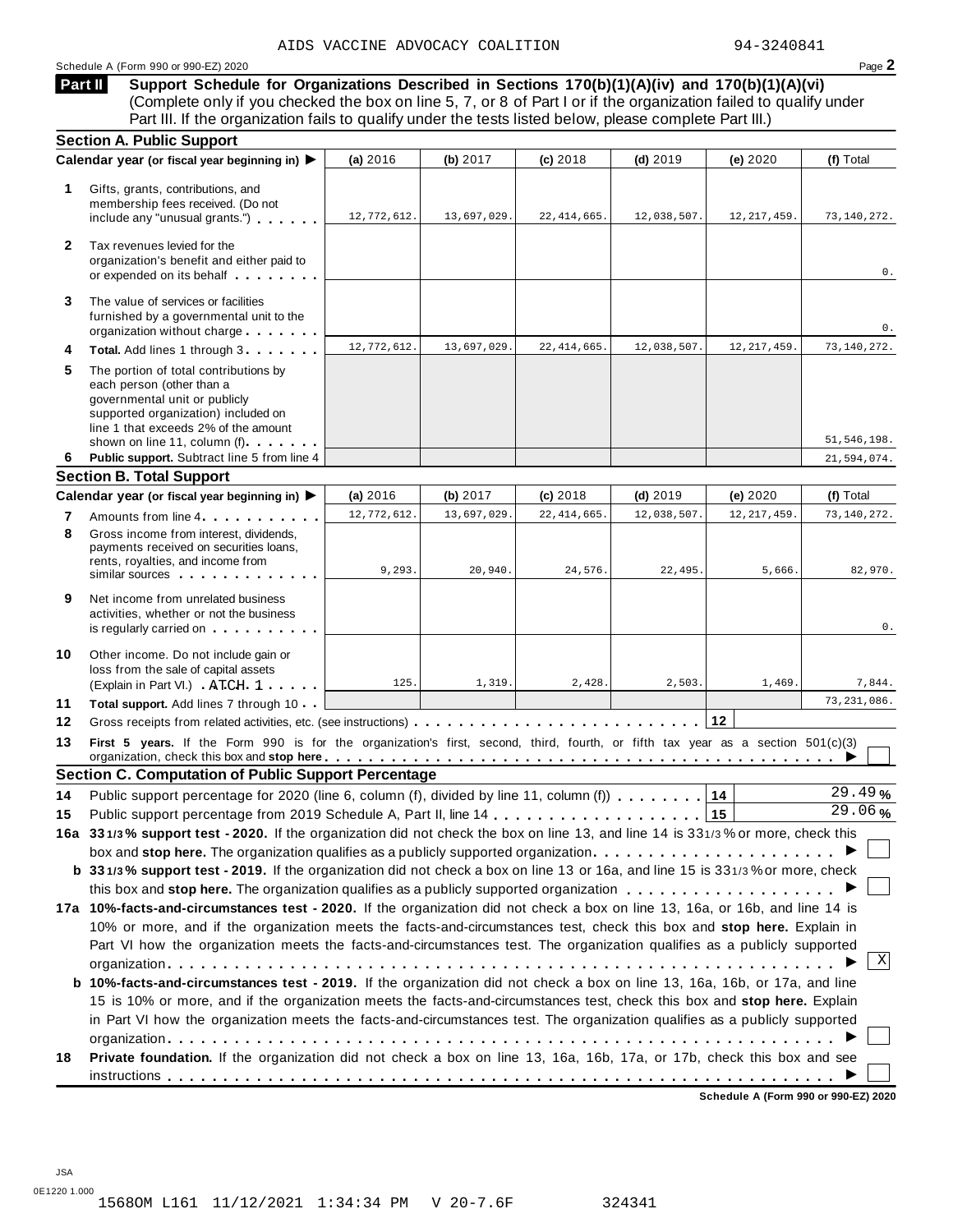#### Schedule A (Form 990 or 990-EZ) 2020 Page  $3$

#### **Support Schedule for Organizations Described in Section 509(a)(2) Part III**

(Complete only if you checked the box on line 10 of Part I or if the organization failed to qualify under Part II. If the organization fails to qualify under the tests listed below, please complete Part II.)

|                            | <b>Section A. Public Support</b>                                                                                                                                                                                                                           |          |          |            |            |          |                  |
|----------------------------|------------------------------------------------------------------------------------------------------------------------------------------------------------------------------------------------------------------------------------------------------------|----------|----------|------------|------------|----------|------------------|
|                            | Calendar year (or fiscal year beginning in) $\blacktriangleright$                                                                                                                                                                                          | (a) 2016 | (b) 2017 | $(c)$ 2018 | $(d)$ 2019 | (e) 2020 | (f) Total        |
| 1.                         | Gifts, grants, contributions, and membership fees                                                                                                                                                                                                          |          |          |            |            |          |                  |
|                            | received. (Do not include any "unusual grants.")                                                                                                                                                                                                           |          |          |            |            |          |                  |
| 2                          | Gross receipts from admissions, merchandise                                                                                                                                                                                                                |          |          |            |            |          |                  |
|                            | sold or services performed, or facilities                                                                                                                                                                                                                  |          |          |            |            |          |                  |
|                            | furnished in any activity that is related to the                                                                                                                                                                                                           |          |          |            |            |          |                  |
|                            | organization's tax-exempt purpose                                                                                                                                                                                                                          |          |          |            |            |          |                  |
| 3                          | Gross receipts from activities that are not an                                                                                                                                                                                                             |          |          |            |            |          |                  |
|                            | unrelated trade or business under section 513                                                                                                                                                                                                              |          |          |            |            |          |                  |
| 4                          | Tax revenues levied for the                                                                                                                                                                                                                                |          |          |            |            |          |                  |
|                            | organization's benefit and either paid to                                                                                                                                                                                                                  |          |          |            |            |          |                  |
|                            | or expended on its behalf <b>contained</b> on $\theta$                                                                                                                                                                                                     |          |          |            |            |          |                  |
| 5                          | The value of services or facilities                                                                                                                                                                                                                        |          |          |            |            |          |                  |
|                            | furnished by a governmental unit to the                                                                                                                                                                                                                    |          |          |            |            |          |                  |
|                            | organization without charge                                                                                                                                                                                                                                |          |          |            |            |          |                  |
| 6                          | <b>Total.</b> Add lines 1 through 5                                                                                                                                                                                                                        |          |          |            |            |          |                  |
|                            | 7a Amounts included on lines 1, 2, and 3                                                                                                                                                                                                                   |          |          |            |            |          |                  |
|                            | received from disqualified persons                                                                                                                                                                                                                         |          |          |            |            |          |                  |
|                            | <b>b</b> Amounts included on lines 2 and 3                                                                                                                                                                                                                 |          |          |            |            |          |                  |
|                            | received from other than disqualified                                                                                                                                                                                                                      |          |          |            |            |          |                  |
|                            | persons that exceed the greater of \$5,000                                                                                                                                                                                                                 |          |          |            |            |          |                  |
|                            | or 1% of the amount on line 13 for the year<br>c Add lines 7a and 7b                                                                                                                                                                                       |          |          |            |            |          |                  |
| 8                          | <b>Public support.</b> (Subtract line 7c from                                                                                                                                                                                                              |          |          |            |            |          |                  |
|                            | $line 6.)$                                                                                                                                                                                                                                                 |          |          |            |            |          |                  |
|                            | <b>Section B. Total Support</b>                                                                                                                                                                                                                            |          |          |            |            |          |                  |
|                            | Calendar year (or fiscal year beginning in) ▶                                                                                                                                                                                                              | (a) 2016 | (b) 2017 | $(c)$ 2018 | $(d)$ 2019 | (e) 2020 | (f) Total        |
|                            |                                                                                                                                                                                                                                                            |          |          |            |            |          |                  |
| 9                          | Amounts from line 6<br>10 a Gross income from interest, dividends,                                                                                                                                                                                         |          |          |            |            |          |                  |
|                            | payments received on securities loans,                                                                                                                                                                                                                     |          |          |            |            |          |                  |
|                            | rents, royalties, and income from similar                                                                                                                                                                                                                  |          |          |            |            |          |                  |
|                            | SOUICES                                                                                                                                                                                                                                                    |          |          |            |            |          |                  |
|                            | <b>b</b> Unrelated business taxable income (less                                                                                                                                                                                                           |          |          |            |            |          |                  |
|                            | section 511 taxes) from businesses                                                                                                                                                                                                                         |          |          |            |            |          |                  |
|                            | acquired after June 30, 1975                                                                                                                                                                                                                               |          |          |            |            |          |                  |
|                            | c Add lines 10a and 10b                                                                                                                                                                                                                                    |          |          |            |            |          |                  |
| 11                         | Net income from unrelated business                                                                                                                                                                                                                         |          |          |            |            |          |                  |
|                            | activities not included in line 10b, whether                                                                                                                                                                                                               |          |          |            |            |          |                  |
|                            | or not the business is regularly carried on                                                                                                                                                                                                                |          |          |            |            |          |                  |
| 12.                        | Other income. Do not include gain or                                                                                                                                                                                                                       |          |          |            |            |          |                  |
|                            | loss from the sale of capital assets                                                                                                                                                                                                                       |          |          |            |            |          |                  |
|                            | (Explain in Part VI.)                                                                                                                                                                                                                                      |          |          |            |            |          |                  |
| 13                         | Total support. (Add lines 9, 10c, 11,                                                                                                                                                                                                                      |          |          |            |            |          |                  |
|                            |                                                                                                                                                                                                                                                            |          |          |            |            |          |                  |
|                            | and $12.$ ) $\cdots$ $\cdots$ $\cdots$ $\cdots$ $\cdots$                                                                                                                                                                                                   |          |          |            |            |          |                  |
|                            | First 5 years. If the Form 990 is for the organization's first, second, third, fourth, or fifth tax year as a section 501(c)(3)                                                                                                                            |          |          |            |            |          |                  |
|                            |                                                                                                                                                                                                                                                            |          |          |            |            |          |                  |
|                            | <b>Section C. Computation of Public Support Percentage</b>                                                                                                                                                                                                 |          |          |            |            |          |                  |
|                            | Public support percentage for 2020 (line 8, column (f), divided by line 13, column (f)                                                                                                                                                                     |          |          |            |            | 15       |                  |
|                            | Public support percentage from 2019 Schedule A, Part III, line 15                                                                                                                                                                                          |          |          |            |            | 16       |                  |
|                            |                                                                                                                                                                                                                                                            |          |          |            |            |          |                  |
|                            | Section D. Computation of Investment Income Percentage                                                                                                                                                                                                     |          |          |            |            | 17       |                  |
|                            | Investment income percentage for 2020 (line 10c, column (f), divided by line 13, column (f)).                                                                                                                                                              |          |          |            |            | 18       |                  |
|                            |                                                                                                                                                                                                                                                            |          |          |            |            |          |                  |
|                            | 19a 331/3% support tests - 2020. If the organization did not check the box on line 14, and line 15 is more than 331/3%, and line                                                                                                                           |          |          |            |            |          |                  |
| 14<br>15<br>16<br>17<br>18 | 17 is not more than 331/3%, check this box and stop here. The organization qualifies as a publicly supported organization.                                                                                                                                 |          |          |            |            |          |                  |
|                            | b 331/3% support tests - 2019. If the organization did not check a box on line 14 or line 19a, and line 16 is more than 331/3%, and                                                                                                                        |          |          |            |            |          |                  |
| 20                         | line 18 is not more than 331/3%, check this box and stop here. The organization qualifies as a publicly supported organization<br>Private foundation. If the organization did not check a box on line 14, 19a, or 19b, check this box and see instructions |          |          |            |            |          | %<br>%<br>%<br>% |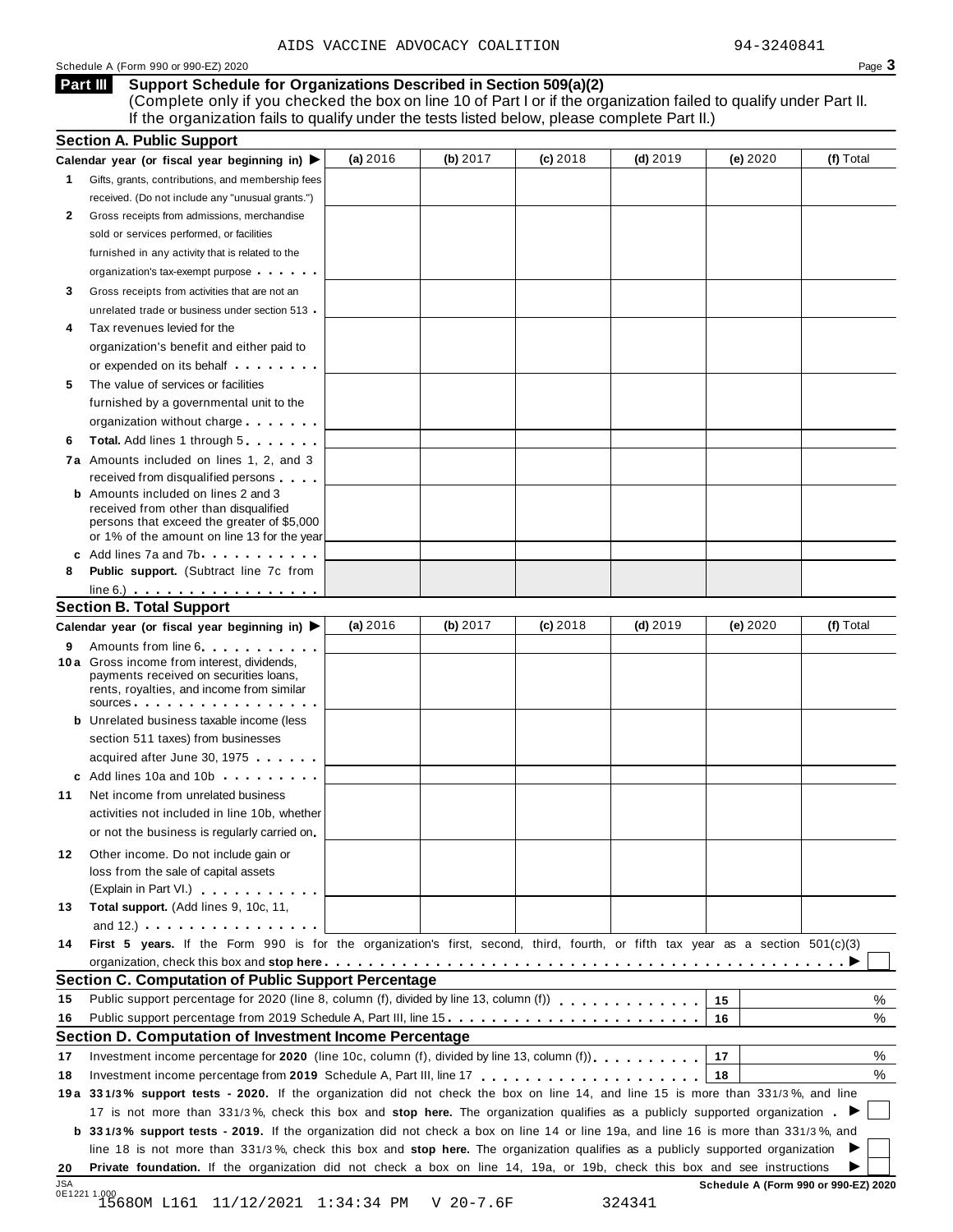**Yes No**

**2**

**3a**

**3b**

**3c**

**4a**

**4b**

**4c**

**5a**

**5b 5c**

**6**

**7**

**8**

**9a**

**9b**

**9c**

**10a**

#### **Part IV Supporting Organizations**

(Complete only if you checked a box in line 12 on Part I. If you checked box 12a, Part I, complete Sections A and B. If you checked box 12b, Part I, complete Sections A and C. If you checked box 12c, Part I, complete Sections A, D, and E. If you checked box 12d, Part I, complete Sections A and D, and complete Part V.)

#### **Section A. All Supporting Organizations**

- **1** Are all of the organization's supported organizations listed by name in the organization's governing documents? *If "No," describe in Part VI how the supported organizations are designated. If designated by class or purpose, describe the designation. If historic and continuing relationship, explain.* **1**
- **2** Did the organization have any supported organization that does not have an IRS determination of status under section 509(a)(1) or (2)? *If"Yes," explain in Part VI how the organization determined that the supported organization was described in section 509(a)(1) or (2).*
- **3 a** Did the organization have a supported organization described in section 501(c)(4), (5), or (6)? *If "Yes," answer lines 3b and 3c below.*
- **b** Did the organization confirm that each supported organization qualified under section 501(c)(4), (5), or (6) and | satisfied the public support tests under section 509(a)(2)? *If "Yes," describe in Part VI when and how the organization made the determination.*
- **c** Did the organization ensure that all support to such organizations was used exclusively for section 170(c)(2)(B) purposes? *If"Yes," explain in Part VI what controls the organization put in place to ensure such use.*
- **4 a** Was any supported organization not organized in the United States ("foreign supported organization")? *If "Yes," and if you checked box 12a or 12b in Part I, answer lines 4b and 4c below.*
- **b** Did the organization have ultimate control and discretion in deciding whether to make grants to the foreign | supported organization? *If "Yes," describe in Part VI how the organization had such control and discretion despite being controlled or supervised by or in connection with its supported organizations.*
- **c** Did the organization support any foreign supported organization that does not have an IRS determination | under sections 501(c)(3) and 509(a)(1) or (2)? *If "Yes," explain in Part VI what controls the organization used to ensure that all support to the foreign supported organization was used exclusively for section 170(c)(2)(B) purposes.*
- **5 a** Did the organization add, substitute, or remove any supported organizations during the tax year? *If "Yes,"* answer lines 5b and 5c below (if applicable). Also, provide detail in Part VI, including (i) the names and EIN *numbers of the supported organizations added, substituted, or removed; (ii) the reasons for each such action;* (iii) the authority under the organization's organizing document authorizing such action; and (iv) how the action *was accomplished (such as by amendment to the organizing document).*
- **b Type I or Type II only.** Was any added or substituted supported organization part of a class already designated in the organization's organizing document?
- **c Substitutions only.** Was the substitution the result of an event beyond the organization's control?
- **6** Did the organization provide support (whether in the form of grants or the provision of services or facilities) to anyone other than (i) its supported organizations, (ii) individuals that are part of the charitable class benefited by one or more of its supported organizations, or (iii) other supporting organizations that also support or benefit one or more of the filing organization's supported organizations? *If"Yes," provide detail in Part VI.*
- **7** Did the organization provide a grant, loan, compensation, or other similar payment to a substantial contributor (as defined in section 4958(c)(3)(C)), a family member of a substantial contributor, or a 35% controlled entity with regard to a substantial contributor? *If"Yes," complete Part I of Schedule L (Form 990 or 990-EZ).*
- **8** Did the organization make a loan to a disqualified person (as defined in section 4958) not described in line 7? *If "Yes," complete Part I of Schedule L (Form 990 or 990-EZ).*
- **9a** Was the organization controlled directly or indirectly at any time during the tax year by one or more | disqualified persons, as defined in section 4946 (other than foundation managers and organizations described in section 509(a)(1) or (2))? *If"Yes," provide detail in Part VI.*
- **b** Did one or more disqualified persons (as defined in line 9a) hold a controlling interest in any entity in which | the supporting organization had an interest? *If"Yes," provide detail in Part VI.*
- **c** Did a disqualified person (as defined in line 9a) have an ownership interest in, or derive any personal benefit from, assets in which the supporting organization also had an interest? *If"Yes," provide detail in Part VI.*
- **10a** Was the organization subject to the excess business holdings rules of section 4943 because of section | 4943(f) (regarding certain Type II supporting organizations, and all Type III non-functionally integrated supporting organizations)? *If"Yes," answer line 10b below.*
	- **b** Did the organization have any excess business holdings in the tax year? *(Use Schedule C, Form 4720, to determine whether the organization had excess business holdings.)*

0E1229 1.010

**10b** JSA **Schedule A (Form 990 or 990-EZ) 2020**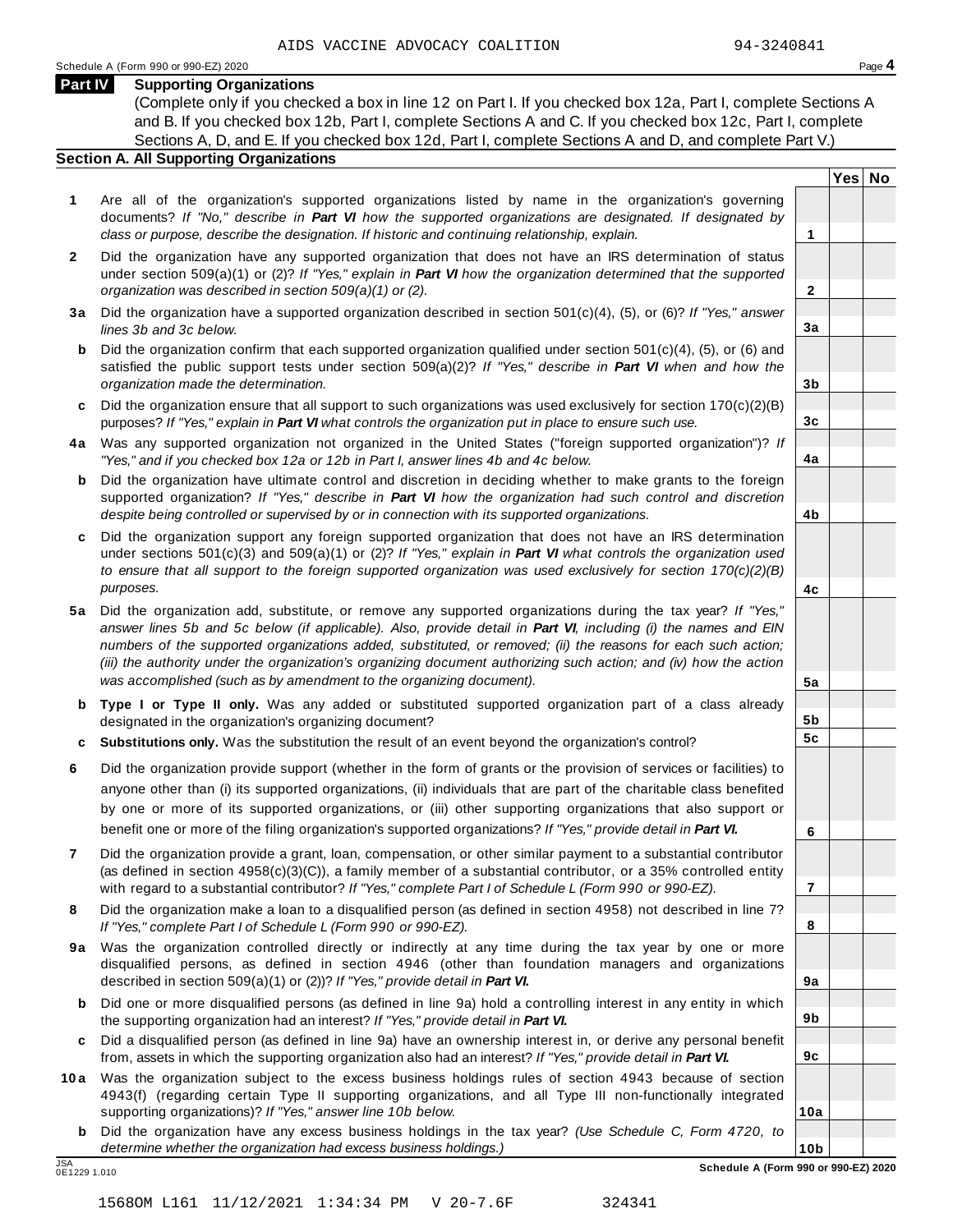|--|

|         | Schedule A (Form 990 or 990-EZ) 2020                                                                               |                 |      | Page 5 |
|---------|--------------------------------------------------------------------------------------------------------------------|-----------------|------|--------|
| Part IV | <b>Supporting Organizations (continued)</b>                                                                        |                 |      |        |
|         |                                                                                                                    |                 | Yes⊺ | No     |
| 11      | Has the organization accepted a gift or contribution from any of the following persons?                            |                 |      |        |
| a       | A person who directly or indirectly controls, either alone or together with persons described in lines 11b and     |                 |      |        |
|         | 11c below, the governing body of a supported organization?                                                         | 11a             |      |        |
| b       | A family member of a person described in line 11a above?                                                           | 11 <sub>b</sub> |      |        |
| c       | A 35% controlled entity of a person described in line 11a or 11b above? If "Yes" to line 11a, 11b, or 11c, provide |                 |      |        |
|         | detail in <b>Part VI.</b>                                                                                          | 11c             |      |        |
|         | <b>Section B. Type I Supporting Organizations</b>                                                                  |                 |      |        |

|                                                                                                                                                                                                                                                                                                                                                                                                                                                                                                                                                                                                                                                                                                                                                                                 |   | Yesl |  |
|---------------------------------------------------------------------------------------------------------------------------------------------------------------------------------------------------------------------------------------------------------------------------------------------------------------------------------------------------------------------------------------------------------------------------------------------------------------------------------------------------------------------------------------------------------------------------------------------------------------------------------------------------------------------------------------------------------------------------------------------------------------------------------|---|------|--|
| Did the governing body, members of the governing body, officers acting in their official capacity, or membership of one or<br>more supported organizations have the power to regularly appoint or elect at least a majority of the organization's officers,<br>directors, or trustees at all times during the tax year? If "No," describe in <b>Part VI</b> how the supported organization(s)<br>effectively operated, supervised, or controlled the organization's activities. If the organization had more than one supported<br>organization, describe how the powers to appoint and/or remove officers, directors, or trustees were allocated among the<br>supported organizations and what conditions or restrictions, if any, applied to such powers during the tax year. |   |      |  |
| Did the organization operate for the benefit of any supported organization other than the supported<br>organization(s) that operated, supervised, or controlled the supporting organization? If "Yes," explain in Part<br>VI how providing such benefit carried out the purposes of the supported organization(s) that operated,<br>supervised, or controlled the supporting organization.                                                                                                                                                                                                                                                                                                                                                                                      | ົ |      |  |

#### **Section C. Type II Supporting Organizations**

**1 Yes No 1** Were a majority of the organization's directors or trustees during the tax year also a majority of the directors or trustees of each of the organization's supported organization(s)? *If"No," describe in Part VI how control or management of the supporting organization was vested in the same persons that controlled or managed the supported organization(s).*

#### **Section D. All Type III Supporting Organizations**

|              |                                                                                                                                                                                                                                                                                                                                                                                                                                                                                          | Yes⊺ |  |
|--------------|------------------------------------------------------------------------------------------------------------------------------------------------------------------------------------------------------------------------------------------------------------------------------------------------------------------------------------------------------------------------------------------------------------------------------------------------------------------------------------------|------|--|
| 1            | Did the organization provide to each of its supported organizations, by the last day of the fifth month of the<br>organization's tax year, (i) a written notice describing the type and amount of support provided during the prior<br>tax year, (ii) a copy of the Form 990 that was most recently filed as of the date of notification, and (iii) copies of<br>the organization's governing documents in effect on the date of notification, to the extent not previously<br>provided? |      |  |
| $\mathbf{2}$ | Were any of the organization's officers, directors, or trustees either (i) appointed or elected by the supported<br>organization(s) or (ii) serving on the governing body of a supported organization? If "No," explain in Part VI how<br>the organization maintained a close and continuous working relationship with the supported organization(s).                                                                                                                                    |      |  |
| 3            | By reason of the relationship described in line 2, above, did the organization's supported organizations have<br>a significant voice in the organization's investment policies and in directing the use of the organization's<br>income or assets at all times during the tax year? If "Yes," describe in Part VI the role the organization's                                                                                                                                            |      |  |
|              | supported organizations played in this regard.                                                                                                                                                                                                                                                                                                                                                                                                                                           |      |  |

#### **Section E. Type III Functionally Integrated Supporting Organizations**

|   | Check the box next to the method that the organization used to satisfy the Integral Part Test during the year (see instructions). |  |  |  |  |  |  |
|---|-----------------------------------------------------------------------------------------------------------------------------------|--|--|--|--|--|--|
| a | The organization satisfied the Activities Test. Complete line 2 below.                                                            |  |  |  |  |  |  |
| b | The organization is the parent of each of its supported organizations. Complete line 3 below.                                     |  |  |  |  |  |  |
|   | The organization supported a governmental entity. Describe in Part VI how you supported a governmental entity (see instructions). |  |  |  |  |  |  |
|   | Yesl                                                                                                                              |  |  |  |  |  |  |
|   | Activities Test. Answer lines 2a and 2b below.                                                                                    |  |  |  |  |  |  |

| a      | Did substantially all of the organization's activities during the tax year directly further the exempt purposes of<br>the supported organization(s) to which the organization was responsive? If "Yes," then in Part VI identify<br>those supported organizations and explain how these activities directly furthered their exempt purposes,<br>how the organization was responsive to those supported organizations, and how the organization determined |                |  |
|--------|-----------------------------------------------------------------------------------------------------------------------------------------------------------------------------------------------------------------------------------------------------------------------------------------------------------------------------------------------------------------------------------------------------------------------------------------------------------|----------------|--|
|        | that these activities constituted substantially all of its activities.                                                                                                                                                                                                                                                                                                                                                                                    | 2a             |  |
|        | <b>b</b> Did the activities described in line 2a, above, constitute activities that, but for the organization's involvement,<br>one or more of the organization's supported organization(s) would have been engaged in? If "Yes," explain in<br>Part VI the reasons for the organization's position that its supported organization(s) would have engaged in                                                                                              |                |  |
|        | these activities but for the organization's involvement.                                                                                                                                                                                                                                                                                                                                                                                                  | 2 <sub>b</sub> |  |
| 3<br>a | Parent of Supported Organizations. Answer lines 3a and 3b below.<br>Did the organization have the power to regularly appoint or elect a majority of the officers, directors, or                                                                                                                                                                                                                                                                           |                |  |
|        | trustees of each of the supported organizations? If "Yes" or "No," provide details in Part VI.                                                                                                                                                                                                                                                                                                                                                            | Зa             |  |

**b** Did the organization exercise a substantial degree of direction over the policies, programs, and activities of each of its supported organizations? *If"Yes," describe in Part VI the role played by the organization in this regard.*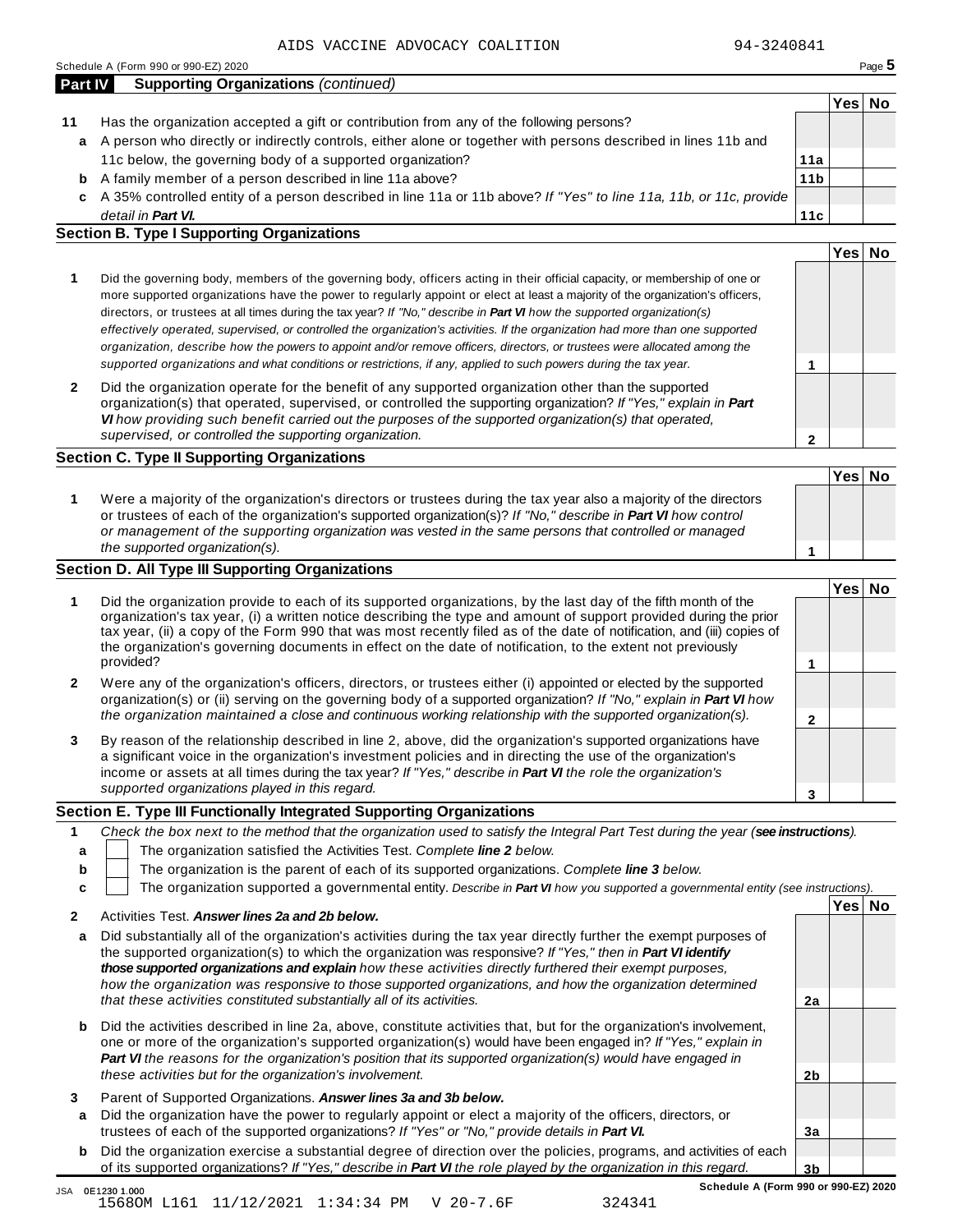| Schedule A (Form 990 or 990-EZ) 2020 | Page $6$ |
|--------------------------------------|----------|
|--------------------------------------|----------|

**Part V Type III Non-Functionally Integrated 509(a)(3) Supporting Organizations**

**1** Check here if the organization satisfied the Integral Part Test as a qualifying trust on Nov. 20, 1970 (*explain in Part VI*). **See instructions.** All other Type III non-functionally integrated supporting organizations must complete Sections A through E.

| <b>Section A - Adjusted Net Income</b> |                                                                                                   |                         | (A) Prior Year | (B) Current Year<br>(optional) |
|----------------------------------------|---------------------------------------------------------------------------------------------------|-------------------------|----------------|--------------------------------|
|                                        | 1 Net short-term capital gain                                                                     | 1                       |                |                                |
|                                        | 2 Recoveries of prior-year distributions                                                          | $\mathbf{2}$            |                |                                |
|                                        | 3 Other gross income (see instructions)                                                           | $\mathbf{3}$            |                |                                |
|                                        | 4 Add lines 1 through 3.                                                                          | 4                       |                |                                |
| 5.                                     | Depreciation and depletion                                                                        | 5                       |                |                                |
|                                        | 6 Portion of operating expenses paid or incurred for production or collection of                  |                         |                |                                |
|                                        | gross income or for management, conservation, or maintenance of property                          |                         |                |                                |
|                                        | held for production of income (see instructions)                                                  | 6                       |                |                                |
| $\mathbf{7}$                           | Other expenses (see instructions)                                                                 | $\overline{7}$          |                |                                |
|                                        | 8 Adjusted Net Income (subtract lines 5, 6, and 7 from line 4)                                    | 8                       |                |                                |
|                                        | <b>Section B - Minimum Asset Amount</b>                                                           |                         | (A) Prior Year | (B) Current Year<br>(optional) |
| 1.                                     | Aggregate fair market value of all non-exempt-use assets (see                                     |                         |                |                                |
|                                        | instructions for short tax year or assets held for part of year):                                 |                         |                |                                |
|                                        | a Average monthly value of securities                                                             | 1a                      |                |                                |
|                                        | <b>b</b> Average monthly cash balances                                                            | 1 <sub>b</sub>          |                |                                |
|                                        | c Fair market value of other non-exempt-use assets                                                | 1 <sub>c</sub>          |                |                                |
|                                        | d Total (add lines 1a, 1b, and 1c)                                                                | 1 <sub>d</sub>          |                |                                |
|                                        |                                                                                                   |                         |                |                                |
|                                        | e Discount claimed for blockage or other factors (explain in detail in Part VI):                  | 1e                      |                |                                |
|                                        | 2 Acquisition indebtedness applicable to non-exempt-use assets                                    | $\overline{2}$          |                |                                |
|                                        | 3 Subtract line 2 from line 1d.                                                                   | $\overline{\mathbf{3}}$ |                |                                |
| 4                                      | Cash deemed held for exempt use. Enter 0.015 of line 3 (for greater amount,<br>see instructions). | 4                       |                |                                |
| 5.                                     | Net value of non-exempt-use assets (subtract line 4 from line 3)                                  | 5                       |                |                                |
| 6                                      | Multiply line 5 by 0.035.                                                                         | 6                       |                |                                |
| 7                                      | Recoveries of prior-year distributions                                                            | $\overline{7}$          |                |                                |
| 8                                      | Minimum Asset Amount (add line 7 to line 6)                                                       | 8                       |                |                                |
|                                        | <b>Section C - Distributable Amount</b>                                                           |                         |                | <b>Current Year</b>            |
| $\mathbf 1$                            | Adjusted net income for prior year (from Section A, line 8, column A)                             | $\mathbf 1$             |                |                                |
| $\mathbf{2}$                           | Enter 0.85 of line 1.                                                                             | $\mathbf{2}$            |                |                                |
| 3                                      | Minimum asset amount for prior year (from Section B, line 8, column A)                            | 3                       |                |                                |
| 4                                      | Enter greater of line 2 or line 3.                                                                | 4                       |                |                                |
| 5.                                     | Income tax imposed in prior year                                                                  | 5                       |                |                                |
| 6                                      | Distributable Amount. Subtract line 5 from line 4, unless subject to                              |                         |                |                                |
|                                        | emergency temporary reduction (see instructions).                                                 | 6                       |                |                                |

**7** Check here if the current year is the organization's first as a non-functionally integrated Type III supporting organization (see instructions).

**Schedule A (Form 990 or 990-EZ) 2020**

JSA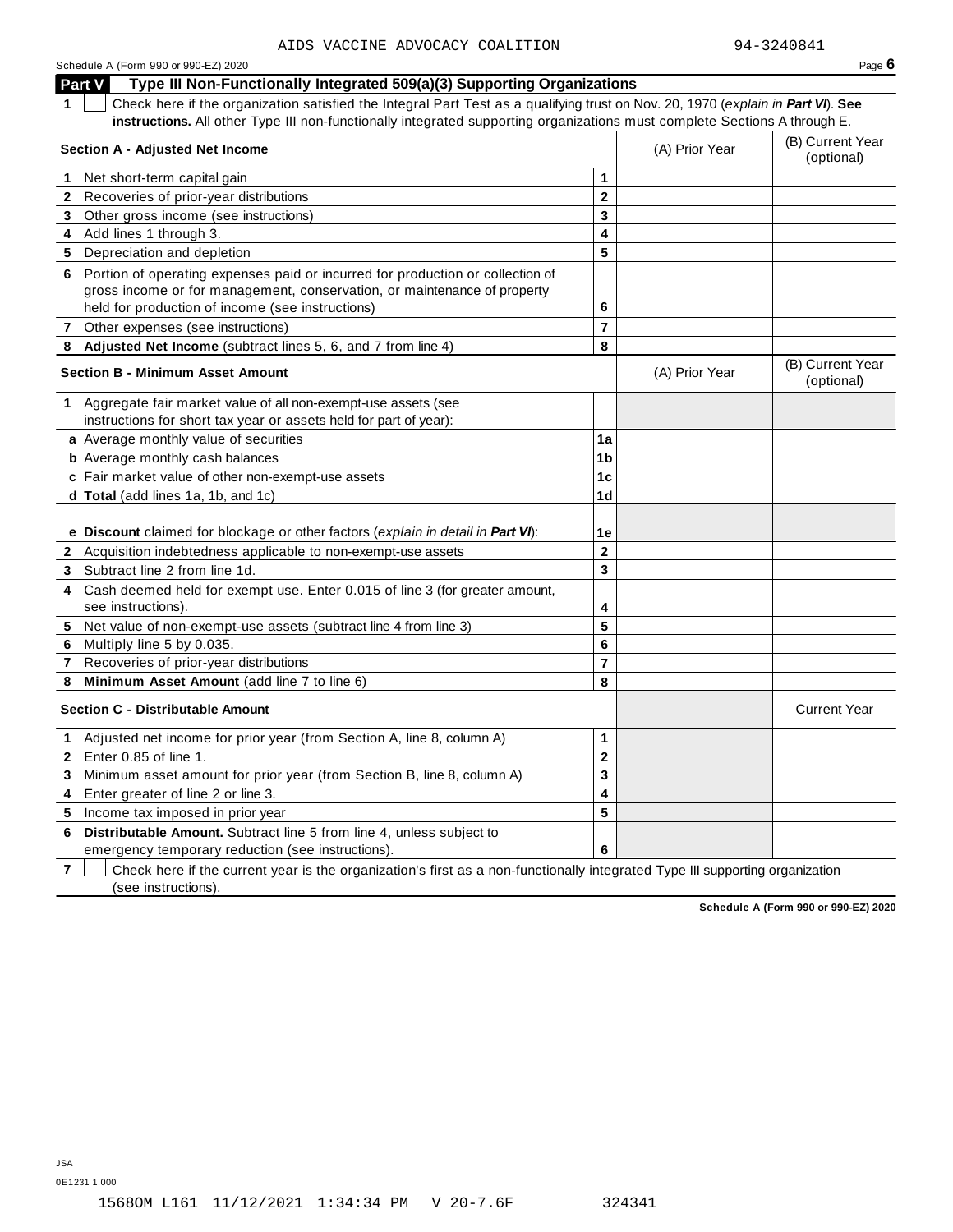|                | AIDS VACCINE ADVOCACY COALITION                                                            |                                    |                                               |                | 94-3240841                                       |
|----------------|--------------------------------------------------------------------------------------------|------------------------------------|-----------------------------------------------|----------------|--------------------------------------------------|
|                | Schedule A (Form 990 or 990-EZ) 2020                                                       |                                    |                                               |                | Page 7                                           |
| Part V         | Type III Non-Functionally Integrated 509(a)(3) Supporting Organizations (continued)        |                                    |                                               |                |                                                  |
|                | <b>Section D - Distributions</b>                                                           |                                    |                                               |                | <b>Current Year</b>                              |
| 1              | Amounts paid to supported organizations to accomplish exempt purposes                      |                                    |                                               | 1              |                                                  |
| $\mathbf{2}$   | Amounts paid to perform activity that directly furthers exempt purposes of supported       |                                    |                                               |                |                                                  |
|                | organizations, in excess of income from activity                                           |                                    |                                               | 2              |                                                  |
| 3              | Administrative expenses paid to accomplish exempt purposes of supported organizations      |                                    |                                               | 3              |                                                  |
| 4              | Amounts paid to acquire exempt-use assets                                                  |                                    |                                               | 4              |                                                  |
| 5              | Qualified set-aside amounts (prior IRS approval required - provide details in Part VI)     |                                    |                                               | 5              |                                                  |
| 6              | Other distributions (describe in Part VI). See instructions.                               |                                    |                                               | 6              |                                                  |
| $\overline{7}$ | Total annual distributions. Add lines 1 through 6.                                         |                                    |                                               | $\overline{7}$ |                                                  |
| 8              | Distributions to attentive supported organizations to which the organization is responsive |                                    |                                               |                |                                                  |
|                | (provide details in Part VI). See instructions.                                            |                                    |                                               | 8              |                                                  |
| 9              | Distributable amount for 2020 from Section C, line 6                                       |                                    |                                               | 9              |                                                  |
| 10             | Line 8 amount divided by line 9 amount                                                     |                                    |                                               | 10             |                                                  |
|                | Section E - Distribution Allocations (see instructions)                                    | (i)<br><b>Excess Distributions</b> | (ii)<br><b>Underdistributions</b><br>Pre-2020 |                | (iii)<br><b>Distributable</b><br>Amount for 2020 |
| 1              | Distributable amount for 2020 from Section C, line 6                                       |                                    |                                               |                |                                                  |
| $\mathbf{2}$   | Underdistributions, if any, for years prior to 2020                                        |                                    |                                               |                |                                                  |
|                | (reasonable cause required - explain in Part VI). See                                      |                                    |                                               |                |                                                  |
|                | instructions.                                                                              |                                    |                                               |                |                                                  |
| 3              | Excess distributions carryover, if any, to 2020                                            |                                    |                                               |                |                                                  |
| a              | From 2015 <b></b>                                                                          |                                    |                                               |                |                                                  |
| b              | From 2016 <b>Figure 1.1</b>                                                                |                                    |                                               |                |                                                  |
| c              | From 2017                                                                                  |                                    |                                               |                |                                                  |
| d              | From 2018                                                                                  |                                    |                                               |                |                                                  |
| е              | From 2019                                                                                  |                                    |                                               |                |                                                  |
| f              | Total of lines 3a through 3e                                                               |                                    |                                               |                |                                                  |
| g              | Applied to underdistributions of prior years                                               |                                    |                                               |                |                                                  |
| h              | Applied to 2020 distributable amount                                                       |                                    |                                               |                |                                                  |
| j.             | Carryover from 2015 not applied (see instructions)                                         |                                    |                                               |                |                                                  |
|                | Remainder. Subtract lines 3g, 3h, and 3i from line 3f.                                     |                                    |                                               |                |                                                  |
| 4              | Distributions for 2020 from                                                                |                                    |                                               |                |                                                  |
|                | Section D, line 7:<br>\$                                                                   |                                    |                                               |                |                                                  |
|                | Applied to underdistributions of prior years                                               |                                    |                                               |                |                                                  |
| b              | Applied to 2020 distributable amount                                                       |                                    |                                               |                |                                                  |
| c              | Remainder, Subtract lines 4a and 4b from line 4.                                           |                                    |                                               |                |                                                  |
| 5              | Remaining underdistributions for years prior to 2020, if                                   |                                    |                                               |                |                                                  |
|                | any. Subtract lines 3g and 4a from line 2. For result                                      |                                    |                                               |                |                                                  |
|                | greater than zero, explain in Part VI. See instructions.                                   |                                    |                                               |                |                                                  |
| 6              | Remaining underdistributions for 2020. Subtract lines 3h                                   |                                    |                                               |                |                                                  |
|                | and 4b from line 1. For result greater than zero, explain in                               |                                    |                                               |                |                                                  |
|                | <b>Part VI.</b> See instructions.                                                          |                                    |                                               |                |                                                  |
| $\overline{7}$ | Excess distributions carryover to 2021. Add lines 3j                                       |                                    |                                               |                |                                                  |
|                | and 4c.                                                                                    |                                    |                                               |                |                                                  |
| 8              | Breakdown of line 7:                                                                       |                                    |                                               |                |                                                  |
|                |                                                                                            |                                    |                                               |                |                                                  |
| a              | Excess from 2016                                                                           |                                    |                                               |                |                                                  |
| b              | Excess from 2017                                                                           |                                    |                                               |                |                                                  |
| c              | Excess from 2018                                                                           |                                    |                                               |                |                                                  |
| d              | Excess from 2019                                                                           |                                    |                                               |                |                                                  |
| е              | Excess from 2020                                                                           |                                    |                                               |                |                                                  |

**Schedule A (Form 990 or 990-EZ) 2020**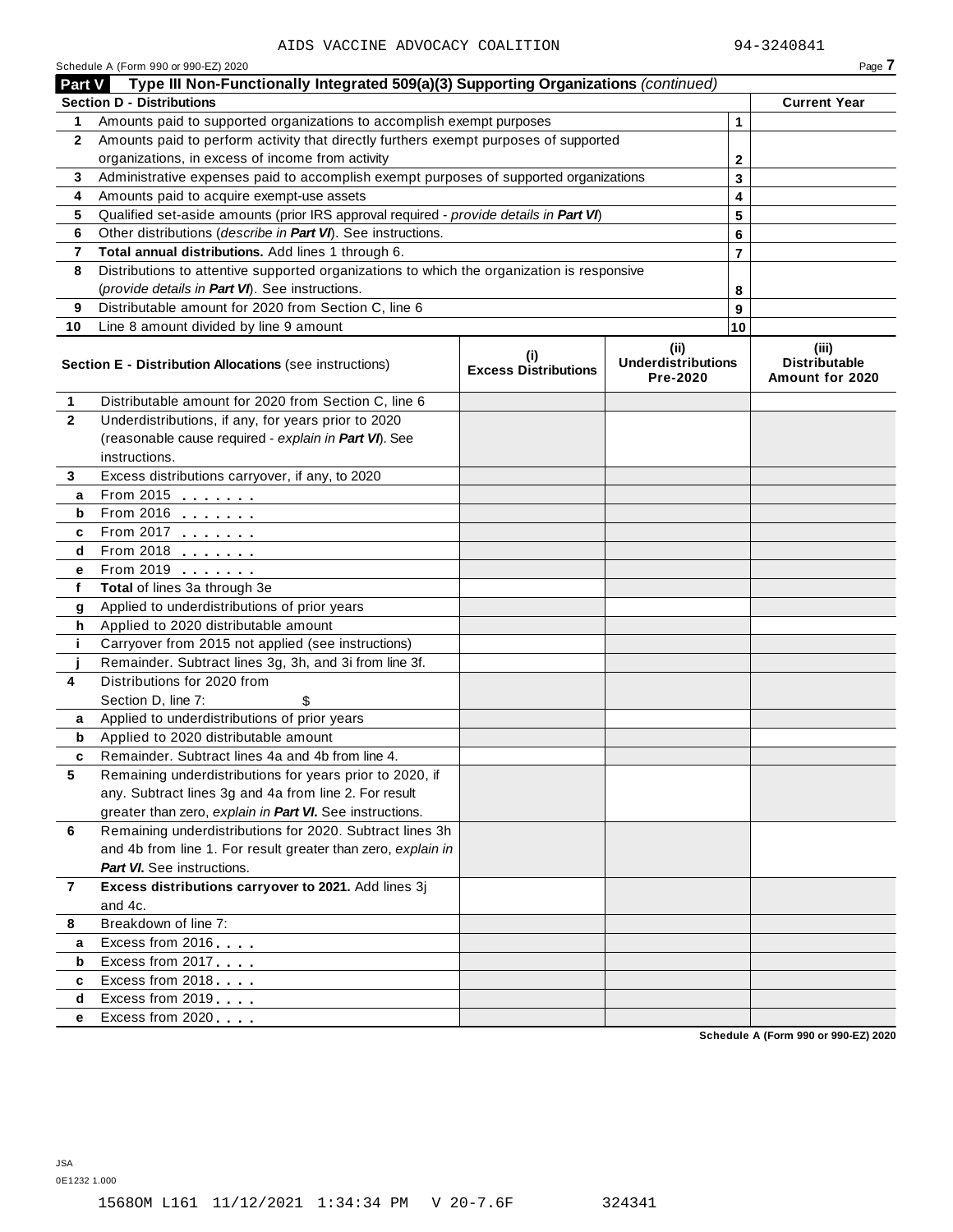<span id="page-19-0"></span>

| Schedule A (Form 990 or 990-EZ) 2020                                                                                                                                                                                                                                                                                                                                                                                                                                                                                                                                                                         |      |        |        |        |        | Page 8 |
|--------------------------------------------------------------------------------------------------------------------------------------------------------------------------------------------------------------------------------------------------------------------------------------------------------------------------------------------------------------------------------------------------------------------------------------------------------------------------------------------------------------------------------------------------------------------------------------------------------------|------|--------|--------|--------|--------|--------|
| <b>Part VI</b><br>Supplemental Information. Provide the explanations required by Part II, line 10; Part II, line 17a or 17b; Part<br>III, line 12; Part IV, Section A, lines 1, 2, 3b, 3c, 4b, 4c, 5a, 6, 9a, 9b, 9c, 11a, 11b, and 11c; Part IV, Section<br>B, lines 1 and 2; Part IV, Section C, line 1; Part IV, Section D, lines 2 and 3; Part IV, Section E, lines 1c, 2a, 2b,<br>3a and 3b; Part V, line 1; Part V, Section B, line 1e; Part V, Section D, lines 5, 6, and 8; and Part V, Section E,<br>lines 2, 5, and 6. Also complete this part for any additional information. (See instructions.) |      |        |        |        |        |        |
| FACTS AND CIRCUMSTANCES                                                                                                                                                                                                                                                                                                                                                                                                                                                                                                                                                                                      |      |        |        |        |        |        |
| AVAC HAD INCREASED ITS GRANT CONTRIBUTION EFFORTS, PRIMARILY FROM ONE                                                                                                                                                                                                                                                                                                                                                                                                                                                                                                                                        |      |        |        |        |        |        |
| LARGE DONOR TO PROVIDE THE NECESSARY RESOURCES TO SUPPORT AVAC'S PROGRAM.                                                                                                                                                                                                                                                                                                                                                                                                                                                                                                                                    |      |        |        |        |        |        |
| THIS EFFORT (WHICH WAS EXTRAORDINARY TO AVAC), WILL BE SUBSTANTIALLY                                                                                                                                                                                                                                                                                                                                                                                                                                                                                                                                         |      |        |        |        |        |        |
| COMPLETED IN AVAC'S 2020 CALENDAR YEAR. AS A CONSEQUENCE, THIS                                                                                                                                                                                                                                                                                                                                                                                                                                                                                                                                               |      |        |        |        |        |        |
| SUBSTANTIAL CONTRIBUTION WILL REMAIN A PART OF AVAC'S COMPUTATION OF ITS                                                                                                                                                                                                                                                                                                                                                                                                                                                                                                                                     |      |        |        |        |        |        |
| CURRENT PUBLIC SUPPORT CALCULATION. AVAC CONTINUES TO STRIVE TO SEEK                                                                                                                                                                                                                                                                                                                                                                                                                                                                                                                                         |      |        |        |        |        |        |
| BROAD SUPPORT FROM DIVERSE PUBLIC SOURCES.                                                                                                                                                                                                                                                                                                                                                                                                                                                                                                                                                                   |      |        |        |        |        |        |
| ATTACHMENT 1<br>SCHEDULE A, PART II - OTHER INCOME                                                                                                                                                                                                                                                                                                                                                                                                                                                                                                                                                           |      |        |        |        |        |        |
| DESCRIPTION                                                                                                                                                                                                                                                                                                                                                                                                                                                                                                                                                                                                  | 2016 | 2017   | 2018   | 2019   | 2020   | TOTAL  |
| MISCELLANEOUS INCOME                                                                                                                                                                                                                                                                                                                                                                                                                                                                                                                                                                                         | 125. | 1,319. | 2,428. | 2,503. | 1,469. | 7,844. |

TOTALS 125.  $\frac{125}{2}$   $\frac{1,319}{2}$   $\frac{2,428}{2}$   $\frac{2,503}{2}$   $\frac{1,469}{2}$   $\frac{7,844}{2}$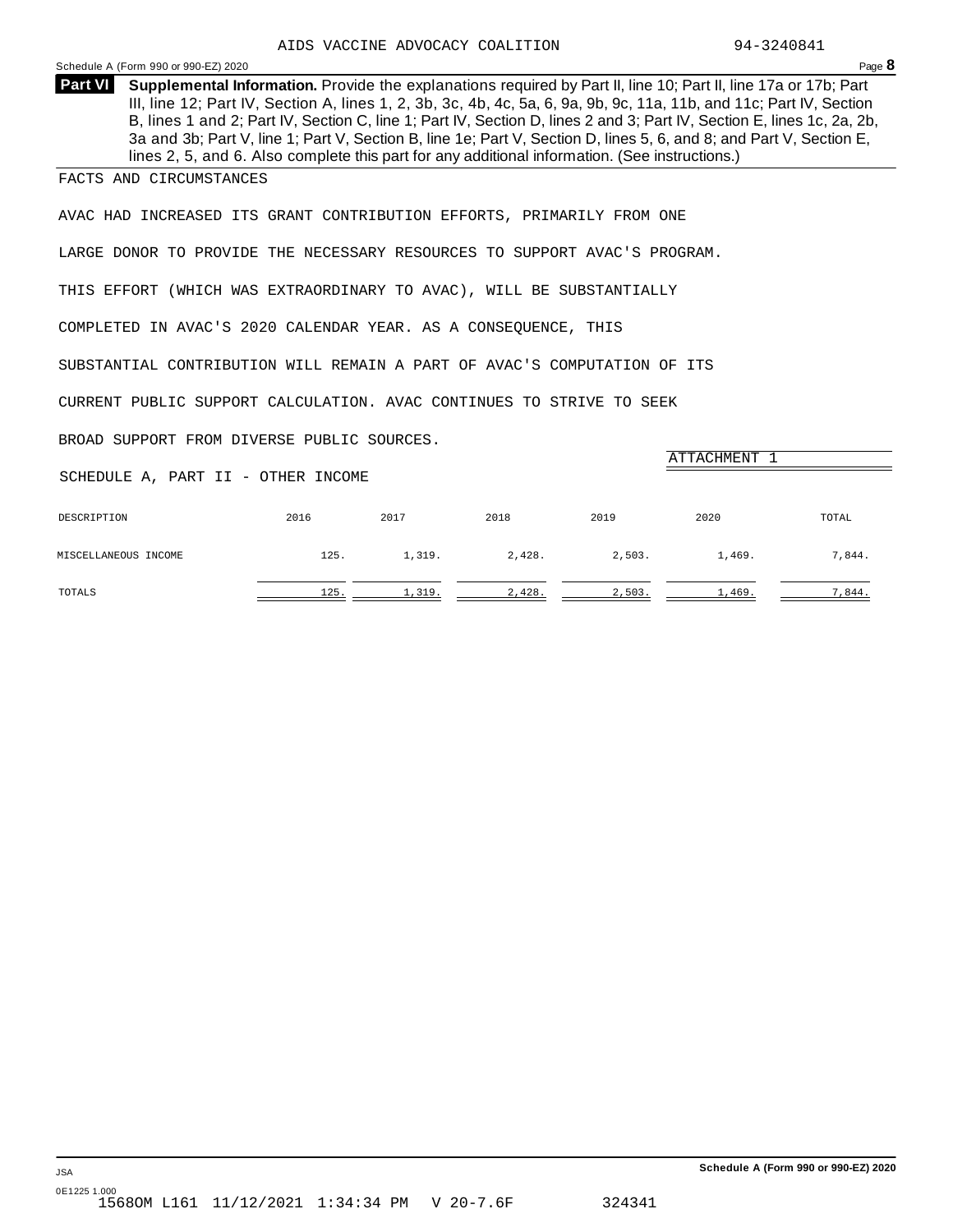**(Form 990, 990-EZ, or 990-PF)** Department of the Treasury<br>Internal Revenue Service

## **Schedule B chedule of Contributors**

(Form 990, 990-EZ,<br>
or 990-PF,<br>
Department of the Treasury **COLOCY**<br>
Internal Revenue Service **COLOCY**<br>
Name of the organization<br>
Name of the organization

**2020** 

AIDS VACCINE ADVOCACY COALITION

| 94-3240841 |  |
|------------|--|

| Organization type (check one): |  |  |  |
|--------------------------------|--|--|--|
|--------------------------------|--|--|--|

| Filers of:         | Section:                                                                    |
|--------------------|-----------------------------------------------------------------------------|
| Form 990 or 990-EZ | $X$ 501(c)(3<br>) (enter number) organization                               |
|                    | $4947(a)(1)$ nonexempt charitable trust not treated as a private foundation |
|                    | 527 political organization                                                  |
| Form 990-PF        | 501(c)(3) exempt private foundation                                         |
|                    | 4947(a)(1) nonexempt charitable trust treated as a private foundation       |
|                    | 501(c)(3) taxable private foundation                                        |

Check if your organization is covered by the **General Rule** or a **Special Rule.**

**Note:** Only a section 501(c)(7), (8), or (10) organization can check boxes for both the General Rule and a Special Rule. See instructions.

#### **General Rule**

For an organization filing Form 990, 990-EZ, or 990-PF that received, during the year, contributions totaling \$5,000 or more (in money or property) from any one contributor. Complete Parts I and II. See instructions for determining a contributor's total contributions.

#### **Special Rules**

 $\text{X}$  For an organization described in section 501(c)(3) filing Form 990 or 990-EZ that met the 33 1/3% support test of the regulations under sections 509(a)(1) and 170(b)(1)(A)(vi), that checked Schedule A (Form 990 or 990-EZ), Part II, line 13, 16a, or 16b, and that received from any one contributor, during the year, total contributions of the greater of **(1)** \$5,000; or **(2)** 2% of the amount on (i) Form 990, Part VIII, line 1h; or (ii) Form 990-EZ, line 1. Complete Parts I and II.

For an organization described in section 501(c)(7), (8), or (10) filing Form 990 or 990-EZ that received from any one contributor, during the year, total contributions of more than \$1,000 *exclusively* for religious, charitable, scientific, literary, or educational purposes, or for the prevention of cruelty to children or animals. Complete Parts I (entering "N/A" in column (b) instead of the contributor name and address), II, and III.

For an organization described in section 501(c)(7), (8), or (10) filing Form 990 or 990-EZ that received from any one contributor, during the year, contributions *exclusively* for religious, charitable, etc., purposes, but no such contributions totaled more than \$1,000. If this box is checked, enter here the total contributions that were received during the year for an *exclusively* religious, charitable, etc., purpose. Don't complete any of the parts unless the **General Rule** applies to this organization because it received *nonexclusively* religious, charitable, etc., contributions totaling \$5,000 or more during the year  $\ldots \ldots \ldots \ldots \ldots \ldots \ldots \ldots \ldots \vdots$ 

**Caution:** An organization that isn't covered by the General Rule and/or the Special Rules doesn't file Schedule B (Form 990, 990-EZ, or 990-PF), but it **must** answer "No" on Part IV, line 2, of its Form 990; or check the box on line H of its Form 990-EZ or on its Form 990-PF, Part I, line 2, to certify that it doesn't meet the filing requirements of Schedule B (Form 990, 990-EZ, or 990-PF).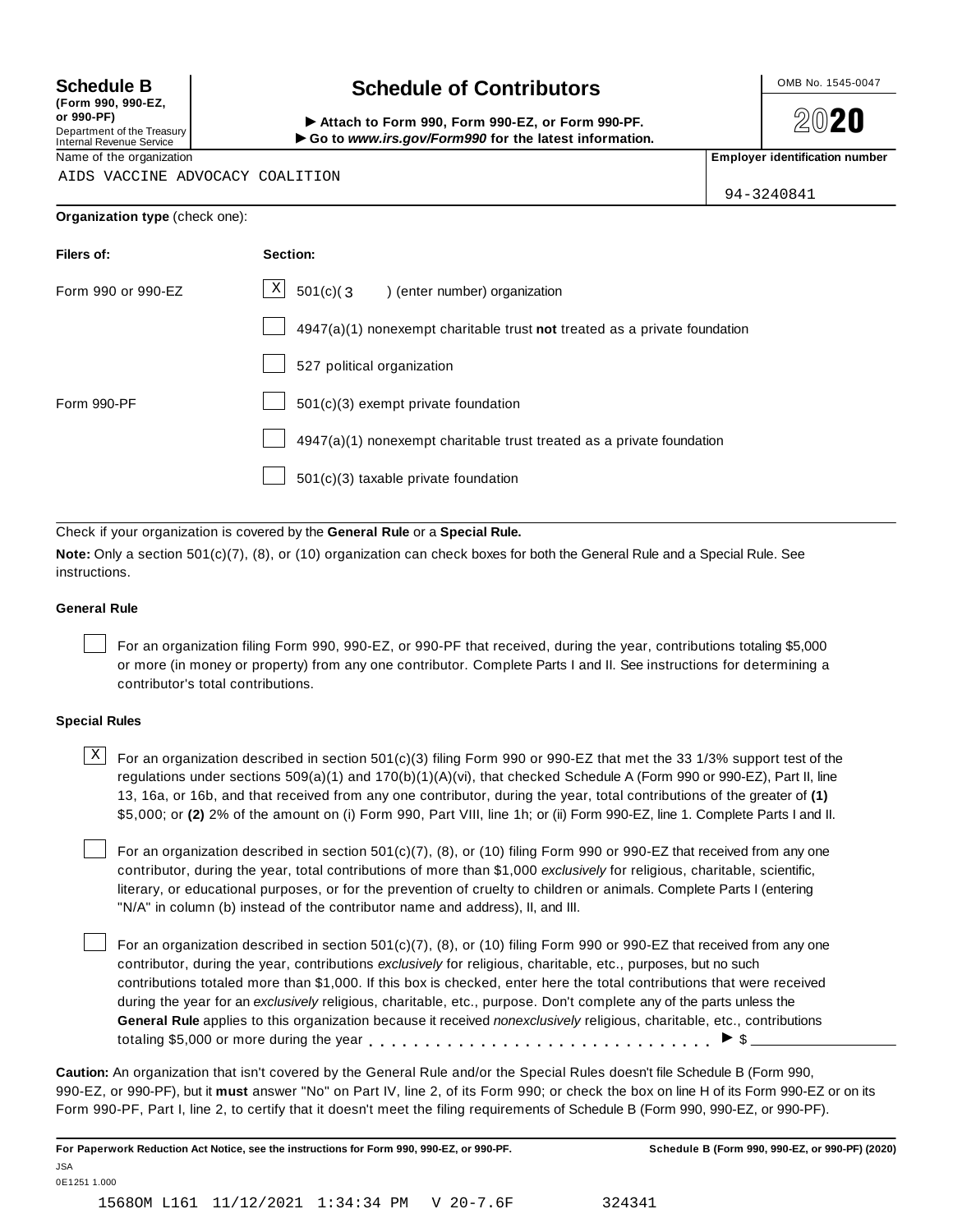**(a) No.**

| Name, address, and ZIP + 4        | (c)<br><b>Total contributions</b> | (d)<br>Type of contribution                                                                                        |
|-----------------------------------|-----------------------------------|--------------------------------------------------------------------------------------------------------------------|
|                                   | 7,300,802.<br>$\frac{1}{2}$       | $\overline{\textbf{X}}$<br>Person<br>Payroll<br><b>Noncash</b><br>(Complete Part II for<br>noncash contributions.) |
| (b)<br>Name, address, and ZIP + 4 | (c)<br><b>Total contributions</b> | (d)<br>Type of contribution                                                                                        |
|                                   | 3, 277, 393.<br>$\frac{1}{2}$     | Χ<br>Person<br>Payroll<br><b>Noncash</b><br>(Complete Part II for<br>noncash contributions.)                       |
| (b)<br>Name, address, and ZIP + 4 | (c)<br><b>Total contributions</b> | (d)<br>Type of contribution                                                                                        |
|                                   | 935,652.<br>$\frac{1}{2}$         | X<br>Person<br>Payroll<br>Noncash<br>(Complete Part II for<br>noncash contributions.)                              |
| (b)<br>Name, address, and ZIP + 4 | (c)<br><b>Total contributions</b> | (d)<br>Type of contribution                                                                                        |
|                                   | 250,000.<br>$\frac{1}{2}$         | Χ<br>Person<br>Payroll<br><b>Noncash</b><br>(Complete Part II for<br>noncash contributions.)                       |
| (b)<br>Name, address, and ZIP + 4 | (c)<br><b>Total contributions</b> | (d)<br>Type of contribution                                                                                        |
|                                   |                                   |                                                                                                                    |

**(b) Name, address, and ZIP + 4**

(Complete Part II for noncash contributions.)

(Complete Part II for noncash contributions.)

**Person Payroll**

**(d) Type of contribution**

\$ **Noncash**

\$ **Noncash**

**(c) Total contributions** 94-3240841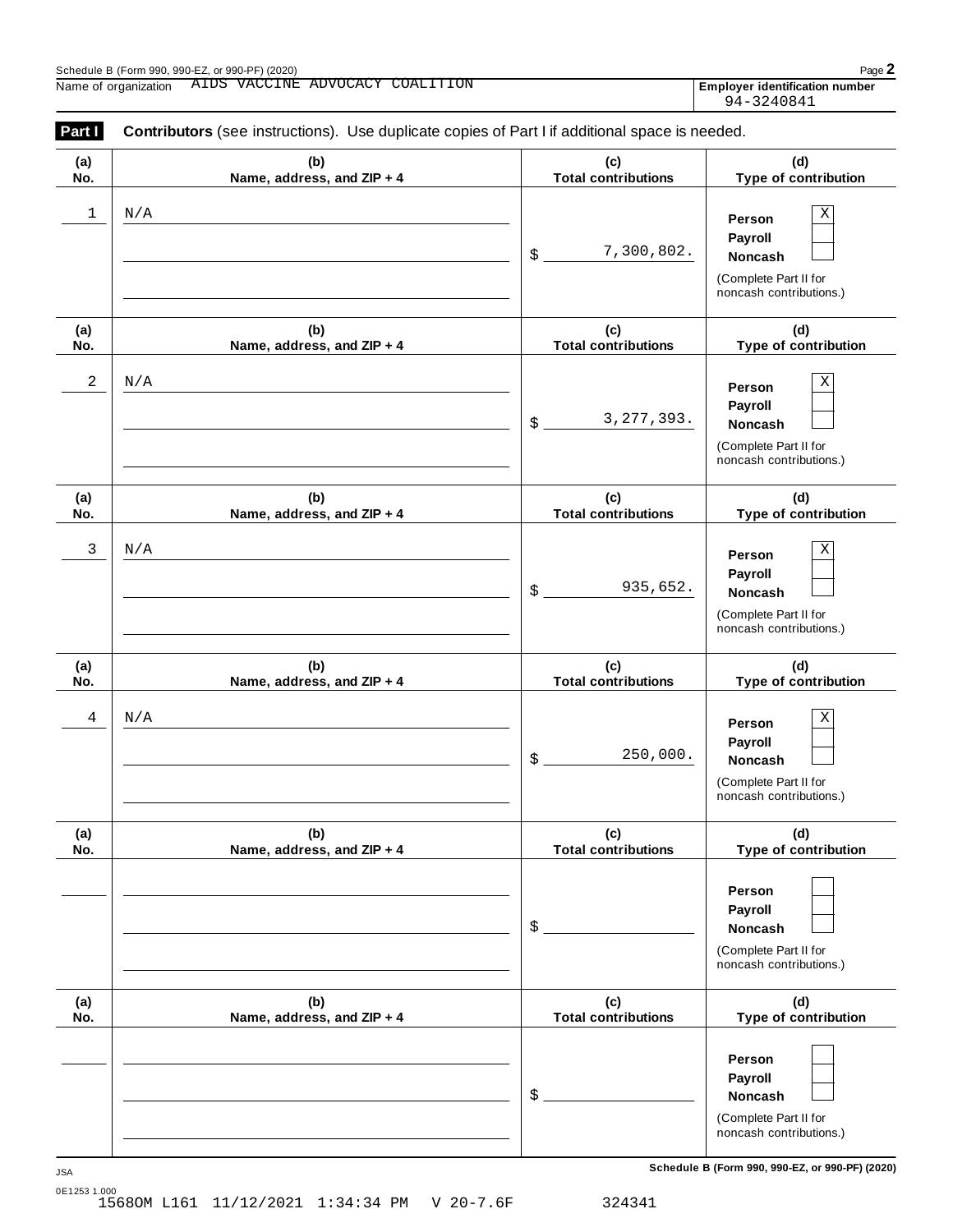Schedule B (Form 990, 990-EZ, or 990-PF) (2020)<br>
Name of organization AIDS VACCINE ADVOCACY COALITION **Page 3 Page 3 Page 3** Name of organization **Employer identification number** AIDS VACCINE ADVOCACY COALITION

94-3240841

| Part II                   | Noncash Property (see instructions). Use duplicate copies of Part II if additional space is needed. |                                                 |                      |
|---------------------------|-----------------------------------------------------------------------------------------------------|-------------------------------------------------|----------------------|
| (a) No.<br>from<br>Part I | (b)<br>Description of noncash property given                                                        | (c)<br>FMV (or estimate)<br>(See instructions.) | (d)<br>Date received |
|                           |                                                                                                     | $\frac{1}{2}$                                   |                      |
| (a) No.<br>from<br>Part I | (b)<br>Description of noncash property given                                                        | (c)<br>FMV (or estimate)<br>(See instructions.) | (d)<br>Date received |
|                           |                                                                                                     | $\frac{1}{2}$                                   |                      |
| (a) No.<br>from<br>Part I | (b)<br>Description of noncash property given                                                        | (c)<br>FMV (or estimate)<br>(See instructions.) | (d)<br>Date received |
|                           |                                                                                                     | $\mathcal{S}_{-}$                               |                      |
| (a) No.<br>from<br>Part I | (b)<br>Description of noncash property given                                                        | (c)<br>FMV (or estimate)<br>(See instructions.) | (d)<br>Date received |
|                           |                                                                                                     | $$^{\circ}$                                     |                      |
| (a) No.<br>from<br>Part I | (b)<br>Description of noncash property given                                                        | (c)<br>FMV (or estimate)<br>(See instructions.) | (d)<br>Date received |
|                           |                                                                                                     | \$                                              |                      |
| (a) No.<br>from<br>Part I | (b)<br>Description of noncash property given                                                        | (c)<br>FMV (or estimate)<br>(See instructions.) | (d)<br>Date received |
|                           |                                                                                                     |                                                 |                      |
|                           |                                                                                                     | $\mathcal{L}$                                   |                      |

**Schedule B (Form 990, 990-EZ, or 990-PF) (2020)** JSA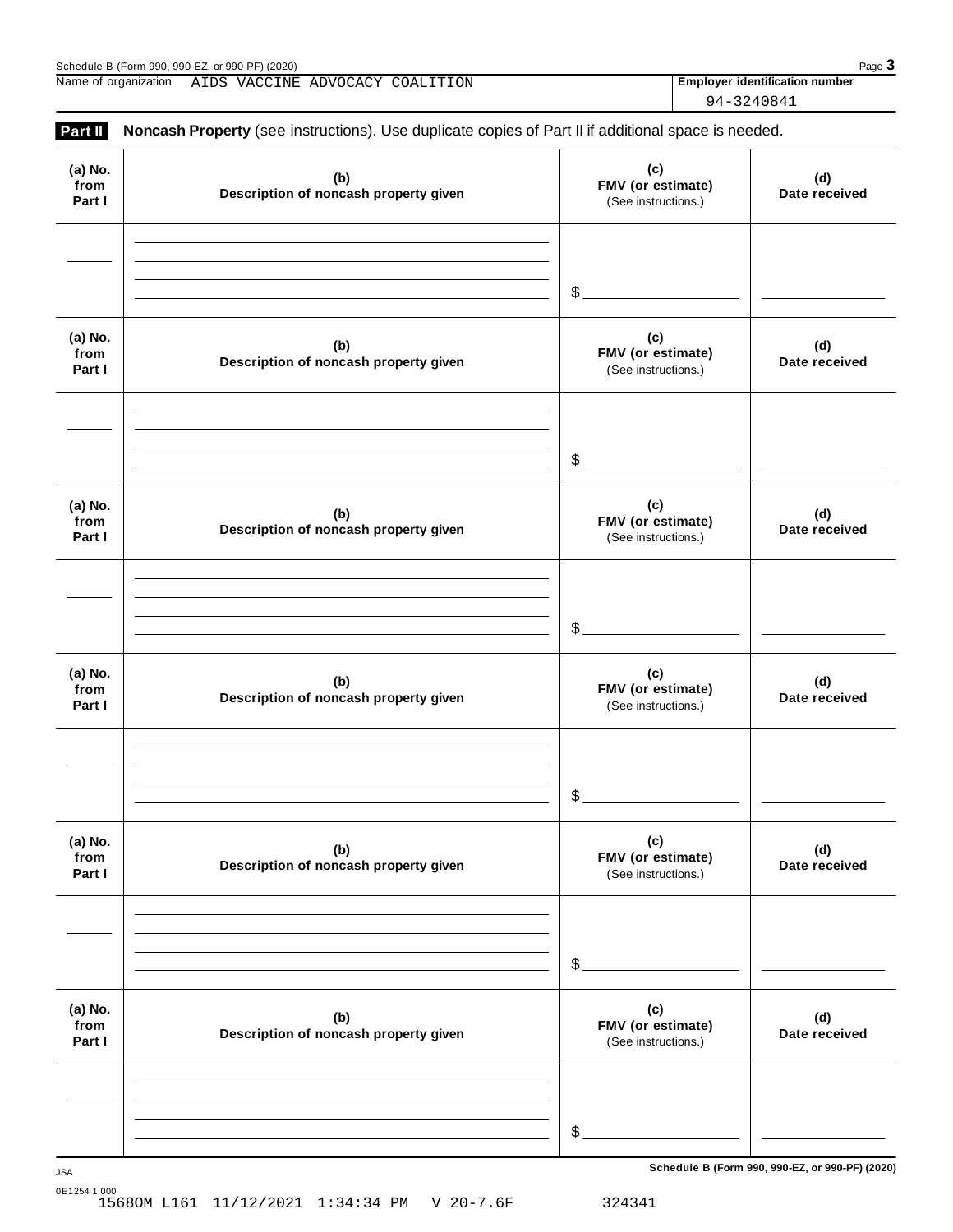|                             | Name of organization AIDS VACCINE ADVOCACY COALITION                                                                                                                                                                                                                                                                                                                                                                                                                                                                                                            |                      |                                          | <b>Employer identification number</b><br>94-3240841 |  |
|-----------------------------|-----------------------------------------------------------------------------------------------------------------------------------------------------------------------------------------------------------------------------------------------------------------------------------------------------------------------------------------------------------------------------------------------------------------------------------------------------------------------------------------------------------------------------------------------------------------|----------------------|------------------------------------------|-----------------------------------------------------|--|
| Part III                    | Exclusively religious, charitable, etc., contributions to organizations described in section 501(c)(7), (8), or<br>(10) that total more than \$1,000 for the year from any one contributor. Complete columns (a) through (e) and<br>the following line entry. For organizations completing Part III, enter the total of exclusively religious, charitable, etc.,<br>contributions of \$1,000 or less for the year. (Enter this information once. See instructions.) $\blacktriangleright$ \$<br>Use duplicate copies of Part III if additional space is needed. |                      |                                          |                                                     |  |
| $(a)$ No.<br>from<br>Part I | (b) Purpose of gift                                                                                                                                                                                                                                                                                                                                                                                                                                                                                                                                             | (c) Use of gift      |                                          | (d) Description of how gift is held                 |  |
|                             |                                                                                                                                                                                                                                                                                                                                                                                                                                                                                                                                                                 | (e) Transfer of gift |                                          |                                                     |  |
|                             | Transferee's name, address, and ZIP + 4                                                                                                                                                                                                                                                                                                                                                                                                                                                                                                                         |                      |                                          | Relationship of transferor to transferee            |  |
| (a) No.<br>from<br>Part I   | (b) Purpose of gift                                                                                                                                                                                                                                                                                                                                                                                                                                                                                                                                             | (c) Use of gift      |                                          | (d) Description of how gift is held                 |  |
|                             | Transferee's name, address, and ZIP + 4                                                                                                                                                                                                                                                                                                                                                                                                                                                                                                                         | (e) Transfer of gift |                                          | Relationship of transferor to transferee            |  |
| $(a)$ No.<br>from<br>Part I | (b) Purpose of gift                                                                                                                                                                                                                                                                                                                                                                                                                                                                                                                                             | (c) Use of gift      |                                          | (d) Description of how gift is held                 |  |
|                             | Transferee's name, address, and ZIP + 4                                                                                                                                                                                                                                                                                                                                                                                                                                                                                                                         | (e) Transfer of gift | Relationship of transferor to transferee |                                                     |  |
|                             |                                                                                                                                                                                                                                                                                                                                                                                                                                                                                                                                                                 |                      |                                          |                                                     |  |
| $(a)$ No.<br>from<br>Part I | (b) Purpose of gift                                                                                                                                                                                                                                                                                                                                                                                                                                                                                                                                             | (c) Use of gift      |                                          | (d) Description of how gift is held                 |  |
|                             | Transferee's name, address, and ZIP + 4                                                                                                                                                                                                                                                                                                                                                                                                                                                                                                                         | (e) Transfer of gift |                                          | Relationship of transferor to transferee            |  |
|                             |                                                                                                                                                                                                                                                                                                                                                                                                                                                                                                                                                                 |                      |                                          |                                                     |  |
|                             |                                                                                                                                                                                                                                                                                                                                                                                                                                                                                                                                                                 |                      |                                          | Schedule B (Form 990, 990-EZ, or 990-PF) (2020)     |  |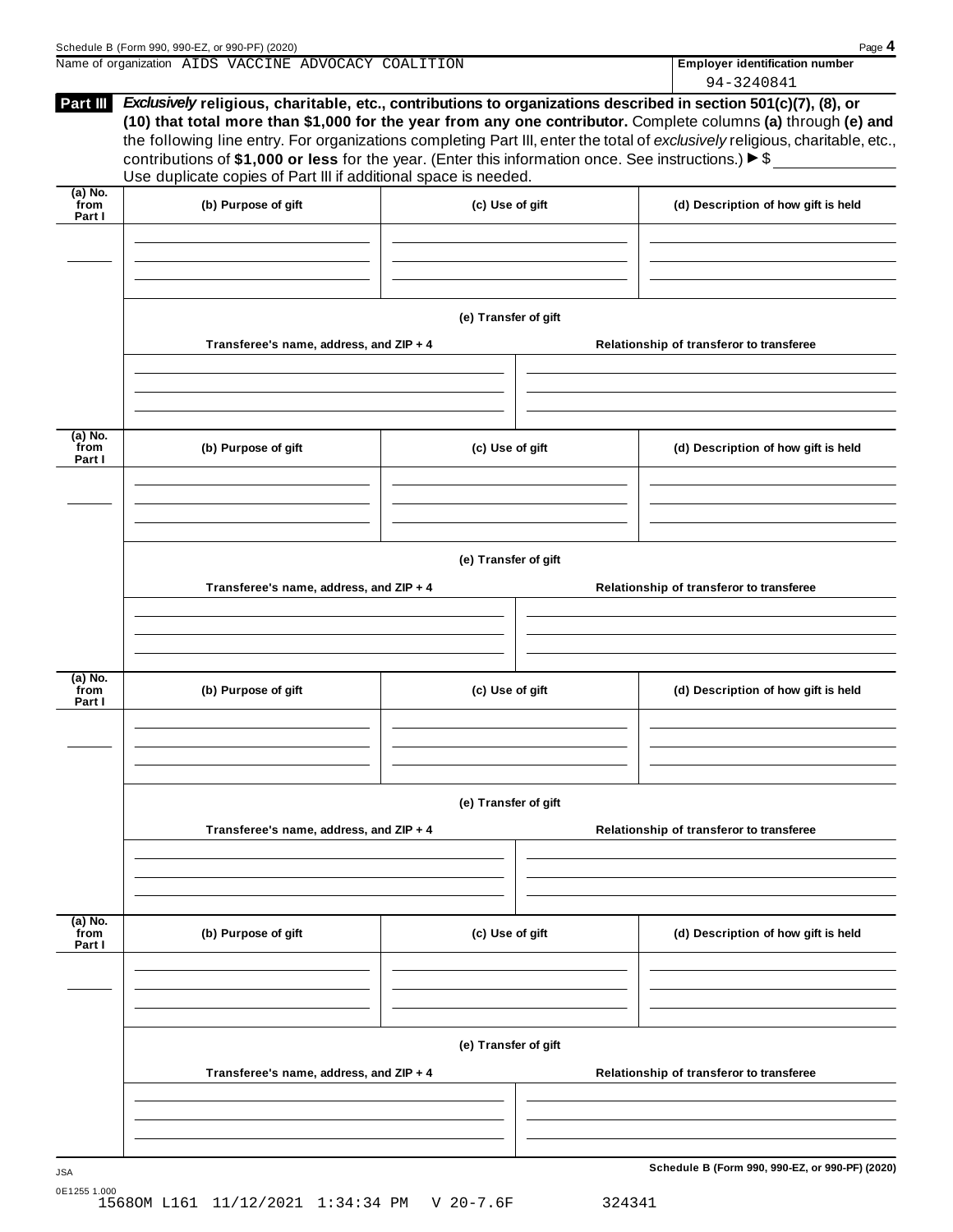|            | <b>SCHEDULE D</b> |
|------------|-------------------|
| (Form 990) |                   |

# CHEDULE D<br>
Supplemental Financial Statements<br>
Complete if the organization answered "Yes" on Form 990,<br>
Part IV, line 6, 7, 8, 9, 10, 11a, 11b, 11c, 11d, 11e, 11f, 12a, or 12b.<br>
Attach to Form 990.<br>
Open to Public

Department of the Treasury<br>Department of the Treasury<br>Control **Public Inches Example 2014 Control in the Intervet intervention** and the latest information

|              | Department of the Treasury                                  |                                                                                                                | Attach to Form 990.<br>Go to www.irs.gov/Form990 for instructions and the latest information.                                                                                                                                                       |                                                    | <b>Open to Public</b><br><b>Inspection</b> |
|--------------|-------------------------------------------------------------|----------------------------------------------------------------------------------------------------------------|-----------------------------------------------------------------------------------------------------------------------------------------------------------------------------------------------------------------------------------------------------|----------------------------------------------------|--------------------------------------------|
|              | <b>Internal Revenue Service</b><br>Name of the organization |                                                                                                                |                                                                                                                                                                                                                                                     | <b>Employer identification number</b>              |                                            |
|              |                                                             | AIDS VACCINE ADVOCACY COALITION                                                                                |                                                                                                                                                                                                                                                     | 94-3240841                                         |                                            |
| Part I       |                                                             |                                                                                                                | Organizations Maintaining Donor Advised Funds or Other Similar Funds or Accounts.                                                                                                                                                                   |                                                    |                                            |
|              |                                                             |                                                                                                                | Complete if the organization answered "Yes" on Form 990, Part IV, line 6.                                                                                                                                                                           |                                                    |                                            |
|              |                                                             |                                                                                                                | (a) Donor advised funds                                                                                                                                                                                                                             | (b) Funds and other accounts                       |                                            |
| 1            |                                                             |                                                                                                                |                                                                                                                                                                                                                                                     |                                                    |                                            |
| 2            |                                                             | Total number at end of year example.                                                                           |                                                                                                                                                                                                                                                     |                                                    |                                            |
| 3            |                                                             | Aggregate value of contributions to (during year)<br>Aggregate value of grants from (during year)              |                                                                                                                                                                                                                                                     |                                                    |                                            |
| 4            |                                                             | Aggregate value at end of year example and a set of the set of the set of the set of the set of the set of the |                                                                                                                                                                                                                                                     |                                                    |                                            |
| 5            |                                                             |                                                                                                                | Did the organization inform all donors and donor advisors in writing that the assets held in donor advised                                                                                                                                          |                                                    |                                            |
|              |                                                             |                                                                                                                | funds are the organization's property, subject to the organization's exclusive legal control?                                                                                                                                                       |                                                    | Yes<br>No                                  |
| 6            |                                                             |                                                                                                                | Did the organization inform all grantees, donors, and donor advisors in writing that grant funds can be used                                                                                                                                        |                                                    |                                            |
|              |                                                             |                                                                                                                | only for charitable purposes and not for the benefit of the donor or donor advisor, or for any other purpose                                                                                                                                        |                                                    |                                            |
|              |                                                             |                                                                                                                |                                                                                                                                                                                                                                                     |                                                    | Yes<br>No                                  |
|              | <b>Part II</b>                                              | <b>Conservation Easements.</b>                                                                                 |                                                                                                                                                                                                                                                     |                                                    |                                            |
|              |                                                             |                                                                                                                | Complete if the organization answered "Yes" on Form 990, Part IV, line 7.                                                                                                                                                                           |                                                    |                                            |
| 1            |                                                             |                                                                                                                | Purpose(s) of conservation easements held by the organization (check all that apply).                                                                                                                                                               |                                                    |                                            |
|              |                                                             | Preservation of land for public use (for example, recreation or education)                                     |                                                                                                                                                                                                                                                     | Preservation of a historically important land area |                                            |
|              |                                                             | Protection of natural habitat                                                                                  |                                                                                                                                                                                                                                                     | Preservation of a certified historic structure     |                                            |
|              |                                                             | Preservation of open space                                                                                     |                                                                                                                                                                                                                                                     |                                                    |                                            |
| $\mathbf{2}$ |                                                             |                                                                                                                | Complete lines 2a through 2d if the organization held a qualified conservation contribution in the form of a conservation                                                                                                                           |                                                    |                                            |
|              |                                                             | easement on the last day of the tax year.                                                                      |                                                                                                                                                                                                                                                     |                                                    | Held at the End of the Tax Year            |
| a            |                                                             |                                                                                                                |                                                                                                                                                                                                                                                     | 2a                                                 |                                            |
| b            |                                                             |                                                                                                                | Total acreage restricted by conservation easements                                                                                                                                                                                                  | 2 <sub>b</sub>                                     |                                            |
| c            |                                                             |                                                                                                                | Number of conservation easements on a certified historic structure included in (a)                                                                                                                                                                  | 2c                                                 |                                            |
| d            |                                                             |                                                                                                                | Number of conservation easements included in (c) acquired after 7/25/06, and not on a                                                                                                                                                               |                                                    |                                            |
|              |                                                             |                                                                                                                | historic structure listed in the National Register                                                                                                                                                                                                  | 2d                                                 |                                            |
| 3            |                                                             |                                                                                                                | Number of conservation easements modified, transferred, released, extinguished, or terminated by the organization during the                                                                                                                        |                                                    |                                            |
|              | $\mathsf{tax}$ year $\blacktriangleright$ ________________  |                                                                                                                |                                                                                                                                                                                                                                                     |                                                    |                                            |
| 4            |                                                             |                                                                                                                | Number of states where property subject to conservation easement is located $\blacktriangleright$ _________                                                                                                                                         |                                                    |                                            |
| 5            |                                                             |                                                                                                                | Does the organization have a written policy regarding the periodic monitoring, inspection, handling of                                                                                                                                              |                                                    |                                            |
|              |                                                             |                                                                                                                | violations, and enforcement of the conservation easements it holds?                                                                                                                                                                                 |                                                    | <b>No</b><br><b>Yes</b>                    |
| 6            |                                                             |                                                                                                                | Staff and volunteer hours devoted to monitoring, inspecting, handling of violations, and enforcing conservation easements during the year                                                                                                           |                                                    |                                            |
|              |                                                             |                                                                                                                |                                                                                                                                                                                                                                                     |                                                    |                                            |
| 7            |                                                             |                                                                                                                | Amount of expenses incurred in monitoring, inspecting, handling of violations, and enforcing conservation easements during the year                                                                                                                 |                                                    |                                            |
|              | ▶\$                                                         |                                                                                                                |                                                                                                                                                                                                                                                     |                                                    |                                            |
| 8            |                                                             |                                                                                                                | Does each conservation easement reported on line 2(d) above satisfy the requirements of section 170(h)(4)(B)(i)                                                                                                                                     |                                                    |                                            |
|              |                                                             |                                                                                                                |                                                                                                                                                                                                                                                     |                                                    | <b>No</b><br>Yes l                         |
| 9            |                                                             |                                                                                                                | In Part XIII, describe how the organization reports conservation easements in its revenue and expense statement and                                                                                                                                 |                                                    |                                            |
|              |                                                             |                                                                                                                | balance sheet, and include, if applicable, the text of the footnote to the organization's financial statements that describes the                                                                                                                   |                                                    |                                            |
|              |                                                             | organization's accounting for conservation easements.                                                          |                                                                                                                                                                                                                                                     |                                                    |                                            |
|              | Part III                                                    |                                                                                                                | Organizations Maintaining Collections of Art, Historical Treasures, or Other Similar Assets.                                                                                                                                                        |                                                    |                                            |
|              |                                                             |                                                                                                                | Complete if the organization answered "Yes" on Form 990, Part IV, line 8.                                                                                                                                                                           |                                                    |                                            |
| 1a           |                                                             |                                                                                                                | If the organization elected, as permitted under FASB ASC 958, not to report in its revenue statement and balance sheet works                                                                                                                        |                                                    |                                            |
|              |                                                             |                                                                                                                | of art, historical treasures, or other similar assets held for public exhibition, education, or research in furtherance of public<br>service, provide in Part XIII the text of the footnote to its financial statements that describes these items. |                                                    |                                            |
| b            |                                                             |                                                                                                                | If the organization elected, as permitted under FASB ASC 958, to report in its revenue statement and balance sheet works of                                                                                                                         |                                                    |                                            |
|              |                                                             |                                                                                                                | art, historical treasures, or other similar assets held for public exhibition, education, or research in furtherance of public service,                                                                                                             |                                                    |                                            |
|              |                                                             | provide the following amounts relating to these items:                                                         |                                                                                                                                                                                                                                                     |                                                    |                                            |
|              |                                                             |                                                                                                                |                                                                                                                                                                                                                                                     |                                                    | $\triangleright$ \$                        |
|              |                                                             |                                                                                                                |                                                                                                                                                                                                                                                     |                                                    | $\triangleright$ \$                        |
| $\mathbf{2}$ |                                                             |                                                                                                                | If the organization received or held works of art, historical treasures, or other similar assets for financial gain, provide the                                                                                                                    |                                                    |                                            |
|              |                                                             |                                                                                                                | following amounts required to be reported under FASB ASC 958 relating to these items:                                                                                                                                                               |                                                    |                                            |
| а            |                                                             |                                                                                                                |                                                                                                                                                                                                                                                     |                                                    | $\triangleright$ \$                        |
| b            |                                                             |                                                                                                                |                                                                                                                                                                                                                                                     | $\triangleright$ \$                                |                                            |
|              |                                                             | For Paperwork Reduction Act Notice, see the Instructions for Form 990.                                         |                                                                                                                                                                                                                                                     |                                                    | Schedule D (Form 990) 2020                 |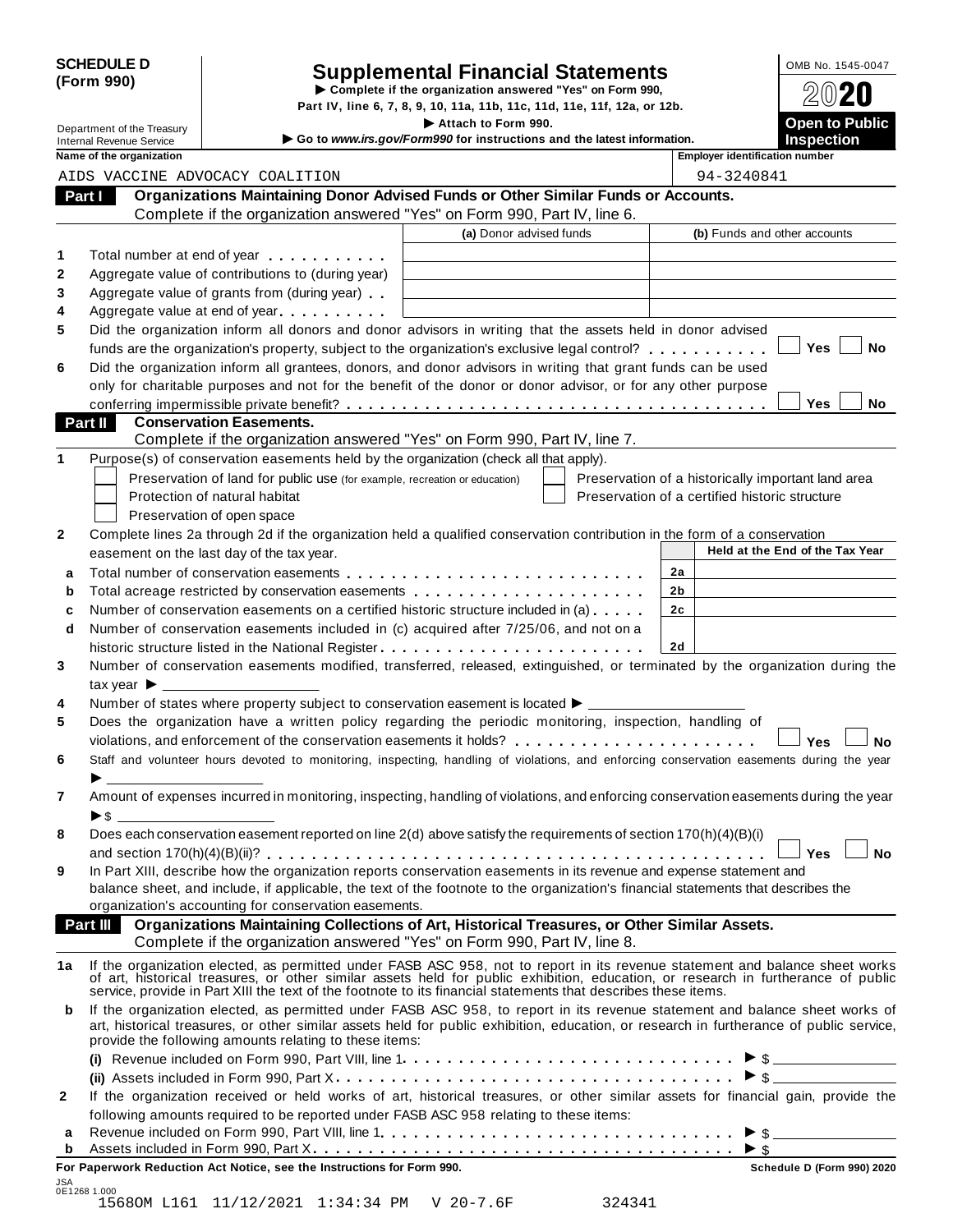AIDS VACCINE ADVOCACY COALITION 94-3240841

| -3240841<br>QΛ |  |
|----------------|--|
|                |  |

|    |                                                                                                                                                                             | AIDS VACCINE ADVOCACI COALIIION |              |                |                          |                |                                              | フォーンムせいOヰエ |                     |            |           |
|----|-----------------------------------------------------------------------------------------------------------------------------------------------------------------------------|---------------------------------|--------------|----------------|--------------------------|----------------|----------------------------------------------|------------|---------------------|------------|-----------|
|    | Schedule D (Form 990) 2020                                                                                                                                                  |                                 |              |                |                          |                |                                              |            |                     |            | Page 2    |
|    | Part III Organizations Maintaining Collections of Art, Historical Treasures, or Other Similar Assets (continued)                                                            |                                 |              |                |                          |                |                                              |            |                     |            |           |
| 3  | Using the organization's acquisition, accession, and other records, check any of the following that make significant use of its<br>collection items (check all that apply): |                                 |              |                |                          |                |                                              |            |                     |            |           |
| a  | Public exhibition                                                                                                                                                           |                                 | d            |                | Loan or exchange program |                |                                              |            |                     |            |           |
| b  | Scholarly research                                                                                                                                                          |                                 | e            | Other          |                          |                | <u> 1980 - Jan Barbara Barbara, maska ka</u> |            |                     |            |           |
| c  | Preservation for future generations                                                                                                                                         |                                 |              |                |                          |                |                                              |            |                     |            |           |
| 4  | Provide a description of the organization's collections and explain how they further the organization's exempt purpose in Part                                              |                                 |              |                |                          |                |                                              |            |                     |            |           |
|    | XIII.                                                                                                                                                                       |                                 |              |                |                          |                |                                              |            |                     |            |           |
| 5  | During the year, did the organization solicit or receive donations of art, historical treasures, or other similar                                                           |                                 |              |                |                          |                |                                              |            |                     |            |           |
|    | assets to be sold to raise funds rather than to be maintained as part of the organization's collection?                                                                     |                                 |              |                |                          |                |                                              |            | <b>Yes</b>          |            | No        |
|    | <b>Part IV</b><br><b>Escrow and Custodial Arrangements.</b>                                                                                                                 |                                 |              |                |                          |                |                                              |            |                     |            |           |
|    | Complete if the organization answered "Yes" on Form 990, Part IV, line 9, or reported an amount on Form                                                                     |                                 |              |                |                          |                |                                              |            |                     |            |           |
|    | 990, Part X, line 21.                                                                                                                                                       |                                 |              |                |                          |                |                                              |            |                     |            |           |
|    | 1a Is the organization an agent, trustee, custodian or other intermediary for contributions or other assets not                                                             |                                 |              |                |                          |                |                                              |            |                     |            |           |
|    |                                                                                                                                                                             |                                 |              |                |                          |                |                                              |            | Yes                 |            | <b>No</b> |
|    | b If "Yes," explain the arrangement in Part XIII and complete the following table:                                                                                          |                                 |              |                |                          |                |                                              |            |                     |            |           |
|    |                                                                                                                                                                             |                                 |              |                |                          |                |                                              | Amount     |                     |            |           |
| c  |                                                                                                                                                                             |                                 |              |                |                          | 1с             |                                              |            |                     |            |           |
| d  |                                                                                                                                                                             |                                 |              |                |                          | 1 <sub>d</sub> |                                              |            |                     |            |           |
|    |                                                                                                                                                                             |                                 |              |                |                          | 1е             |                                              |            |                     |            |           |
|    |                                                                                                                                                                             |                                 |              |                |                          | 1f             |                                              |            |                     |            |           |
| 2a | Did the organization include an amount on Form 990, Part X, line 21, for escrow or custodial account liability?                                                             |                                 |              |                |                          |                |                                              |            | Yes                 |            | <b>No</b> |
|    | <b>b</b> If "Yes," explain the arrangement in Part XIII. Check here if the explanation has been provided on Part XIII                                                       |                                 |              |                |                          |                |                                              |            |                     |            |           |
|    | Part V<br><b>Endowment Funds.</b>                                                                                                                                           |                                 |              |                |                          |                |                                              |            |                     |            |           |
|    | Complete if the organization answered "Yes" on Form 990, Part IV, line 10.                                                                                                  |                                 |              |                |                          |                |                                              |            |                     |            |           |
|    |                                                                                                                                                                             | (a) Current year                |              | (b) Prior year | (c) Two years back       |                | (d) Three years back                         |            | (e) Four years back |            |           |
|    | <b>1a</b> Beginning of year balance                                                                                                                                         |                                 |              |                |                          |                |                                              |            |                     |            |           |
| b  | Contributions                                                                                                                                                               |                                 |              |                |                          |                |                                              |            |                     |            |           |
| с  | Net investment earnings, gains,                                                                                                                                             |                                 |              |                |                          |                |                                              |            |                     |            |           |
|    | and losses                                                                                                                                                                  |                                 |              |                |                          |                |                                              |            |                     |            |           |
|    | d Grants or scholarships                                                                                                                                                    |                                 |              |                |                          |                |                                              |            |                     |            |           |
|    | e Other expenditures for facilities                                                                                                                                         |                                 |              |                |                          |                |                                              |            |                     |            |           |
|    |                                                                                                                                                                             |                                 |              |                |                          |                |                                              |            |                     |            |           |
|    | Administrative expenses                                                                                                                                                     |                                 |              |                |                          |                |                                              |            |                     |            |           |
| g  | End of year balance expansion of                                                                                                                                            |                                 |              |                |                          |                |                                              |            |                     |            |           |
|    | Provide the estimated percentage of the current year end balance (line 1g, column (a)) held as:                                                                             |                                 |              |                |                          |                |                                              |            |                     |            |           |
|    | Board designated or quasi-endowment >                                                                                                                                       |                                 | %            |                |                          |                |                                              |            |                     |            |           |
|    | Permanent endowment >                                                                                                                                                       | ℅                               |              |                |                          |                |                                              |            |                     |            |           |
| c  | Term endowment $\blacktriangleright$                                                                                                                                        |                                 |              |                |                          |                |                                              |            |                     |            |           |
|    | The percentages on lines 2a, 2b, and 2c should equal 100%.                                                                                                                  |                                 |              |                |                          |                |                                              |            |                     |            |           |
|    | 3a Are there endowment funds not in the possession of the organization that are held and administered for the                                                               |                                 |              |                |                          |                |                                              |            |                     |            |           |
|    | organization by:                                                                                                                                                            |                                 |              |                |                          |                |                                              |            |                     | <b>Yes</b> | No        |
|    |                                                                                                                                                                             |                                 |              |                |                          |                |                                              |            | 3a(i)               |            |           |
|    |                                                                                                                                                                             |                                 |              |                |                          |                |                                              |            | 3a(ii)              |            |           |
|    | <b>b</b> If "Yes" on line 3a(ii), are the related organizations listed as required on Schedule R?                                                                           |                                 |              |                |                          |                |                                              |            | 3b                  |            |           |
| 4  | Describe in Part XIII the intended uses of the organization's endowment funds.                                                                                              |                                 |              |                |                          |                |                                              |            |                     |            |           |
|    | Land, Buildings, and Equipment.<br>Part VI<br>Complete if the organization answered "Yes" on Form 990, Part IV, line 11a. See Form 990, Part X, line 10.                    |                                 |              |                |                          |                |                                              |            |                     |            |           |
|    | Description of property                                                                                                                                                     | (a) Cost or other basis         |              |                | (b) Cost or other basis  |                | (c) Accumulated                              |            | (d) Book value      |            |           |
|    |                                                                                                                                                                             |                                 | (investment) |                | (other)                  |                | depreciation                                 |            |                     |            |           |
| 1a | $Land.$                                                                                                                                                                     |                                 |              |                |                          |                |                                              |            |                     |            |           |
|    |                                                                                                                                                                             |                                 |              |                |                          |                |                                              |            |                     |            |           |
|    | Leasehold improvements expansion of                                                                                                                                         |                                 |              |                | 39,159.                  |                | 39, 159.                                     |            |                     |            |           |
|    |                                                                                                                                                                             |                                 |              |                | 122, 292.                |                | 119,215.                                     |            |                     |            | 3,077.    |
|    |                                                                                                                                                                             |                                 |              |                | 6,033.                   |                | 6,033.                                       |            |                     |            |           |
|    | Total. Add lines 1a through 1e. (Column (d) must equal Form 990, Part X, column (B), line 10c.)                                                                             |                                 |              |                |                          |                |                                              |            |                     |            | 3,077.    |

**Schedule D (Form 990) 2020**

JSA 0E1269 1.000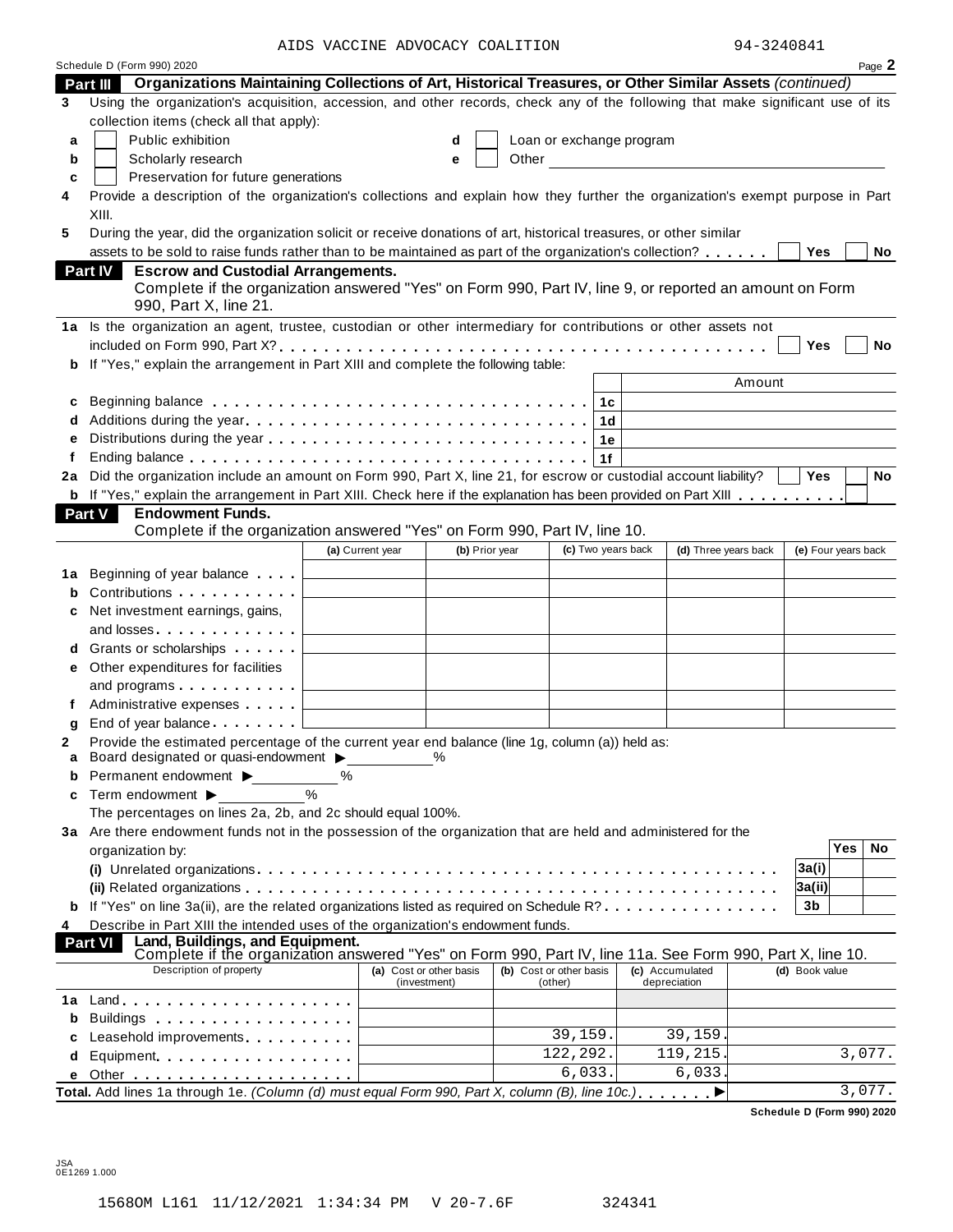| Schedule D (Form 990) 2020 |  |  |  |
|----------------------------|--|--|--|
|----------------------------|--|--|--|

| Part VII   |                                                                                                                                                                                                                                |                              | Page 3                                                                                                                                                         |
|------------|--------------------------------------------------------------------------------------------------------------------------------------------------------------------------------------------------------------------------------|------------------------------|----------------------------------------------------------------------------------------------------------------------------------------------------------------|
|            | <b>Investments - Other Securities.</b>                                                                                                                                                                                         |                              | Complete if the organization answered "Yes" on Form 990, Part IV, line 11b. See Form 990, Part X, line 12.                                                     |
|            | (a) Description of security or category<br>(including name of security)                                                                                                                                                        | (b) Book value               | (c) Method of valuation:<br>Cost or end-of-year market value                                                                                                   |
|            | (1) Financial derivatives expansion of the state of the state of the state of the state of the state of the state of the state of the state of the state of the state of the state of the state of the state of the state of t |                              |                                                                                                                                                                |
|            | (2) Closely held equity interests                                                                                                                                                                                              |                              |                                                                                                                                                                |
|            |                                                                                                                                                                                                                                |                              |                                                                                                                                                                |
| (A)<br>(B) |                                                                                                                                                                                                                                |                              |                                                                                                                                                                |
| (C)        |                                                                                                                                                                                                                                |                              |                                                                                                                                                                |
| (D)        |                                                                                                                                                                                                                                |                              |                                                                                                                                                                |
| (E)        |                                                                                                                                                                                                                                |                              |                                                                                                                                                                |
| (F)        |                                                                                                                                                                                                                                |                              |                                                                                                                                                                |
| (G)        |                                                                                                                                                                                                                                |                              |                                                                                                                                                                |
| (H)        |                                                                                                                                                                                                                                |                              |                                                                                                                                                                |
| Part VIII  | Total. (Column (b) must equal Form 990, Part X, col. (B) line 12.) $\blacktriangleright$<br><b>Investments - Program Related.</b>                                                                                              |                              |                                                                                                                                                                |
|            |                                                                                                                                                                                                                                |                              | Complete if the organization answered "Yes" on Form 990, Part IV, line 11c. See Form 990, Part X, line 13.                                                     |
|            | (a) Description of investment                                                                                                                                                                                                  | (b) Book value               | (c) Method of valuation:                                                                                                                                       |
|            |                                                                                                                                                                                                                                |                              | Cost or end-of-year market value                                                                                                                               |
|            |                                                                                                                                                                                                                                |                              |                                                                                                                                                                |
|            |                                                                                                                                                                                                                                |                              |                                                                                                                                                                |
|            |                                                                                                                                                                                                                                |                              |                                                                                                                                                                |
|            |                                                                                                                                                                                                                                |                              |                                                                                                                                                                |
|            |                                                                                                                                                                                                                                |                              |                                                                                                                                                                |
|            |                                                                                                                                                                                                                                |                              |                                                                                                                                                                |
|            |                                                                                                                                                                                                                                |                              |                                                                                                                                                                |
|            |                                                                                                                                                                                                                                |                              |                                                                                                                                                                |
|            |                                                                                                                                                                                                                                |                              |                                                                                                                                                                |
| (8)<br>(9) | Total. (Column (b) must equal Form 990, Part X, col. (B) line $13$ .)                                                                                                                                                          |                              |                                                                                                                                                                |
| Part IX    | Other Assets.                                                                                                                                                                                                                  |                              |                                                                                                                                                                |
|            |                                                                                                                                                                                                                                |                              | Complete if the organization answered "Yes" on Form 990, Part IV, line 11d. See Form 990, Part X, line 15.                                                     |
| (1)        |                                                                                                                                                                                                                                | (a) Description              | (b) Book value                                                                                                                                                 |
|            |                                                                                                                                                                                                                                |                              |                                                                                                                                                                |
|            |                                                                                                                                                                                                                                |                              |                                                                                                                                                                |
|            |                                                                                                                                                                                                                                |                              |                                                                                                                                                                |
|            |                                                                                                                                                                                                                                |                              |                                                                                                                                                                |
|            |                                                                                                                                                                                                                                |                              |                                                                                                                                                                |
|            |                                                                                                                                                                                                                                |                              |                                                                                                                                                                |
|            |                                                                                                                                                                                                                                |                              |                                                                                                                                                                |
|            |                                                                                                                                                                                                                                |                              |                                                                                                                                                                |
| (4)        | Total. (Column (b) must equal Form 990, Part X, col. (B) line 15.) $\ldots \ldots \ldots \ldots \ldots \ldots \ldots \ldots$                                                                                                   |                              |                                                                                                                                                                |
|            | <b>Other Liabilities.</b>                                                                                                                                                                                                      |                              | Complete if the organization answered "Yes" on Form 990, Part IV, line 11e or 11f. See Form 990, Part X,                                                       |
|            | line 25.                                                                                                                                                                                                                       |                              |                                                                                                                                                                |
|            |                                                                                                                                                                                                                                | (a) Description of liability | (b) Book value                                                                                                                                                 |
|            | Federal income taxes                                                                                                                                                                                                           |                              |                                                                                                                                                                |
|            | DEFFERED RENT LIABILITY                                                                                                                                                                                                        |                              | 2,500.                                                                                                                                                         |
|            |                                                                                                                                                                                                                                |                              |                                                                                                                                                                |
|            |                                                                                                                                                                                                                                |                              |                                                                                                                                                                |
|            |                                                                                                                                                                                                                                |                              |                                                                                                                                                                |
|            |                                                                                                                                                                                                                                |                              |                                                                                                                                                                |
|            |                                                                                                                                                                                                                                |                              |                                                                                                                                                                |
|            |                                                                                                                                                                                                                                |                              |                                                                                                                                                                |
| Part X     |                                                                                                                                                                                                                                |                              | 2,500.<br>2. Liability for uncertain tax positions. In Part XIII, provide the text of the footnote to the organization's financial statements that reports the |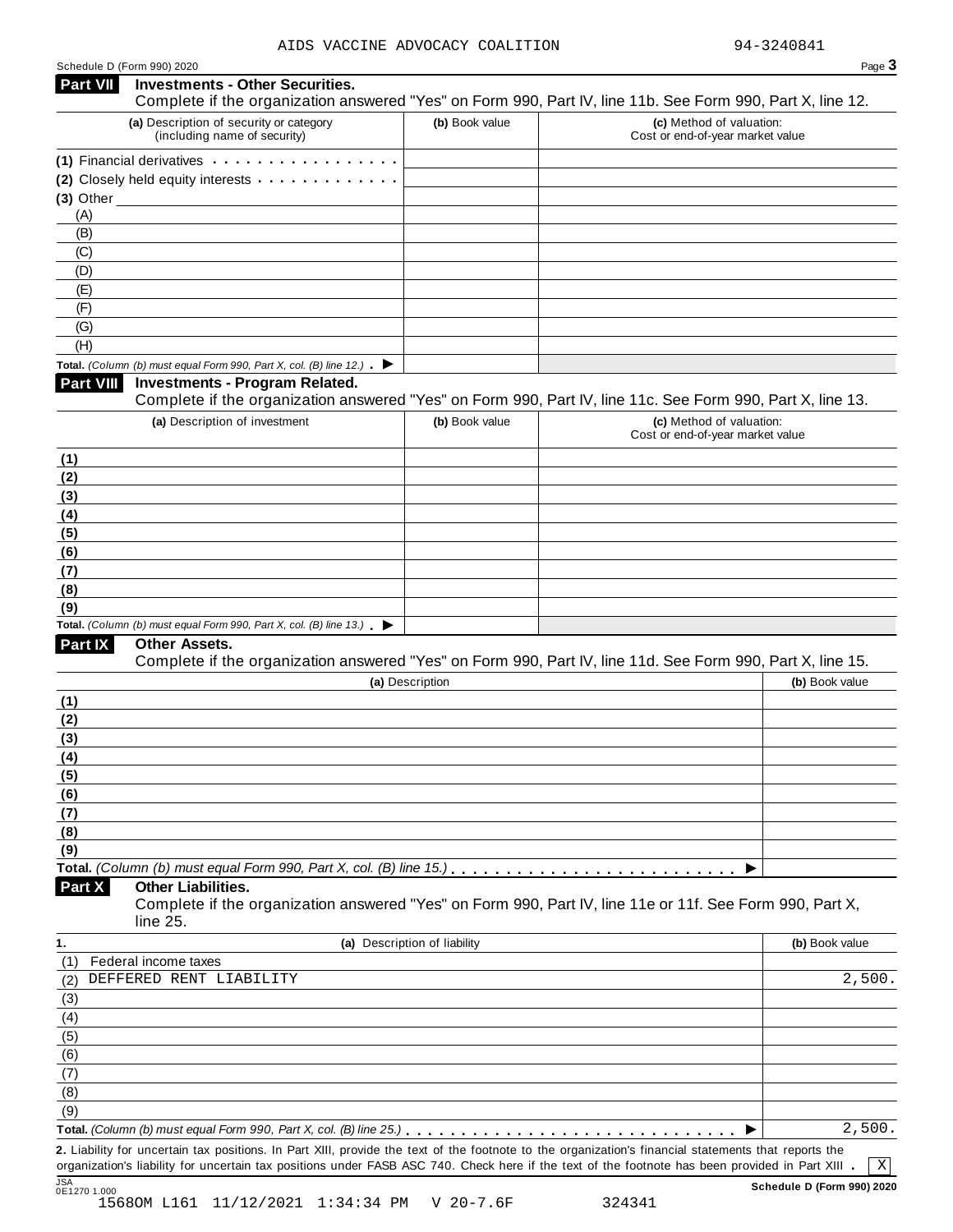|  |  |  |  | AIDS VACCINE ADVOCACY COALITION |
|--|--|--|--|---------------------------------|
|--|--|--|--|---------------------------------|

|              | Schedule D (Form 990) 2020                                                                                                                                         |              | Page 4        |
|--------------|--------------------------------------------------------------------------------------------------------------------------------------------------------------------|--------------|---------------|
| Part XI      | Reconciliation of Revenue per Audited Financial Statements With Revenue per Return.<br>Complete if the organization answered "Yes" on Form 990, Part IV, line 12a. |              |               |
| 1            | Total revenue, gains, and other support per audited financial statements                                                                                           | $\mathbf{1}$ | 12, 224, 594. |
| 2            | Amounts included on line 1 but not on Form 990, Part VIII, line 12:                                                                                                |              |               |
| a            | 2a                                                                                                                                                                 |              |               |
| b            | 2 <sub>b</sub>                                                                                                                                                     |              |               |
| c            | 2c                                                                                                                                                                 |              |               |
| d            |                                                                                                                                                                    |              |               |
| е            |                                                                                                                                                                    | 2e           |               |
| 3            |                                                                                                                                                                    | 3            | 12, 224, 594. |
| 4            | Amounts included on Form 990, Part VIII, line 12, but not on line 1:                                                                                               |              |               |
|              | 4а<br>Investment expenses not included on Form 990, Part VIII, line 7b                                                                                             |              |               |
| a            | 4b                                                                                                                                                                 |              |               |
| b            |                                                                                                                                                                    | 4c           |               |
| 5.           | Total revenue. Add lines 3 and 4c. (This must equal Form 990, Part I, line 12.)                                                                                    | 5            | 12, 224, 594. |
| Part XII     | Reconciliation of Expenses per Audited Financial Statements With Expenses per Return.                                                                              |              |               |
|              | Complete if the organization answered "Yes" on Form 990, Part IV, line 12a.                                                                                        |              |               |
| 1            |                                                                                                                                                                    | $\mathbf{1}$ | 11, 484, 911. |
| $\mathbf{2}$ | Amounts included on line 1 but not on Form 990, Part IX, line 25:                                                                                                  |              |               |
| a            | 2a                                                                                                                                                                 |              |               |
| b            | 2 <sub>b</sub>                                                                                                                                                     |              |               |
| C            | 2c                                                                                                                                                                 |              |               |
|              |                                                                                                                                                                    |              |               |
| d            | 2d                                                                                                                                                                 |              |               |
| е            |                                                                                                                                                                    | 2e           |               |
| 3            |                                                                                                                                                                    | 3            | 11, 484, 911. |
| 4            |                                                                                                                                                                    |              |               |
| a            | Amounts included on Form 990, Part IX, line 25, but not on line 1:<br>4а                                                                                           |              |               |
| b            | Investment expenses not included on Form 990, Part VIII, line 7b $\ldots$<br>219,641.<br>4 <sub>b</sub>                                                            |              |               |
|              |                                                                                                                                                                    | 4c           | 219,641.      |
|              | Total expenses. Add lines 3 and 4c. (This must equal Form 990, Part I, line 18.)                                                                                   | 5            | 11,704,552.   |

Provide the descriptions required for Part II, lines 3, 5, and 9; Part III, lines 1a and 4; Part IV, lines 1b and 2b; Part V, line 4; Part X, line 2; Part XI, lines 2d and 4b; and Part XII, lines 2d and 4b. Also complete this part to provide any additional information.

SEE PAGE 5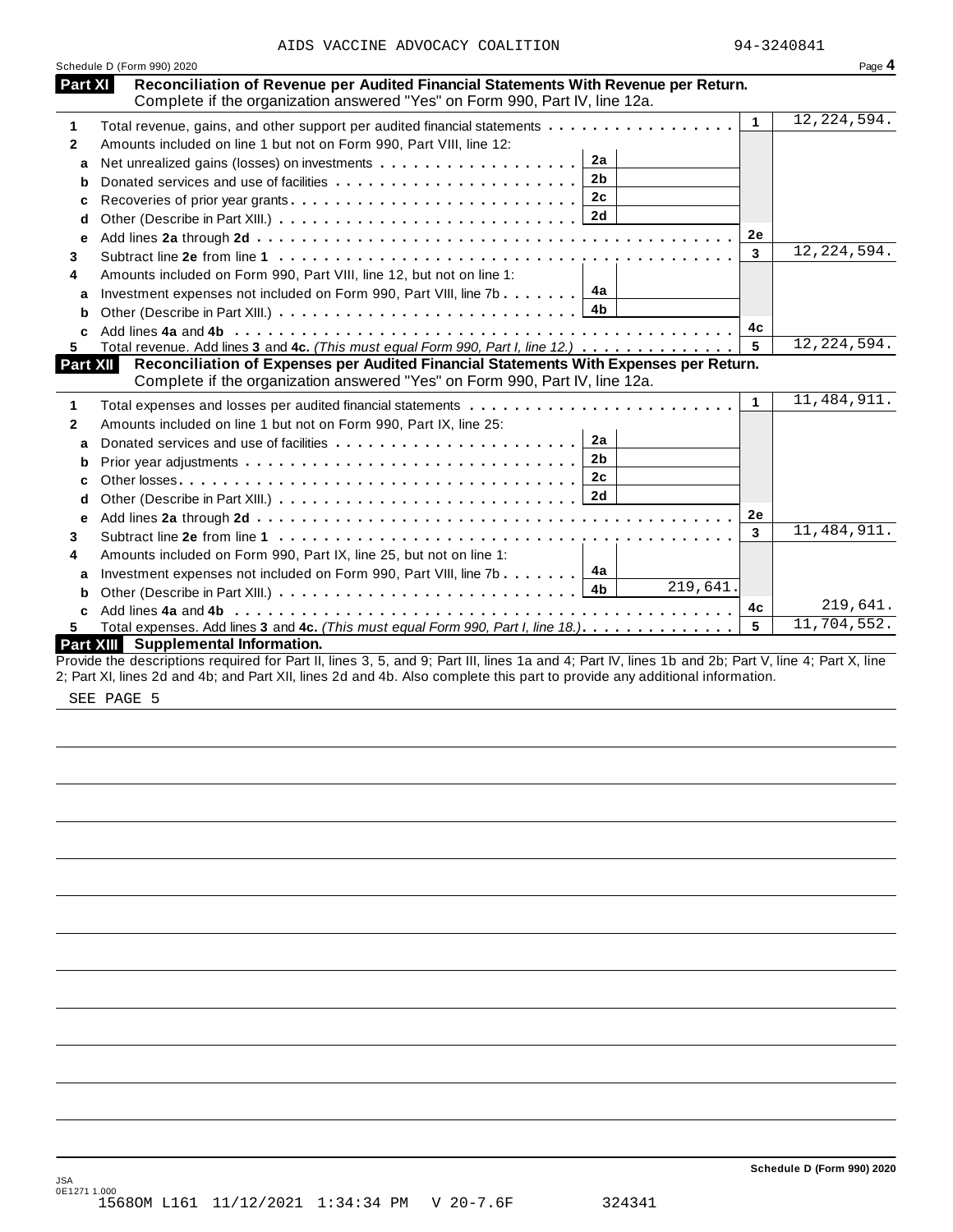SCHEDULE D, PART X, LINE 2

AVAC IS SUBJECT TO THE PROVISIONS OF THE FINANCIAL ACCOUNTING STANDARDS BOARD'S (THE "FASB") ACCOUNTING STANDARDS CODIFICATION ("ASC") TOPIC 740, INCOME TAXES, AS IT RELATES TO ACCOUNTING AND REPORTING FOR UNCERTAINTY IN INCOME TAXES. BECAUSE OF AVAC'S GENERAL TAX-EXEMPT STATUS, MANAGEMENT BELIEVES ASC TOPIC 740 HAS NOT HAD, AND IS NOT EXPECTED TO HAVE, A MATERIAL IMPACT ON AVAC'S FINANCIAL STATEMENTS.

SCHEDULE D, PART XII, LINE 4B

DURING THE YEAR , AVAC CANCELLED \$219,641 OF GRANT EXPENSES PAYABLE.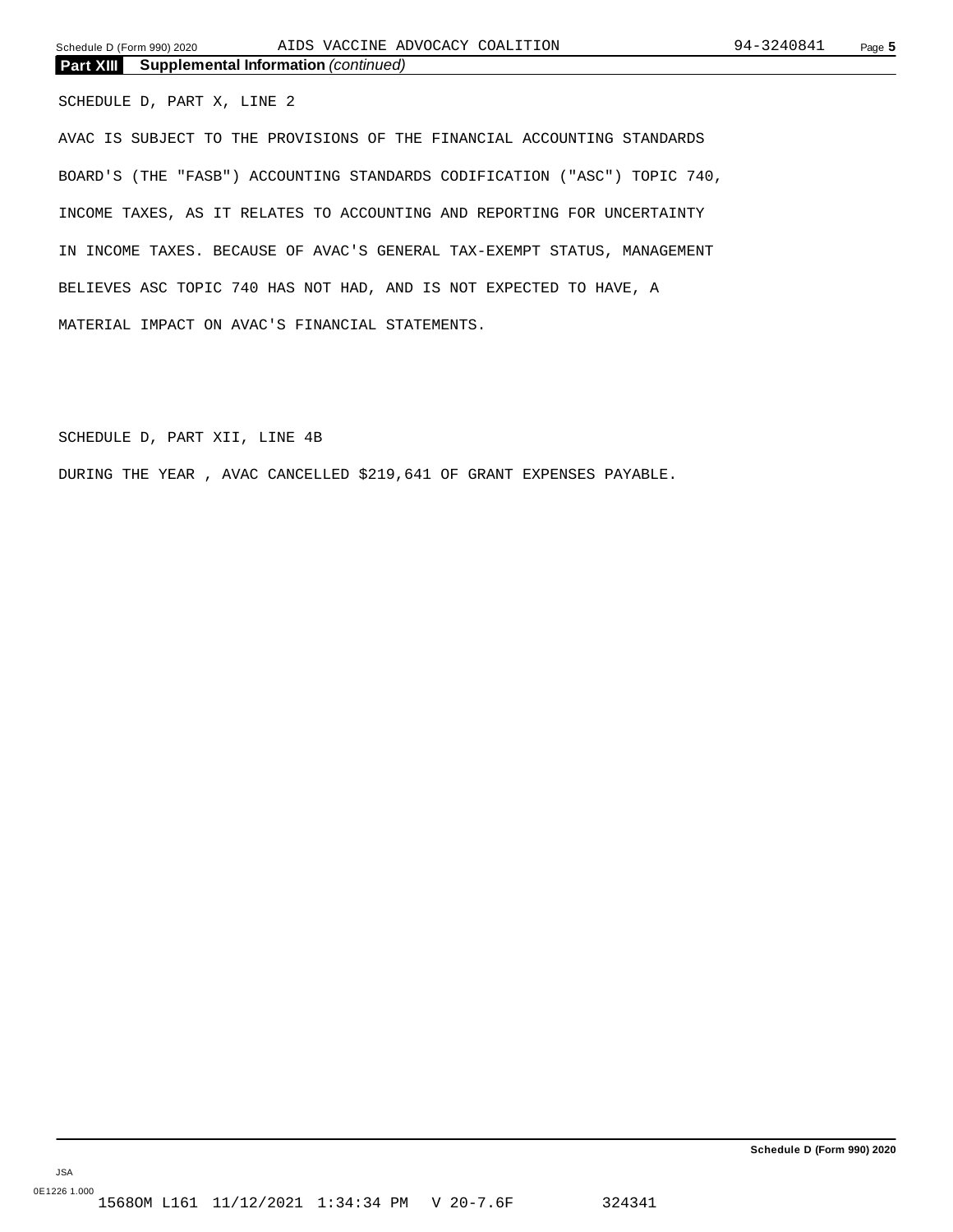| <b>SCHEDULE F</b>                                      | <b>Statement of Activities Outside the United States</b>                                                                                                                                                             | OMB No. 1545-0047                     |                                            |  |
|--------------------------------------------------------|----------------------------------------------------------------------------------------------------------------------------------------------------------------------------------------------------------------------|---------------------------------------|--------------------------------------------|--|
| (Form 990)                                             | ► Complete if the organization answered "Yes" on Form 990, Part IV, line 14b, 15, or 16.                                                                                                                             | 2020                                  |                                            |  |
| Department of the Treasury<br>Internal Revenue Service | $\blacktriangleright$ Attach to Form 990.<br>Go to www.irs.gov/Form990 for instructions and the latest information.                                                                                                  |                                       | <b>Open to Public</b><br><b>Inspection</b> |  |
| Name of the organization                               |                                                                                                                                                                                                                      | <b>Employer identification number</b> |                                            |  |
| AIDS VACCINE ADVOCACY COALITION                        |                                                                                                                                                                                                                      | 94-3240841                            |                                            |  |
| Part I                                                 | General Information on Activities Outside the United States. Complete if the organization answered "Yes" on<br>Form 990. Part IV. line 14b.                                                                          |                                       |                                            |  |
| 1.<br>award the grants or assistance?                  | For grantmakers. Does the organization maintain records to substantiate the amount of its grants and<br>other assistance, the grantees' eligibility for the grants or assistance, and the selection criteria used to |                                       | Yes<br>Nο                                  |  |

**2 For grantmakers.** Describe in Part V the organization's procedures for monitoring the use of its grants and other assistance outside the United States.

#### **3** Activities per Region. (The following Part I, line 3 table can be duplicated ifadditional space is needed.)

|                   | $1.80$ and $1.00$ and $1.00$ and $1.00$ and $1.00$ and $1.00$ and $1.00$ and $1.00$ and $1.00$ and $1.00$ and $1.00$ and $1.00$ and $1.00$ and $1.00$ and $1.00$ and $1.00$ and $1.00$ and $1.00$ and $1.00$ and $1.00$ and<br>(a) Region                                          | (b) Number<br>of offices in<br>the region | (c) Number of<br>employees,<br>agents, and<br>independent<br>contractors<br>in the region | aaphoatoa ii aaaltiorial opass is hosasa./<br>(d) Activities conducted in the<br>region (by type) (such as,<br>fundraising, program services,<br>investments, grants to recipients<br>located in the region) | (e) If activity listed in (d) is<br>a program service,<br>describe specific type of<br>service(s) in the region | (f) Total<br>expenditures for<br>and investments<br>in the region |
|-------------------|------------------------------------------------------------------------------------------------------------------------------------------------------------------------------------------------------------------------------------------------------------------------------------|-------------------------------------------|-------------------------------------------------------------------------------------------|--------------------------------------------------------------------------------------------------------------------------------------------------------------------------------------------------------------|-----------------------------------------------------------------------------------------------------------------|-------------------------------------------------------------------|
| (1)               | SUB-SAHARAN AFRICA                                                                                                                                                                                                                                                                 | 0.                                        | $0$ .                                                                                     | <b>GRANTMAKING</b>                                                                                                                                                                                           | ADVOCACY FELLOWS                                                                                                | 216,838.                                                          |
| (2)               | SUB-SAHARAN AFRICA                                                                                                                                                                                                                                                                 | $0$ .                                     | 0.                                                                                        | <b>GRANTMAKING</b>                                                                                                                                                                                           | GLOBAL MOVEMENT                                                                                                 | 137,938.                                                          |
|                   |                                                                                                                                                                                                                                                                                    |                                           |                                                                                           |                                                                                                                                                                                                              |                                                                                                                 |                                                                   |
| (3)               | SUB-SAHARAN AFRICA                                                                                                                                                                                                                                                                 | $0$ .                                     | $0$ .                                                                                     | <b>GRANTMAKING</b>                                                                                                                                                                                           | IMPLEMENTATION ADVOCAC                                                                                          | 416,394.                                                          |
| (4)               | SUB-SAHARAN AFRICA                                                                                                                                                                                                                                                                 | $\mathsf{0}$ .                            | $0$ .                                                                                     | <b>GRANTMAKING</b>                                                                                                                                                                                           | PRODUCT INTRODUCTION                                                                                            | 188,680.                                                          |
| (5)               | SUB-SAHARAN AFRICA                                                                                                                                                                                                                                                                 | 0.                                        | $0$ .                                                                                     | <b>GRANTMAKING</b>                                                                                                                                                                                           | PXROAR                                                                                                          | 2,500.                                                            |
| (6)               | SUB-SAHARAN AFRICA                                                                                                                                                                                                                                                                 | $\mathsf{0}$ .                            | $0$ .                                                                                     | <b>GRANTMAKING</b>                                                                                                                                                                                           | RESEARCH ADVOCACY, LIT                                                                                          | 97,745.                                                           |
| (7)               | SUB-SAHARAN AFRICA                                                                                                                                                                                                                                                                 | 0.                                        | $0$ .                                                                                     | <b>GRANTMAKING</b>                                                                                                                                                                                           | MEDIA CAFE                                                                                                      | 17,560.                                                           |
| (8)               |                                                                                                                                                                                                                                                                                    |                                           |                                                                                           |                                                                                                                                                                                                              |                                                                                                                 |                                                                   |
| (9)               | <u> 1980 - Johann Barbara, martxa a</u>                                                                                                                                                                                                                                            |                                           |                                                                                           |                                                                                                                                                                                                              |                                                                                                                 |                                                                   |
| (10)              |                                                                                                                                                                                                                                                                                    |                                           |                                                                                           |                                                                                                                                                                                                              |                                                                                                                 |                                                                   |
| (11)              |                                                                                                                                                                                                                                                                                    |                                           |                                                                                           |                                                                                                                                                                                                              |                                                                                                                 |                                                                   |
| (12)              |                                                                                                                                                                                                                                                                                    |                                           |                                                                                           |                                                                                                                                                                                                              |                                                                                                                 |                                                                   |
| (13)              |                                                                                                                                                                                                                                                                                    |                                           |                                                                                           |                                                                                                                                                                                                              |                                                                                                                 |                                                                   |
| (14)              |                                                                                                                                                                                                                                                                                    |                                           |                                                                                           |                                                                                                                                                                                                              |                                                                                                                 |                                                                   |
| (15)              |                                                                                                                                                                                                                                                                                    |                                           |                                                                                           |                                                                                                                                                                                                              |                                                                                                                 |                                                                   |
| (16)              |                                                                                                                                                                                                                                                                                    |                                           |                                                                                           |                                                                                                                                                                                                              |                                                                                                                 |                                                                   |
| (17)              |                                                                                                                                                                                                                                                                                    |                                           |                                                                                           |                                                                                                                                                                                                              |                                                                                                                 |                                                                   |
| 3a<br>$\mathbf b$ | Subtotal experience and the set of the set of the set of the set of the set of the set of the set of the set of the set of the set of the set of the set of the set of the set of the set of the set of the set of the set of<br>Total<br>from<br>continuation<br>sheets to Part I |                                           |                                                                                           |                                                                                                                                                                                                              |                                                                                                                 | 1,077,655.                                                        |
|                   | c Totals (add lines 3a and 3b)<br>For Paperwork Reduction Act Notice, see the Instructions for Form 990.                                                                                                                                                                           |                                           |                                                                                           |                                                                                                                                                                                                              |                                                                                                                 | 1,077,655.<br>Schedule F (Form 990) 2020                          |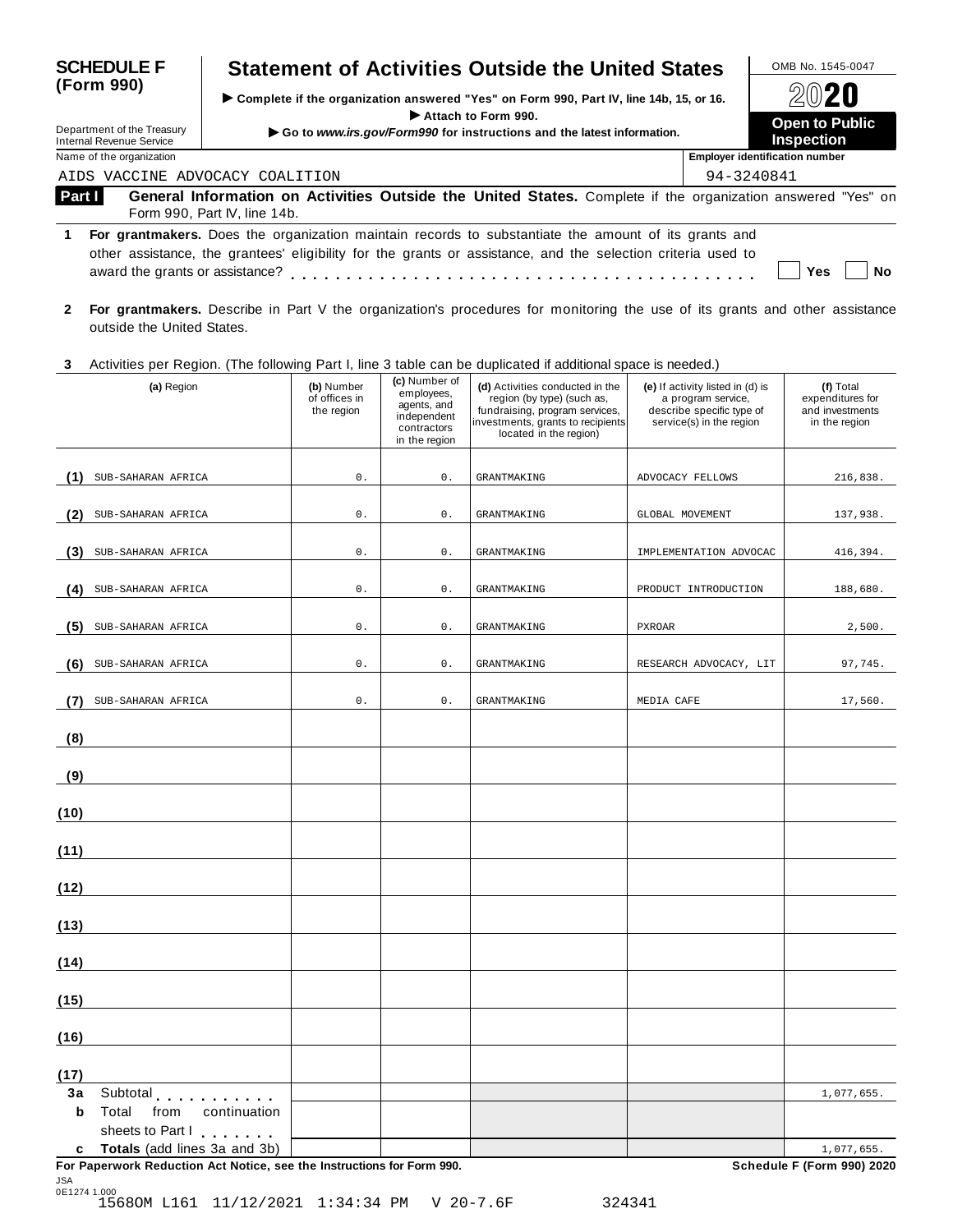Schedule F (Form 990) 2020  $\blacksquare$ 

| $\overline{1}$ | (a) Name of<br>organization | (b) IRS code<br>section and EIN<br>(if applicable) | (c) Region         | (d) Purpose of<br>grant | (e) Amount of<br>cash grant | (f) Manner of<br>cash<br>disbursement | (g) Amount of<br>noncash<br>assistance | (h) Description<br>of noncash<br>assistance | (i) Method of<br>valuation<br>(book, FMV,<br>appraisal, other) |
|----------------|-----------------------------|----------------------------------------------------|--------------------|-------------------------|-----------------------------|---------------------------------------|----------------------------------------|---------------------------------------------|----------------------------------------------------------------|
| (1)            |                             |                                                    | SUB-SAHARAN AFRICA | GLOBAL MOVEM            | 137,938.                    |                                       |                                        |                                             | ${\tt FMV}$                                                    |
| (2)            |                             |                                                    | SUB-SAHARAN AFRICA | IMPLEMENTATI            | 7,000.                      |                                       |                                        |                                             | FMV                                                            |
| (3)            |                             |                                                    | SUB-SAHARAN AFRICA | IMPLEMENTATI            | 10,000.                     |                                       |                                        |                                             | <b>FMV</b>                                                     |
| (4)            |                             |                                                    | SUB-SAHARAN AFRICA | IMPLEMENTATI            | 53,820.                     |                                       |                                        |                                             | <b>FMV</b>                                                     |
| (5)            |                             |                                                    | SUB-SAHARAN AFRICA | IMPLEMENTATI            | 18,988.                     |                                       |                                        |                                             | <b>FMV</b>                                                     |
| (6)            |                             |                                                    | SUB-SAHARAN AFRICA | ADVOCACY FEL            | 20,488.                     |                                       |                                        |                                             | <b>FMV</b>                                                     |
| (7)            |                             |                                                    | SUB-SAHARAN AFRICA | IMPLEMENTATI            | 10,104.                     |                                       |                                        |                                             | ${\tt FMV}$                                                    |
| (8)            |                             |                                                    | SUB-SAHARAN AFRICA | RESEARCH ADV            | 31,782.                     |                                       |                                        |                                             | FMV                                                            |
| (9)            |                             |                                                    | SUB-SAHARAN AFRICA | IMPLEMENTATI            | 87,405.                     |                                       |                                        |                                             | FMV                                                            |
| (10)           |                             |                                                    | SUB-SAHARAN AFRICA | IMPLEMENTATI            | 26,049.                     |                                       |                                        |                                             | <b>FMV</b>                                                     |
| (11)           |                             |                                                    | SUB-SAHARAN AFRICA | RESEARCH ADV            | 12,710.                     |                                       |                                        |                                             | <b>FMV</b>                                                     |
| (12)           |                             |                                                    | SUB-SAHARAN AFRICA | IMPLEMENTATI            | 97,344.                     |                                       |                                        |                                             | <b>FMV</b>                                                     |
| (13)           |                             |                                                    | SUB-SAHARAN AFRICA | IMPLEMENTATI            | 45, 437.                    |                                       |                                        |                                             | <b>FMV</b>                                                     |
| (14)           |                             |                                                    | SUB-SAHARAN AFRICA | ADVOCACY                | 26,619.                     |                                       |                                        |                                             | <b>FMV</b>                                                     |
| (15)           |                             |                                                    | SUB-SAHARAN AFRICA | PRODUCT INTR            | 34, 322.                    |                                       |                                        |                                             | FMV                                                            |
| (16)           |                             |                                                    | SUB-SAHARAN AFRICA | MEDIA CAFE              | 9,495.                      |                                       |                                        |                                             | FMV                                                            |

**2** Enter total number of recipient organizations listed above that are recognized as charities by the foreign country, recognized as a tax

2 Enter total number of recipient organizations listed above that are recognized as charities by the foreign country, recognized as a tax<br>exempt 501(c)(3) organization by the IRS, or for which the grantee or counsel has p

**Schedule F (Form 990) 2020**

 $\overline{\phantom{a}}$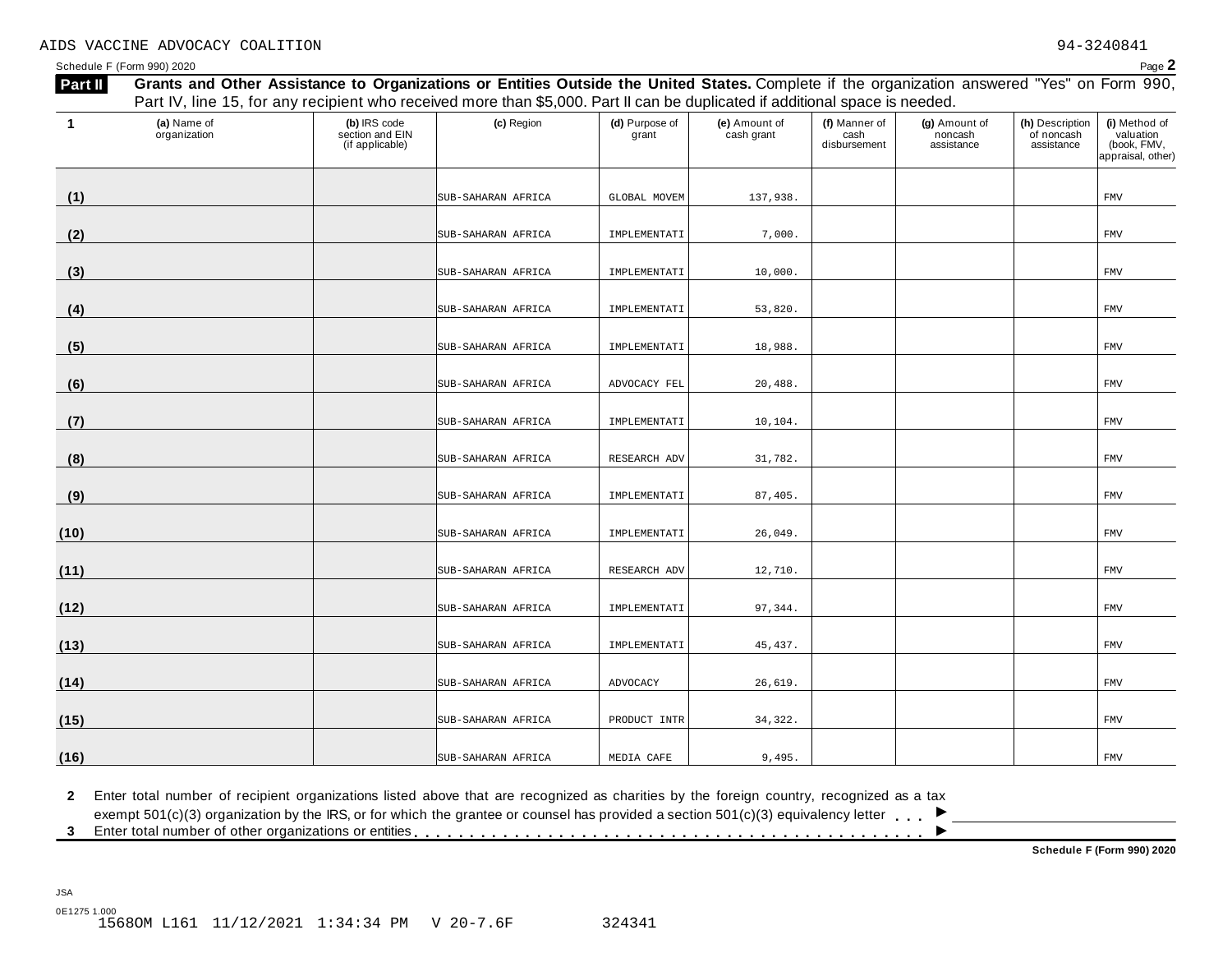#### AIDS VACCINE ADVOCACY COALITION 94-3240841

JSA

| Part II     | Grants and Other Assistance to Organizations or Entities Outside the United States. Complete if the organization answered "Yes" on Form 990,<br>Part IV, line 15, for any recipient who received more than \$5,000. Part II can be duplicated if additional space is needed. |                                                    |                    |                         |                             |                                       |                                        |                                             |                                                                |
|-------------|------------------------------------------------------------------------------------------------------------------------------------------------------------------------------------------------------------------------------------------------------------------------------|----------------------------------------------------|--------------------|-------------------------|-----------------------------|---------------------------------------|----------------------------------------|---------------------------------------------|----------------------------------------------------------------|
| $\mathbf 1$ | (a) Name of<br>organization                                                                                                                                                                                                                                                  | (b) IRS code<br>section and EIN<br>(if applicable) | (c) Region         | (d) Purpose of<br>grant | (e) Amount of<br>cash grant | (f) Manner of<br>cash<br>disbursement | (g) Amount of<br>noncash<br>assistance | (h) Description<br>of noncash<br>assistance | (i) Method of<br>valuation<br>(book, FMV,<br>appraisal, other) |
| (1)         |                                                                                                                                                                                                                                                                              |                                                    | SUB-SAHARAN AFRICA | IMPLEMENTATI            | 9,890.                      |                                       |                                        |                                             | FMV                                                            |
| (2)         |                                                                                                                                                                                                                                                                              |                                                    | SUB-SAHARAN AFRICA | ADVOCACY FEL            | 25,120.                     |                                       |                                        |                                             | FMV                                                            |
| (3)         |                                                                                                                                                                                                                                                                              |                                                    | SUB-SAHARAN AFRICA | ADVOCACY FEL            | 36,605.                     |                                       |                                        |                                             | FMV                                                            |
| (4)         |                                                                                                                                                                                                                                                                              |                                                    | SUB-SAHARAN AFRICA | RESEARCH ADV            | 20,197.                     |                                       |                                        |                                             | FMV                                                            |
| (5)         |                                                                                                                                                                                                                                                                              |                                                    | SUB-SAHARAN AFRICA | PRODUCT INTR            | 149,859.                    |                                       |                                        |                                             | FMV                                                            |
| (6)         |                                                                                                                                                                                                                                                                              |                                                    | SUB-SAHARAN AFRICA | ADVOCACY FEL            | 14,055.                     |                                       |                                        |                                             | FMV                                                            |
| (7)         |                                                                                                                                                                                                                                                                              |                                                    | SUB-SAHARAN AFRICA | MEDIA CAFE              | 7,447.                      |                                       |                                        |                                             | FMV                                                            |
| (8)         |                                                                                                                                                                                                                                                                              |                                                    | SUB-SAHARAN AFRICA | IMPLEMENTATI            | 30,000.                     |                                       |                                        |                                             | FMV                                                            |
| (9)         |                                                                                                                                                                                                                                                                              |                                                    | SUB-SAHARAN AFRICA | IMPLEMENTATI            | 10,000.                     |                                       |                                        |                                             | FMV                                                            |
| (10)        |                                                                                                                                                                                                                                                                              |                                                    | SUB-SAHARAN AFRICA | RESEARCH ADV            | 33,056.                     |                                       |                                        |                                             | FMV                                                            |
| (11)        |                                                                                                                                                                                                                                                                              |                                                    | SUB-SAHARAN AFRICA | ADVOCACY FEL            | 55,258.                     |                                       |                                        |                                             | FMV                                                            |
| (12)        |                                                                                                                                                                                                                                                                              |                                                    | SUB-SAHARAN AFRICA | IMPLEMENTATI            | 10,001.                     |                                       |                                        |                                             | FMV                                                            |
| (13)        |                                                                                                                                                                                                                                                                              |                                                    | SUB-SAHARAN AFRICA | IMPLEMENTATI            | 10,000.                     |                                       |                                        |                                             | FMV                                                            |
| (14)        |                                                                                                                                                                                                                                                                              |                                                    | SUB-SAHARAN AFRICA | IMPLEMENTATI            | 6,000.                      |                                       |                                        |                                             | <b>FMV</b>                                                     |
| (15)        |                                                                                                                                                                                                                                                                              |                                                    |                    |                         |                             |                                       |                                        |                                             |                                                                |
| (16)        |                                                                                                                                                                                                                                                                              |                                                    |                    |                         |                             |                                       |                                        |                                             |                                                                |

**2** Enter total number of recipient organizations listed above that are recognized as charities by the foreign country, recognized as a tax

Enter total number of recipient organizations listed above that are recognized as charities by the foreign country, recognized as a tax<br>exempt 501(c)(3) organization by the IRS, or for which the grantee or counsel has prov

<sup>m</sup> <sup>m</sup> <sup>m</sup> **<sup>3</sup>** Enter total number of other organizations or entities <sup>m</sup> <sup>m</sup> <sup>m</sup> <sup>m</sup> <sup>m</sup> <sup>m</sup> <sup>m</sup> <sup>m</sup> <sup>m</sup> <sup>m</sup> <sup>m</sup> <sup>m</sup> <sup>m</sup> <sup>m</sup> <sup>m</sup> <sup>m</sup> <sup>m</sup> <sup>m</sup> <sup>m</sup> <sup>m</sup> <sup>m</sup> <sup>m</sup> <sup>m</sup> <sup>m</sup> <sup>m</sup> <sup>m</sup> <sup>m</sup> <sup>m</sup> <sup>m</sup> <sup>m</sup> <sup>m</sup> <sup>m</sup> <sup>m</sup> <sup>m</sup> <sup>m</sup> <sup>m</sup> <sup>m</sup> <sup>m</sup> <sup>m</sup> <sup>m</sup> <sup>m</sup> <sup>m</sup> <sup>m</sup> <sup>m</sup> <sup>m</sup> <sup>m</sup>

**Schedule F (Form 990) 2020**

 $\overline{\phantom{a}}$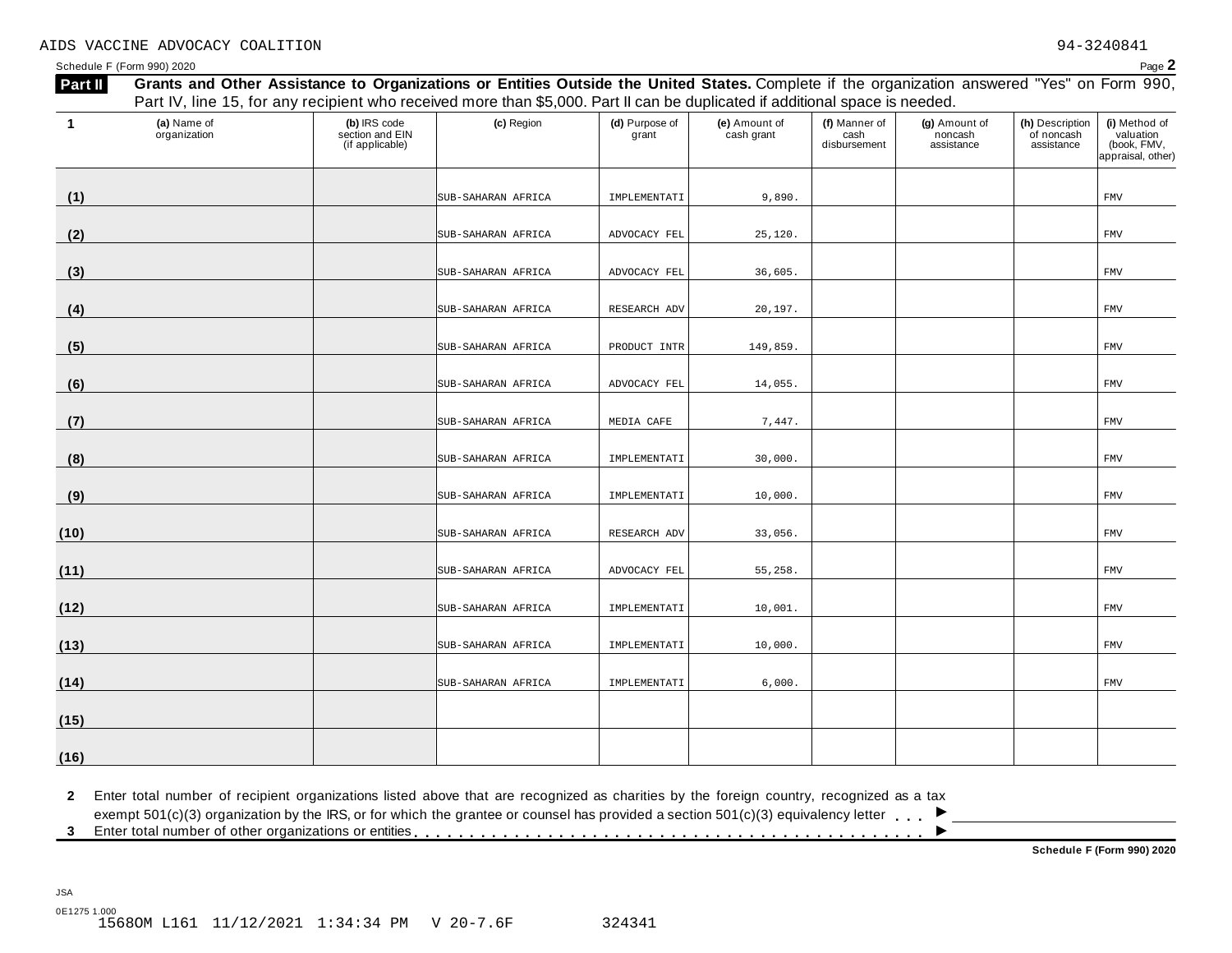Schedule <sup>F</sup> (Form 990) <sup>2020</sup> Page **3**

| Grants and Other Assistance to Individuals Outside the United States. Complete if the organization answered "Yes" on Form 990, Part IV, line 16.<br>Part III<br>Part III can be duplicated if additional space is needed. |            |                             |                             |                                       |                                        |                                             |                                                                |
|---------------------------------------------------------------------------------------------------------------------------------------------------------------------------------------------------------------------------|------------|-----------------------------|-----------------------------|---------------------------------------|----------------------------------------|---------------------------------------------|----------------------------------------------------------------|
| (a) Type of grant or assistance                                                                                                                                                                                           | (b) Region | (c) Number of<br>recipients | (d) Amount of<br>cash grant | (e) Manner of<br>cash<br>disbursement | (f) Amount of<br>noncash<br>assistance | (g) Description<br>of noncash<br>assistance | (h) Method of<br>valuation<br>(book, FMV,<br>appraisal, other) |
| (1)                                                                                                                                                                                                                       |            |                             |                             |                                       |                                        |                                             |                                                                |
| (2)                                                                                                                                                                                                                       |            |                             |                             |                                       |                                        |                                             |                                                                |
| (3)                                                                                                                                                                                                                       |            |                             |                             |                                       |                                        |                                             |                                                                |
| (4)                                                                                                                                                                                                                       |            |                             |                             |                                       |                                        |                                             |                                                                |
| (5)                                                                                                                                                                                                                       |            |                             |                             |                                       |                                        |                                             |                                                                |
| (6)                                                                                                                                                                                                                       |            |                             |                             |                                       |                                        |                                             |                                                                |
| (7)                                                                                                                                                                                                                       |            |                             |                             |                                       |                                        |                                             |                                                                |
| (8)                                                                                                                                                                                                                       |            |                             |                             |                                       |                                        |                                             |                                                                |
| (9)                                                                                                                                                                                                                       |            |                             |                             |                                       |                                        |                                             |                                                                |
| (10)                                                                                                                                                                                                                      |            |                             |                             |                                       |                                        |                                             |                                                                |
| (11)                                                                                                                                                                                                                      |            |                             |                             |                                       |                                        |                                             |                                                                |
| (12)                                                                                                                                                                                                                      |            |                             |                             |                                       |                                        |                                             |                                                                |
| (13)                                                                                                                                                                                                                      |            |                             |                             |                                       |                                        |                                             |                                                                |
| (14)                                                                                                                                                                                                                      |            |                             |                             |                                       |                                        |                                             |                                                                |
| (15)                                                                                                                                                                                                                      |            |                             |                             |                                       |                                        |                                             |                                                                |
| (16)                                                                                                                                                                                                                      |            |                             |                             |                                       |                                        |                                             |                                                                |
| (17)                                                                                                                                                                                                                      |            |                             |                             |                                       |                                        |                                             |                                                                |
| (18)                                                                                                                                                                                                                      |            |                             |                             |                                       |                                        |                                             |                                                                |

**Schedule F (Form 990) 2020**

JSA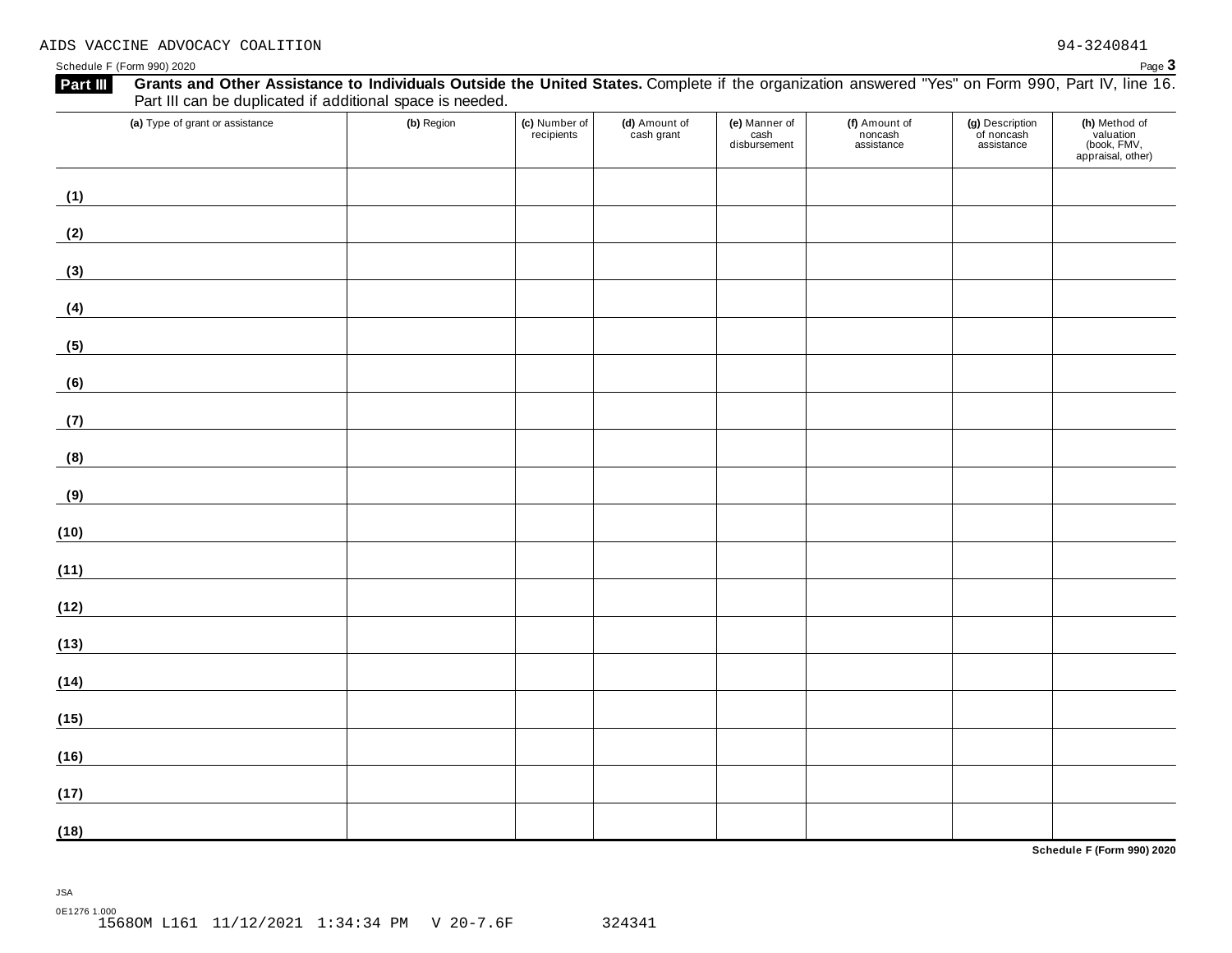AIDS VACCINE ADVOCACY COALITION 94-3240841

|  | Pаr |
|--|-----|

|                | Schedule F (Form 990) 2020                                                                                                                                                                                                                                                                                                                                                                                                    | Page 4                       |
|----------------|-------------------------------------------------------------------------------------------------------------------------------------------------------------------------------------------------------------------------------------------------------------------------------------------------------------------------------------------------------------------------------------------------------------------------------|------------------------------|
| <b>Part IV</b> | <b>Foreign Forms</b>                                                                                                                                                                                                                                                                                                                                                                                                          |                              |
| 1              | Was the organization a U.S. transferor of property to a foreign corporation during the tax year? If "Yes,"<br>the organization may be required to file Form 926, Return by a U.S. Transferor of Property to a Foreign<br>Corporation (see Instructions for Form 926)<br>Yes                                                                                                                                                   | X <br><b>No</b>              |
| $\mathbf{2}$   | Did the organization have an interest in a foreign trust during the tax year? If "Yes," the organization may<br>be required to separately file Form 3520, Annual Return To Report Transactions With Foreign Trusts and<br>Receipt of Certain Foreign Gifts, and/or Form 3520-A, Annual Information Return of Foreign Trust With a<br>U.S. Owner (see Instructions for Forms 3520 and 3520-A; don't file with Form 990)<br>Yes | X<br><b>No</b>               |
| 3              | Did the organization have an ownership interest in a foreign corporation during the tax year? If "Yes,"<br>the organization may be required to file Form 5471, Information Return of U.S. Persons With Respect to<br>Certain Foreign Corporations (see Instructions for Form 5471) [10] Certain Foreign Corporations of the Care of<br>Yes                                                                                    | $\vert X \vert$<br><b>No</b> |
| 4              | Was the organization a direct or indirect shareholder of a passive foreign investment company or a<br>qualified electing fund during the tax year? If "Yes," the organization may be required to file Form 8621,<br>Information Return by a Shareholder of a Passive Foreign Investment Company or Qualified Electing<br>Fund (see Instructions for Form 8621)<br>Yes                                                         | $\vert X \vert$<br><b>No</b> |
| 5              | Did the organization have an ownership interest in a foreign partnership during the tax year? If "Yes,"<br>the organization may be required to file Form 8865, Return of U.S. Persons With Respect to Certain<br>Foreign Partnerships (see Instructions for Form 8865)<br>Yes                                                                                                                                                 | $\mathbf{X}$<br><b>No</b>    |
| 6              | Did the organization have any operations in or related to any boycotting countries during the tax year? If<br>"Yes," the organization may be required to separately file Form 5713, International Boycott Report (see<br>Instructions for Form 5713; don't file with Form 990)<br>Yes                                                                                                                                         | X <br><b>No</b>              |

**Schedule F (Form 990) 2020**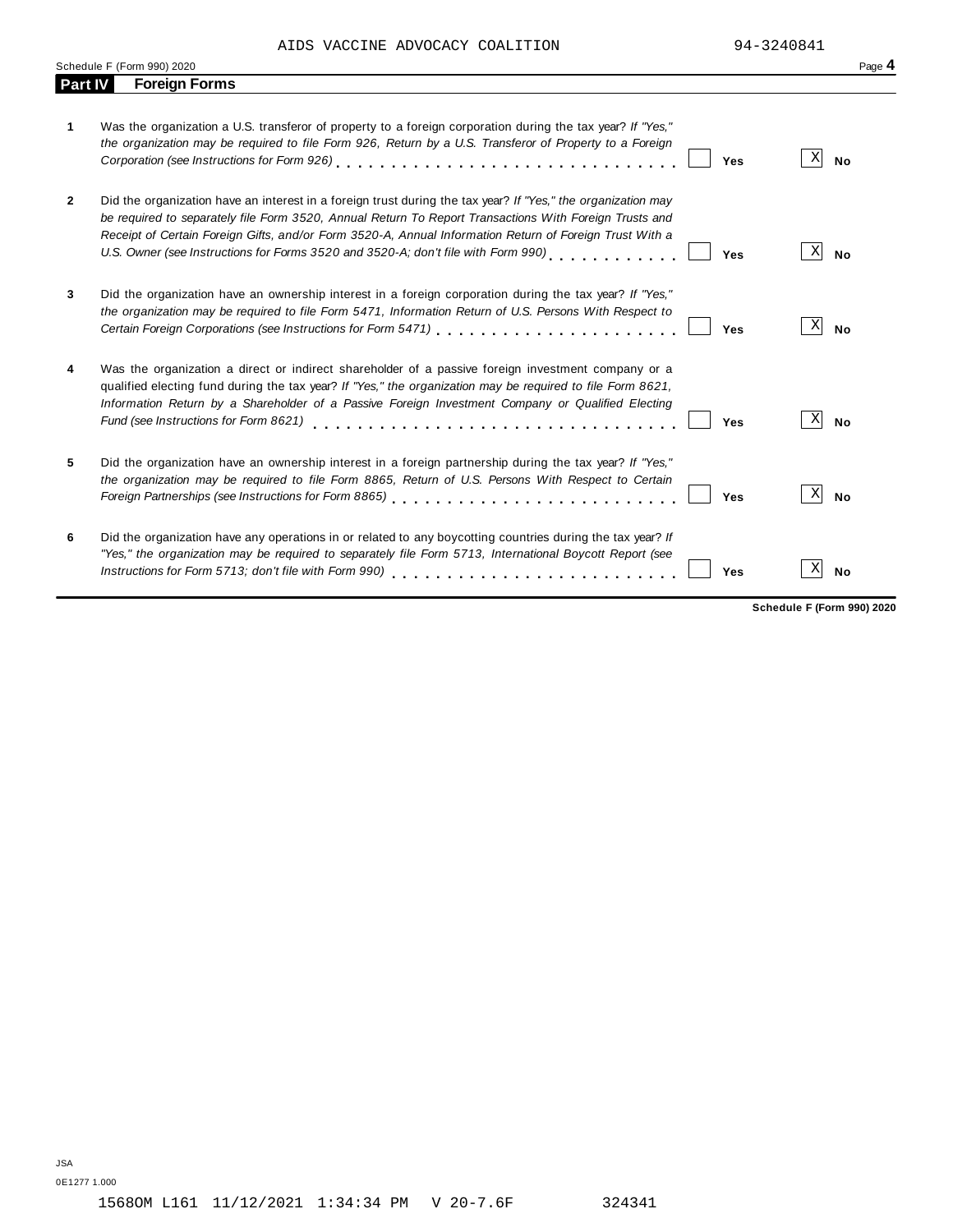Schedule F (Form 990) 2020 Page 5

**Part V Supplemental Information** Provide the information required by Part I, line 2 (monitoring of funds); Part I, line 3, column (f) (accounting method; amounts of investments vs. expenditures per region); Part II, line 1 (accounting method); Part III (accounting method); and Part III, column (c) (estimated number of recipients), as applicable. Also complete this part to provide any additional information (see instructions).

SCHEDULE I,PART I, LINE 2

WORK PLAN AND BUDGET ARE DEVELOPED; GRANT AGREEMENT IS SIGNED, FINANCIAL AND PROGRAM REPORTS ARE REVIEWED BY BOTH PROGRAM AND FINANCE STAFF PRIOR TO RELEASING ADDITIONAL FUNDS. PROGRAM STAFF CONDUCTS SITE VISITS, REVIEWS REPORTS AND IS IN DIRECT COMMUNCIATION VIA TELEPHONE AND EMAIL ON A REGULAR BASIS TO MONITOR IMPLEMENTATION OF ACTIVITES AND USE OF FUNDS FOR PROPER PURPOSES. ALL AMOUNTS ARE REPORTED IN ACCORDANCE WITH U.S.GAAP.

PART I, LINE 3 E

REGION: SUB-SAHARAN AFRICA - SPECIFIC TYPES OF GRANTS IN KENYA, MALAWI,

NIGERIA, SOUTH AFRICA, UGANDA, TANZANIA, ZIMBABWE, ZAMBIA AND BOSTWANA

**Schedule F (Form 990) 2020**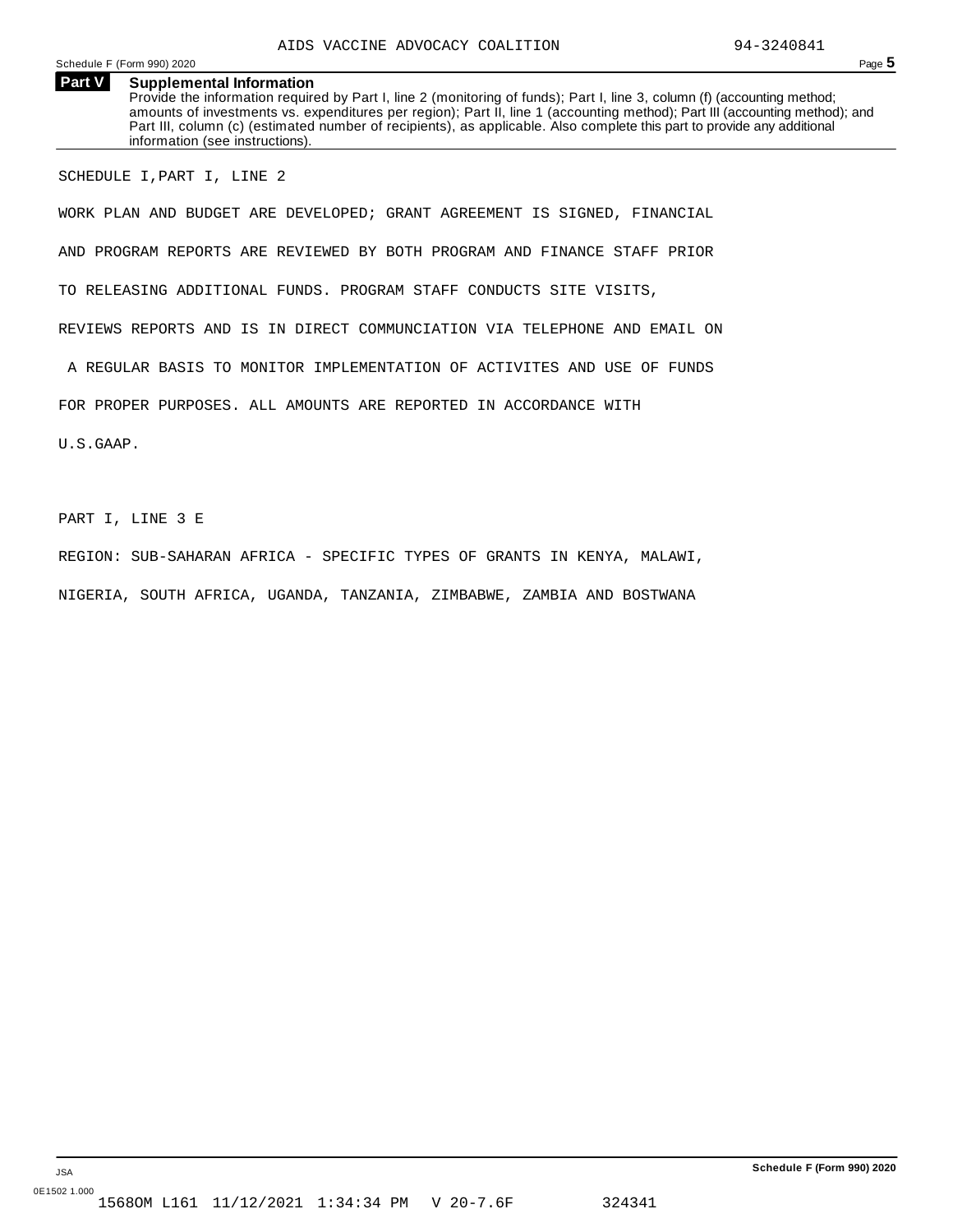| <b>SCHEDULE I</b>                                                                                                                                               |            |                                    | <b>Grants and Other Assistance to Organizations,</b>  |                                       |                                                             |                                          | OMB No. 1545-0047                     |  |
|-----------------------------------------------------------------------------------------------------------------------------------------------------------------|------------|------------------------------------|-------------------------------------------------------|---------------------------------------|-------------------------------------------------------------|------------------------------------------|---------------------------------------|--|
| Governments, and Individuals in the United States<br>(Form 990)<br>Complete if the organization answered "Yes" on Form 990, Part IV, line 21 or 22.             |            |                                    |                                                       |                                       |                                                             |                                          |                                       |  |
|                                                                                                                                                                 |            |                                    |                                                       |                                       |                                                             |                                          | 2020                                  |  |
| Department of the Treasury                                                                                                                                      |            |                                    | $\blacktriangleright$ Attach to Form 990.             |                                       |                                                             |                                          | <b>Open to Public</b>                 |  |
| <b>Internal Revenue Service</b>                                                                                                                                 |            |                                    | Go to www.irs.gov/Form990 for the latest information. |                                       |                                                             |                                          | Inspection                            |  |
| Name of the organization                                                                                                                                        |            |                                    |                                                       |                                       |                                                             | <b>Employer identification number</b>    |                                       |  |
| AIDS VACCINE ADVOCACY COALITION                                                                                                                                 |            |                                    |                                                       |                                       |                                                             | 94-3240841                               |                                       |  |
| <b>General Information on Grants and Assistance</b><br>Part I                                                                                                   |            |                                    |                                                       |                                       |                                                             |                                          |                                       |  |
| Does the organization maintain records to substantiate the amount of the grants or assistance, the grantees' eligibility for the grants or assistance, and<br>1 |            |                                    |                                                       |                                       |                                                             |                                          |                                       |  |
|                                                                                                                                                                 |            |                                    |                                                       |                                       |                                                             |                                          | $X$ Yes<br>No                         |  |
| Describe in Part IV the organization's procedures for monitoring the use of grant funds in the United States.<br>$\mathbf{2}$                                   |            |                                    |                                                       |                                       |                                                             |                                          |                                       |  |
| Grants and Other Assistance to Domestic Organizations and Domestic Governments. Complete if the organization answered "Yes" on Form 990,<br><b>Part II</b>      |            |                                    |                                                       |                                       |                                                             |                                          |                                       |  |
| Part IV, line 21, for any recipient that received more than \$5,000. Part II can be duplicated if additional space is needed.                                   |            |                                    |                                                       |                                       |                                                             |                                          |                                       |  |
|                                                                                                                                                                 |            |                                    |                                                       |                                       |                                                             |                                          |                                       |  |
| 1 (a) Name and address of organization<br>or government                                                                                                         | $(b)$ EIN  | (c) IRC section<br>(if applicable) | (d) Amount of cash<br>grant                           | (e) Amount of non-<br>cash assistance | (f) Method of valuation<br>(book, FMV, appraisal,<br>other) | (g) Description of<br>noncash assistance | (h) Purpose of grant<br>or assistance |  |
| (1) AMERICAN FOUNDATION FOR AIDS RESEARCH                                                                                                                       |            |                                    |                                                       |                                       |                                                             |                                          |                                       |  |
| 120 WALL STREET 13TH FL NEW YORK, NY 10005                                                                                                                      | 13-3163817 | 501(C)(3)                          | 77,677.                                               |                                       | <b>FMV</b>                                                  |                                          | TO INCREASE ADOPTION                  |  |
| (2) CENTER FOR HEALTH AND GENDER EQUITY                                                                                                                         |            |                                    |                                                       |                                       |                                                             |                                          |                                       |  |
| 1317 F STREET, NW SUITE 400                                                                                                                                     | 31-1794048 | 501(C)(3)                          | 91,778.                                               |                                       | <b>FMV</b>                                                  |                                          | TO INCREASE ADOPTION                  |  |
| (3) CLINTON HEALTH ACCESS INITIATIVE                                                                                                                            |            |                                    |                                                       |                                       |                                                             |                                          |                                       |  |
| 383 DORCHESTER AVENUE SUITE 4000                                                                                                                                | 27-1414646 | 501(C)(3)                          | 1,977,310.                                            |                                       | <b>FMV</b>                                                  |                                          | TO CREATE A PLATFORM                  |  |
| (4) HEALTH GLOBAL ACCESS PROJECT, INC.                                                                                                                          |            |                                    |                                                       |                                       |                                                             |                                          |                                       |  |
| 80A FOURTH AVENUE 2ND FLOOR                                                                                                                                     | 20-5053765 | 501(C)(3)                          | 282,930.                                              |                                       | <b>FMV</b>                                                  |                                          | TO INCREASE THE ACCO                  |  |
| (5) INTERNATIONAL AIDS VACCINE INITIATIVE                                                                                                                       |            |                                    |                                                       |                                       |                                                             |                                          |                                       |  |
| 125 BROAD STREET NEW YORK, NY 10004                                                                                                                             | 13-3870223 | 501(C)(3)                          | 87, 133.                                              |                                       | <b>FMV</b>                                                  |                                          | HIV VACCINE AND BIOM                  |  |
| (6) POPULATION SERVICES INTERNATIONAL                                                                                                                           |            |                                    |                                                       |                                       |                                                             |                                          |                                       |  |
| 1120 19TH STREET NW WASHINGTON, WA 20036                                                                                                                        | 56-0942853 | 501(C)(3)                          | 220,788.                                              |                                       | <b>FMV</b>                                                  |                                          | TO SUPPORT USER RESE                  |  |
| (7)                                                                                                                                                             |            |                                    |                                                       |                                       |                                                             |                                          |                                       |  |
| (8)                                                                                                                                                             |            |                                    |                                                       |                                       |                                                             |                                          |                                       |  |
| (9)                                                                                                                                                             |            |                                    |                                                       |                                       |                                                             |                                          |                                       |  |
| (10)                                                                                                                                                            |            |                                    |                                                       |                                       |                                                             |                                          |                                       |  |
|                                                                                                                                                                 |            |                                    |                                                       |                                       |                                                             |                                          |                                       |  |
| (11)                                                                                                                                                            |            |                                    |                                                       |                                       |                                                             |                                          |                                       |  |
| (12)                                                                                                                                                            |            |                                    |                                                       |                                       |                                                             |                                          |                                       |  |
| $\mathbf{2}$                                                                                                                                                    |            |                                    |                                                       |                                       |                                                             |                                          | б.                                    |  |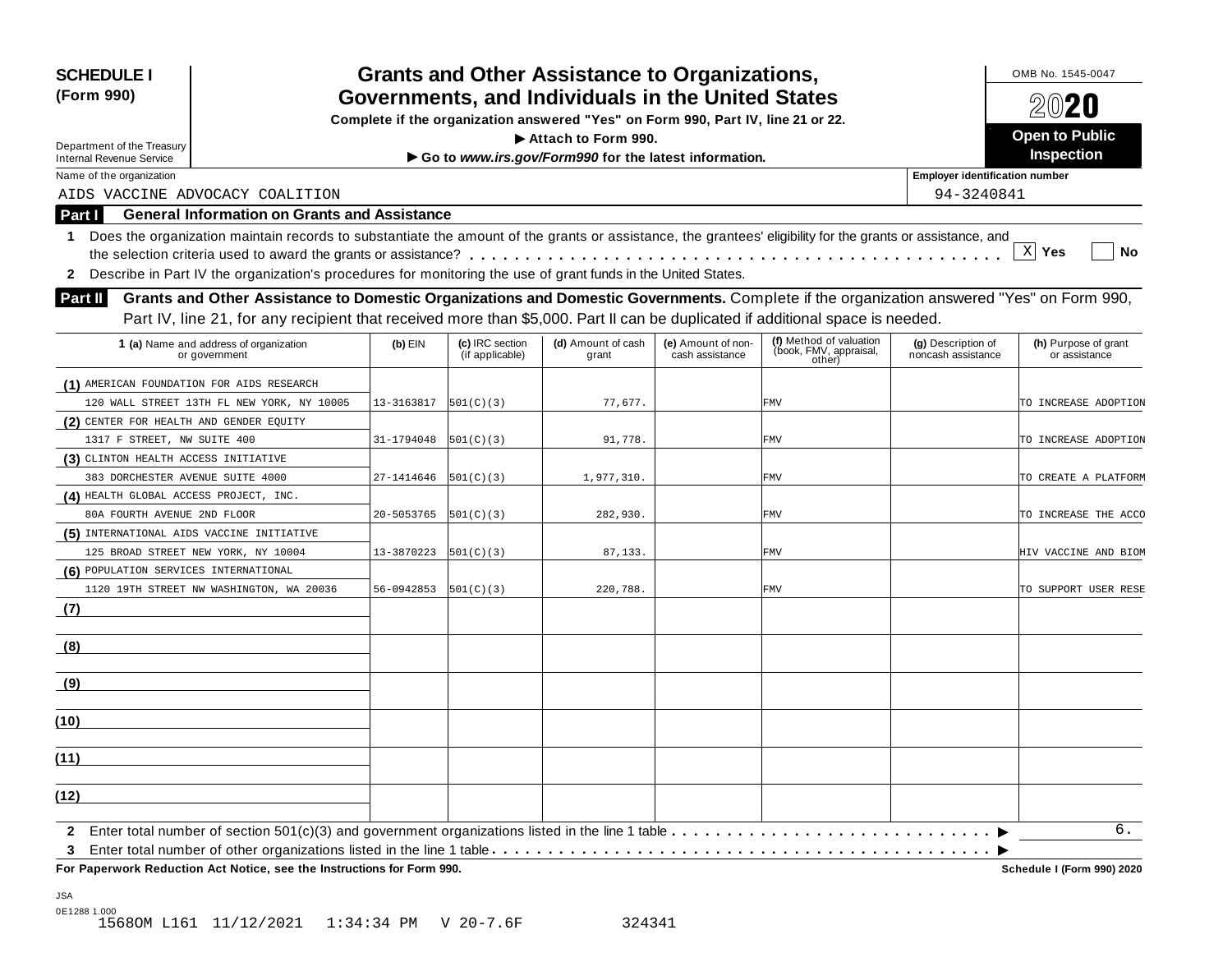## **Grants and Other Assistance to Domestic Individuals.** Complete ifthe organization answered "Yes" on Form 990, Part IV, line 22. **Part III** Grants and Other Assistance to Domestic Individuals<br>Part III can be duplicated if additional space is needed. (a) Type of grant or assistance **(b)** Number of **(c)** Amount of **(d)** Amount of **(e)** Method of valuation (book, **(f)** Description of non-cash assistance FMV, appraisal, other) f<sub>recipients</sub> **(d)** Amount of non-cash assistance **(c)** Amount of cash grant **1 2 3 4 5 6 7 Supplemental Information.** Provide the information required in Part I, line 2, Part III, column (b); and any other additional information. **Part IV**

PART I, LINE 2

WORK PLAN AND BUDGET ARE DEVELOPED; GRANT AGREEMENT IS SIGNED, FINANCIAL

AND PROGRAM REPORTS ARE REVIEWED BY BOTH PROGRAM AND FINANCE STAFF PRIOR

TO RELEASING ADDITIONAL FUNDS. PROGRAM STAFF CONDUCTS SITE VISITS,

REVIEWS REPORTS AND IS IN DIRECT COMMUNICATION VIA TELEPHONE AND EMAIL ON

A REGULAR BASIS TO MONITOR IMPLEMENTATION OF ACTIVITIES AND USE OF FUNDS

FOR PROPER PURPOSES.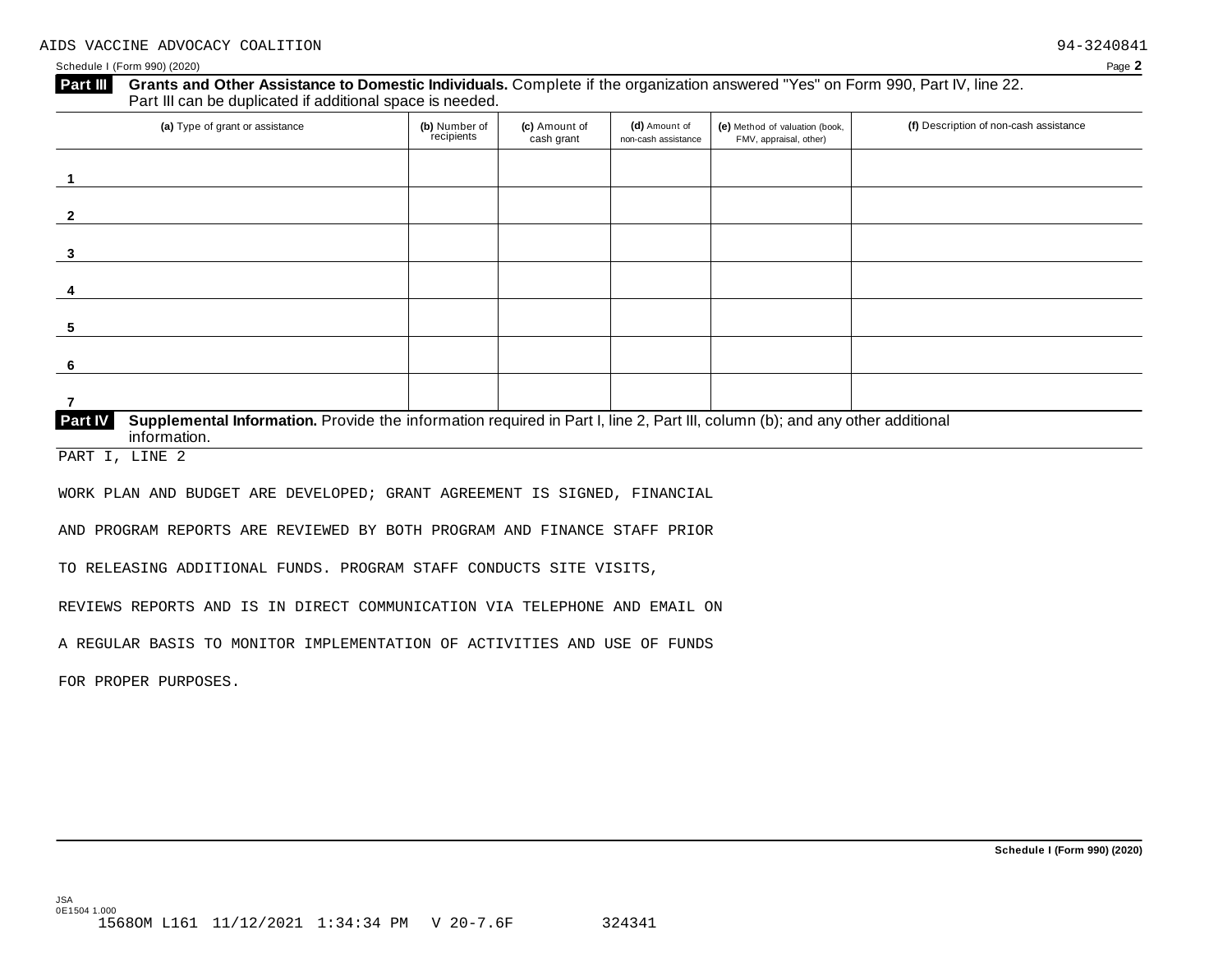|              | <b>SCHEDULE J</b>                                    | <b>Compensation Information</b>                                                                                                                                                                                  | OMB No. 1545-0047     |            |                         |  |  |
|--------------|------------------------------------------------------|------------------------------------------------------------------------------------------------------------------------------------------------------------------------------------------------------------------|-----------------------|------------|-------------------------|--|--|
| (Form 990)   |                                                      | For certain Officers, Directors, Trustees, Key Employees, and Highest                                                                                                                                            |                       |            |                         |  |  |
|              |                                                      | <b>Compensated Employees</b><br>Complete if the organization answered "Yes" on Form 990, Part IV, line 23.                                                                                                       |                       |            |                         |  |  |
|              | Department of the Treasury                           | Attach to Form 990.<br>Go to www.irs.gov/Form990 for instructions and the latest information.                                                                                                                    | <b>Open to Public</b> |            |                         |  |  |
|              | Internal Revenue Service<br>Name of the organization | <b>Employer identification number</b>                                                                                                                                                                            |                       | Inspection |                         |  |  |
|              |                                                      | AIDS VACCINE ADVOCACY COALITION<br>94-3240841                                                                                                                                                                    |                       |            |                         |  |  |
| Part I       |                                                      | <b>Questions Regarding Compensation</b>                                                                                                                                                                          |                       |            |                         |  |  |
|              |                                                      |                                                                                                                                                                                                                  |                       | Yes        | No                      |  |  |
|              |                                                      | 1a Check the appropriate box(es) if the organization provided any of the following to or for a person listed on Form                                                                                             |                       |            |                         |  |  |
|              |                                                      | 990, Part VII, Section A, line 1a. Complete Part III to provide any relevant information regarding these items.                                                                                                  |                       |            |                         |  |  |
|              |                                                      | First-class or charter travel<br>Housing allowance or residence for personal use                                                                                                                                 |                       |            |                         |  |  |
|              |                                                      | Travel for companions<br>Payments for business use of personal residence                                                                                                                                         |                       |            |                         |  |  |
|              |                                                      | Tax indemnification and gross-up payments<br>Health or social club dues or initiation fees                                                                                                                       |                       |            |                         |  |  |
|              |                                                      | Discretionary spending account<br>Personal services (such as maid, chauffeur, chef)                                                                                                                              |                       |            |                         |  |  |
| b            |                                                      | If any of the boxes on line 1a are checked, did the organization follow a written policy regarding payment                                                                                                       |                       |            |                         |  |  |
|              |                                                      | or reimbursement or provision of all of the expenses described above? If "No," complete Part III to                                                                                                              |                       |            |                         |  |  |
| $\mathbf{2}$ |                                                      | Did the organization require substantiation prior to reimbursing or allowing expenses incurred by all                                                                                                            | 1b                    |            |                         |  |  |
|              |                                                      | directors, trustees, and officers, including the CEO/Executive Director, regarding the items checked on line                                                                                                     |                       |            |                         |  |  |
|              |                                                      |                                                                                                                                                                                                                  | $\mathbf{2}$          |            |                         |  |  |
|              |                                                      |                                                                                                                                                                                                                  |                       |            |                         |  |  |
| 3            |                                                      | Indicate which, if any, of the following the organization used to establish the compensation of the<br>organization's CEO/Executive Director. Check all that apply. Do not check any boxes for methods used by a |                       |            |                         |  |  |
|              |                                                      | related organization to establish compensation of the CEO/Executive Director, but explain in Part III.                                                                                                           |                       |            |                         |  |  |
|              | Χ                                                    | Χ<br>Compensation committee<br>Written employment contract                                                                                                                                                       |                       |            |                         |  |  |
|              |                                                      | Independent compensation consultant<br>Compensation survey or study                                                                                                                                              |                       |            |                         |  |  |
|              | Χ                                                    | $\mathbf X$<br>Form 990 of other organizations<br>Approval by the board or compensation committee                                                                                                                |                       |            |                         |  |  |
| 4            |                                                      | During the year, did any person listed on Form 990, Part VII, Section A, line 1a, with respect to the filing                                                                                                     |                       |            |                         |  |  |
|              |                                                      | organization or a related organization:                                                                                                                                                                          |                       |            |                         |  |  |
|              |                                                      |                                                                                                                                                                                                                  | 4a                    |            | Χ                       |  |  |
|              |                                                      | Participate in or receive payment from a supplemental nonqualified retirement plan?                                                                                                                              | 4b                    |            | $\overline{\mathbf{x}}$ |  |  |
| c            |                                                      | Participate in or receive payment from an equity-based compensation arrangement?                                                                                                                                 | 4c                    |            | $\mathbf X$             |  |  |
|              |                                                      | If "Yes" to any of lines 4a-c, list the persons and provide the applicable amounts for each item in Part III.                                                                                                    |                       |            |                         |  |  |
|              |                                                      |                                                                                                                                                                                                                  |                       |            |                         |  |  |
|              |                                                      | Only section 501(c)(3), 501(c)(4), and 501(c)(29) organizations must complete lines 5-9.                                                                                                                         |                       |            |                         |  |  |
| 5            |                                                      | For persons listed on Form 990, Part VII, Section A, line 1a, did the organization pay or accrue any                                                                                                             |                       |            |                         |  |  |
|              |                                                      | compensation contingent on the revenues of:                                                                                                                                                                      |                       |            |                         |  |  |
|              |                                                      |                                                                                                                                                                                                                  | 5a                    |            | Χ                       |  |  |
| b            |                                                      |                                                                                                                                                                                                                  | 5b                    |            | $\mathbf X$             |  |  |
|              |                                                      | If "Yes" on line 5a or 5b, describe in Part III.                                                                                                                                                                 |                       |            |                         |  |  |
| 6            |                                                      | For persons listed on Form 990, Part VII, Section A, line 1a, did the organization pay or accrue any                                                                                                             |                       |            |                         |  |  |
|              |                                                      | compensation contingent on the net earnings of:                                                                                                                                                                  |                       |            |                         |  |  |
|              |                                                      |                                                                                                                                                                                                                  | 6a                    |            | Χ<br>X                  |  |  |
| b            |                                                      |                                                                                                                                                                                                                  | 6b                    |            |                         |  |  |
|              |                                                      | If "Yes" on line 6a or 6b, describe in Part III.                                                                                                                                                                 |                       |            |                         |  |  |
| 7            |                                                      | For persons listed on Form 990, Part VII, Section A, line 1a, did the organization provide any nonfixed                                                                                                          | $\overline{7}$        | Χ          |                         |  |  |
| 8            |                                                      | payments not described on lines 5 and 6? If "Yes," describe in Part III.<br>Were any amounts reported on Form 990, Part VII, paid or accrued pursuant to a contract that was subject                             |                       |            |                         |  |  |
|              |                                                      | to the initial contract exception described in Regulations section 53.4958-4(a)(3)? If "Yes," describe                                                                                                           |                       |            |                         |  |  |
|              |                                                      |                                                                                                                                                                                                                  | 8                     |            | Χ                       |  |  |
| 9            |                                                      | If "Yes" on line 8, did the organization also follow the rebuttable presumption procedure described in                                                                                                           |                       |            |                         |  |  |
|              |                                                      |                                                                                                                                                                                                                  | 9                     |            |                         |  |  |
|              |                                                      |                                                                                                                                                                                                                  |                       |            |                         |  |  |

**For Paperwork Reduction Act Notice, see the Instructions for Form 990. Schedule J (Form 990) 2020**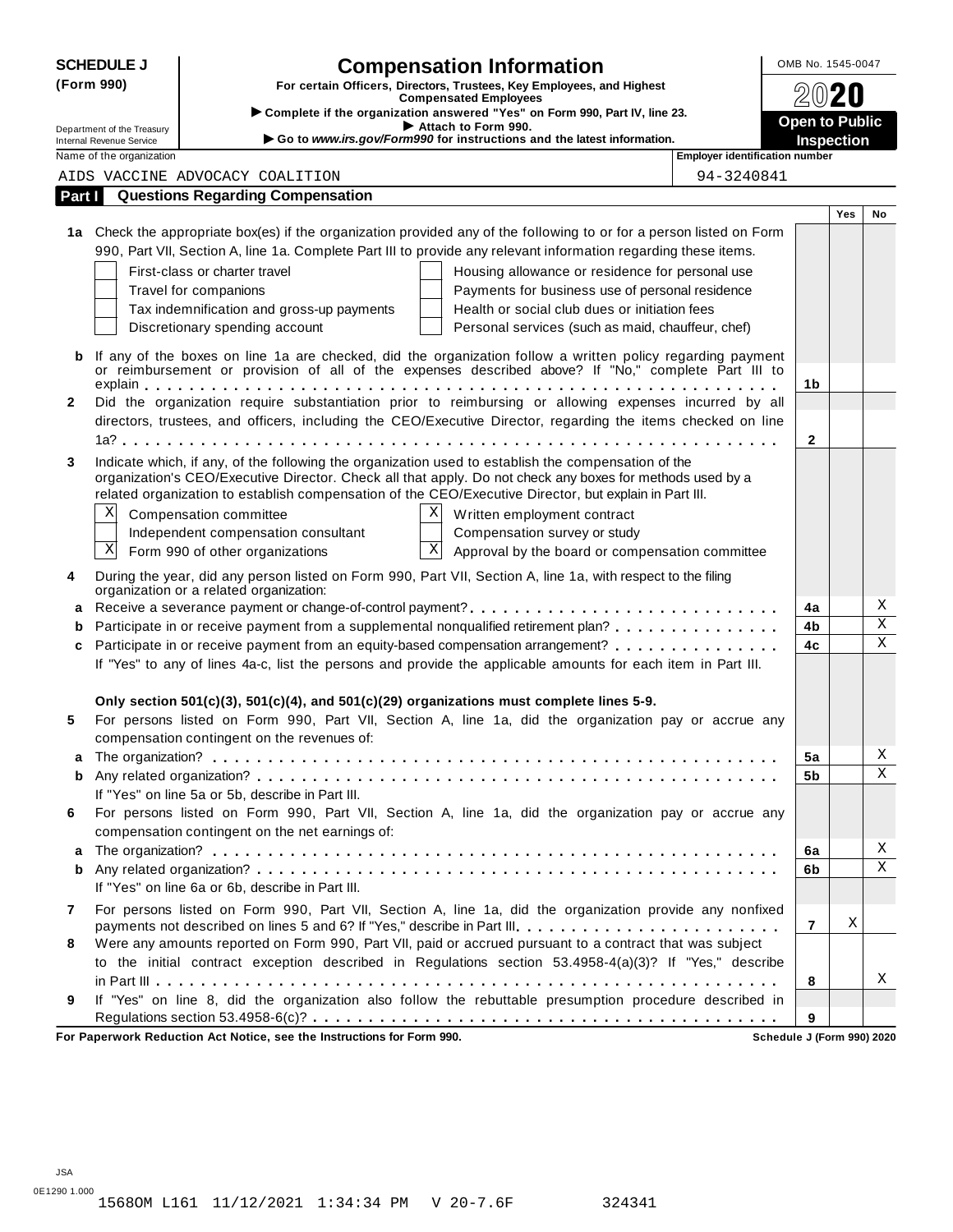Schedule <sup>J</sup> (Form 990) <sup>2020</sup> Page **2**

## **Part II Officers, Directors, Trustees, Key Employees, and Highest Compensated Employees.** Use duplicate copies ifadditional space is needed.

For each individual whose compensation must be reported on Schedule J, report compensation from the organization on row (i) and from related organizations, described in the instructions, on row (ii). Do not list any individuals that aren't listed on Form 990, Part VII.

Note: The sum of columns (B)(i)-(iii) for each listed individual must equal the total amount of Form 990, Part VII, Section A, line 1a, applicable column (D) and (E) amounts for that individual.

| (A) Name and Title                                |                              |                          | (B) Breakdown of W-2 and/or 1099-MISC compensation |                                           | (C) Retirement and             | (D) Nontaxable | (E) Total of columns | (F) Compensation                                           |
|---------------------------------------------------|------------------------------|--------------------------|----------------------------------------------------|-------------------------------------------|--------------------------------|----------------|----------------------|------------------------------------------------------------|
|                                                   |                              | (i) Base<br>compensation | (ii) Bonus & incentive<br>compensation             | (iii) Other<br>reportable<br>compensation | other deferred<br>compensation | benefits       | $(B)(i)-(D)$         | in column (B) reported<br>as deferred on prior<br>Form 990 |
| MITCHELL WARREN                                   | (i)                          | 365,055.                 | 30,000                                             | $\mathbf 0$ .                             | 11,400.                        | 46,879.        | 453,334              |                                                            |
| 1 <sup>EXECUTIVE</sup> DIRECTOR                   | (ii)                         | $\Omega$                 | $\overline{0}$ .                                   | $\mathbf 0$ .                             | $\Omega$ .                     | $\Omega$ .     | $\mathbf{0}$ .       |                                                            |
| KEVIN FISHER                                      | (i)                          | 195,292.                 | 0.                                                 | 0.                                        | 4,312.                         | 43,677.        | 243,281              |                                                            |
| $2^{\text{DIFFOR}: \text{POLICY}}$ , DATA & ANALY | (ii)                         | $\mathbf 0$              | $\mathbf{0}$ .                                     | 0.                                        | $\Omega$                       | $\mathbf 0$ .  | $\mathbf{0}$ .       |                                                            |
| STACEY HUMPHRIES                                  | (i)                          | 166,040                  | 3,500                                              | $0$ .                                     | 7,087                          | 46,651         | 223, 278             |                                                            |
| 3 <sup>DIRECTOR:</sup> RESEARCH ENGAGEMENT        | (i)                          | $\mathbf 0$              | $\mathsf{0}$ .                                     | 0.                                        | $\mathbf{0}$ .                 | $0$ .          | $\mathbf{0}$ .       |                                                            |
| MANJU CHATANI                                     | (i)                          | 164,755                  | $\mathsf{O}$ .                                     | $\boldsymbol{0}$ .                        | 6,592.                         | 33,854.        | 205, 201             |                                                            |
| ADIRECTOR: PARTNERSHIPS & CAPACI                  | (i)                          | $\mathbf 0$              | $\mathsf{O}$ .                                     | $\mathbf{0}$ .                            |                                |                |                      |                                                            |
| ERIN KIERNON                                      | (i)                          | 227,957                  | 0                                                  | 0.                                        | 4,375                          | 47,076.        | 279,408              |                                                            |
| 5 <sup>CHIEF</sup> OPERATING OFFICER              | (ii)                         | 0                        | $\mathsf{O}$                                       | 0.                                        |                                |                |                      |                                                            |
| JESSICA RODRIGUES                                 | (i)                          | 197,993.                 | $\mathsf{O}$ .                                     | 0.                                        | 8,034.                         | 17,739.        | 223,766.             |                                                            |
| 6 <sup>DIRECTOR: PRODUCT INTRODUCTION</sup>       | (ii)                         | 0                        | $\mathsf{O}$ .                                     | $\mathsf{O}$ .                            |                                |                |                      |                                                            |
| ABIGAIL SMITH                                     | $\qquad \qquad \textbf{(i)}$ | 197,386.                 | $\mathbf{0}$ .                                     | $\mathsf{O}$ .                            | 8,000                          | 50,535.        | 255,921.             |                                                            |
| CHIEF FINANCIAL OFFICER                           | (i)                          | $\mathbf 0$              | $\mathsf{O}$ .                                     | $0$ .                                     | $\mathbf{0}$ .                 | 0.             | $\mathbf 0$ .        |                                                            |
| EMILY BASS                                        | (i)                          | 158,398                  | $\mathsf{O}$ .                                     | 0.                                        | 12,000.                        | 45,704.        | 216,102.             |                                                            |
| 8 <sup>DIRECTOR:</sup> STRATEGY & CONTENT         | (i)                          | $\mathsf{O}$             | $\mathsf{O}$                                       | 0.                                        | $\mathbf{0}$                   | 0.             | $\mathbf{0}$ .       |                                                            |
|                                                   | (i)                          |                          |                                                    |                                           |                                |                |                      |                                                            |
| 9                                                 | (i)                          |                          |                                                    |                                           |                                |                |                      |                                                            |
|                                                   | (i)                          |                          |                                                    |                                           |                                |                |                      |                                                            |
| 10                                                | (i)                          |                          |                                                    |                                           |                                |                |                      |                                                            |
|                                                   | (i)                          |                          |                                                    |                                           |                                |                |                      |                                                            |
| 11                                                | (ii)                         |                          |                                                    |                                           |                                |                |                      |                                                            |
|                                                   | (i)                          |                          |                                                    |                                           |                                |                |                      |                                                            |
| 12                                                | (i)                          |                          |                                                    |                                           |                                |                |                      |                                                            |
|                                                   | (i)                          |                          |                                                    |                                           |                                |                |                      |                                                            |
| 13                                                | (i)                          |                          |                                                    |                                           |                                |                |                      |                                                            |
|                                                   | (i)                          |                          |                                                    |                                           |                                |                |                      |                                                            |
| 14                                                | (i)                          |                          |                                                    |                                           |                                |                |                      |                                                            |
|                                                   | (i)                          |                          |                                                    |                                           |                                |                |                      |                                                            |
| 15                                                | (i)                          |                          |                                                    |                                           |                                |                |                      |                                                            |
|                                                   | (i)                          |                          |                                                    |                                           |                                |                |                      |                                                            |
| 16                                                | (i)                          |                          |                                                    |                                           |                                |                |                      |                                                            |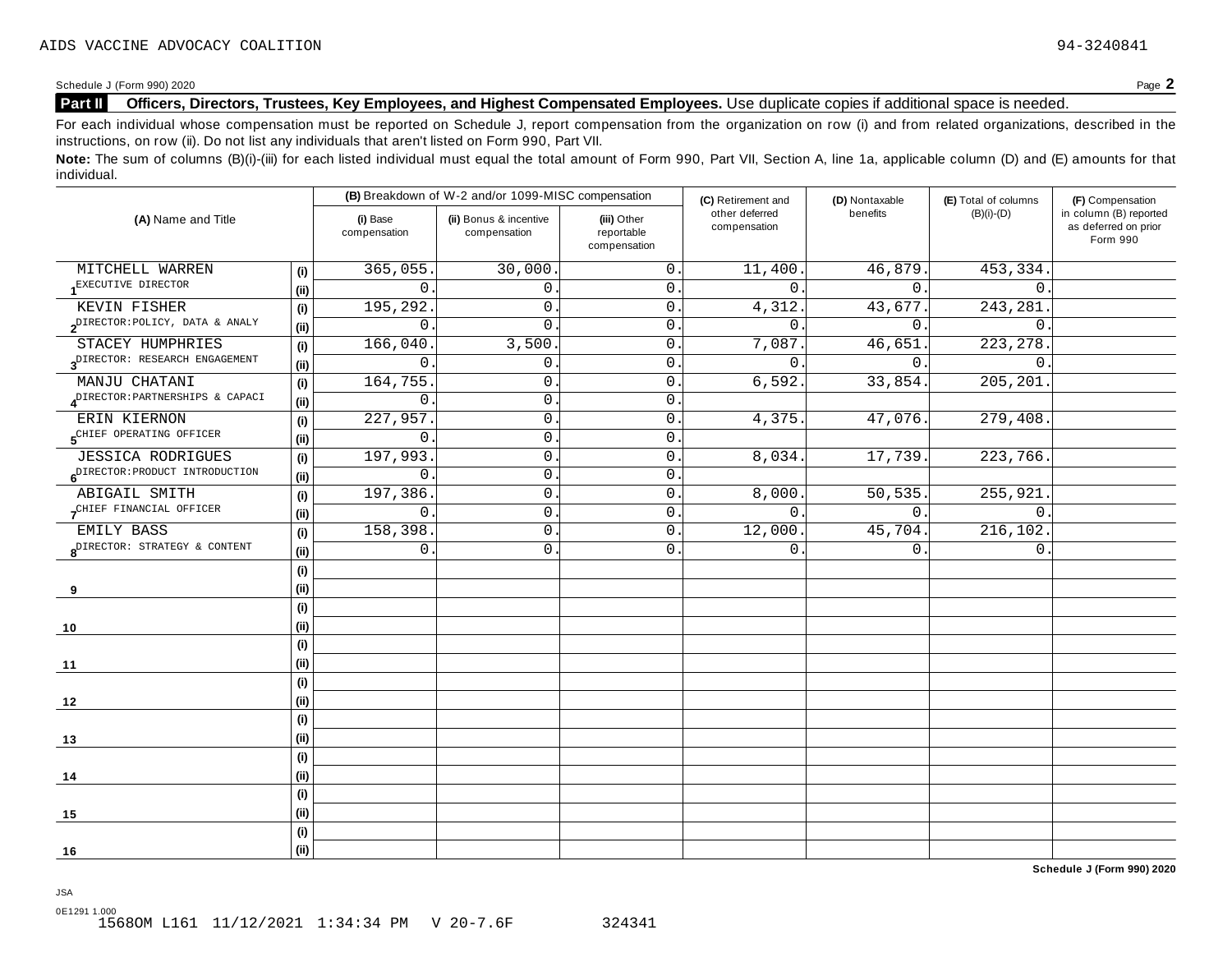Schedule J (Form 990) 2020 Page **3**

## **Part III Supplemental Information**

Provide the information, explanation, or descriptions required for Part I, lines 1a, 1b, 3, 4a, 4b, 4c, 5a, 5b, 6a, 6b, 7, and 8, and for Part II. Also complete this part for any additional information.

SCHEDULE J, PART I, LINE 7

THE PRESIDENT AND ONE DIRECTOR WERE PAID A PERFORMANCE BONUS DURING THE

YEAR.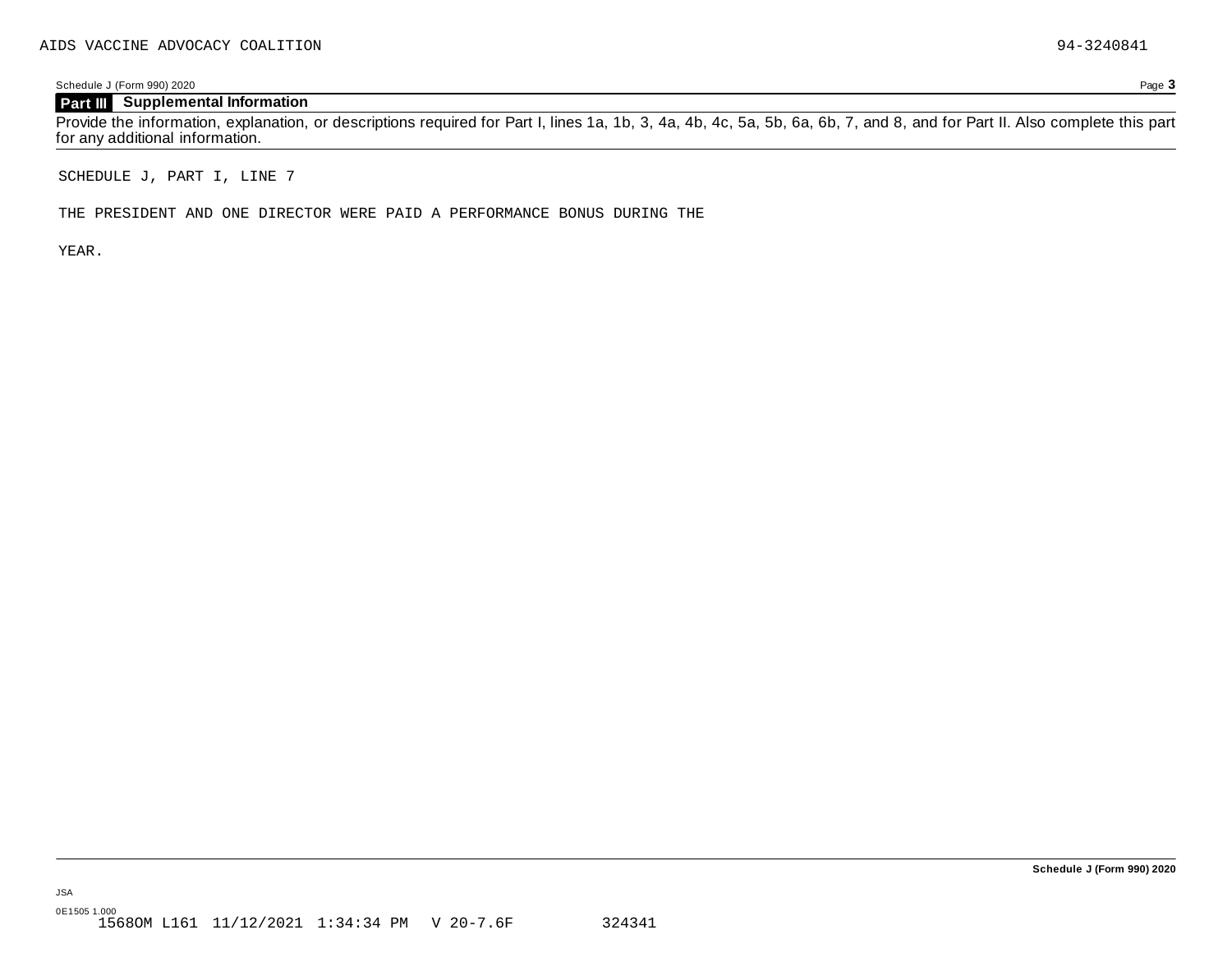# SCHEDULE M<br>
(Form 990) **Supplementary of the organizations answered** "Yes" on Form 990 Part IV lines 29 or 30

**Department of the Treasury<br>Internal Revenue Service** 

**Examplete** if the organizations answered "Yes" on Form 990, Part Ⅳ, lines 29 or 30.<br>▶ Attach to Form 990. **Department of the Treasury ▶ Attach to Form 990.**<br>Internal Revenue Service ▶ Go to *www.irs.gov/Form990* for instructions and the latest information.<br>Nome of the organization aumhor

Name of the organization **intervalse of the organization intervalse of the organization <b>intervalse of the organization intervalse of the organization intervalse of the organization intervalse of the organization**

#### AIDS VACCINE ADVOCACY COALITION  $94-3240841$

| Part I | <b>Types of Property</b>                                                                                                                                                                                                                                                                                                                                                                                                                                                                                                                                                                      |                               |                                                        |                                                                                    |                                                              |
|--------|-----------------------------------------------------------------------------------------------------------------------------------------------------------------------------------------------------------------------------------------------------------------------------------------------------------------------------------------------------------------------------------------------------------------------------------------------------------------------------------------------------------------------------------------------------------------------------------------------|-------------------------------|--------------------------------------------------------|------------------------------------------------------------------------------------|--------------------------------------------------------------|
|        |                                                                                                                                                                                                                                                                                                                                                                                                                                                                                                                                                                                               | (a)<br>Check if<br>applicable | (b)<br>Number of contributions or<br>items contributed | (c)<br>Noncash contribution<br>amounts reported on<br>Form 990, Part VIII, line 1g | (d)<br>Method of determining<br>noncash contribution amounts |
| 1.     |                                                                                                                                                                                                                                                                                                                                                                                                                                                                                                                                                                                               |                               |                                                        |                                                                                    |                                                              |
| 2      | Art - Historical treasures                                                                                                                                                                                                                                                                                                                                                                                                                                                                                                                                                                    |                               |                                                        |                                                                                    |                                                              |
| 3      |                                                                                                                                                                                                                                                                                                                                                                                                                                                                                                                                                                                               |                               |                                                        |                                                                                    |                                                              |
| 4      | Books and publications                                                                                                                                                                                                                                                                                                                                                                                                                                                                                                                                                                        |                               |                                                        |                                                                                    |                                                              |
| 5      | Clothing and household                                                                                                                                                                                                                                                                                                                                                                                                                                                                                                                                                                        |                               |                                                        |                                                                                    |                                                              |
|        | goods <u>  _ _ _ _</u>                                                                                                                                                                                                                                                                                                                                                                                                                                                                                                                                                                        |                               |                                                        |                                                                                    |                                                              |
| 6      | Cars and other vehicles <b>Cars</b>                                                                                                                                                                                                                                                                                                                                                                                                                                                                                                                                                           |                               |                                                        |                                                                                    |                                                              |
| 7      | Boats and planes experience of the set of the set of the set of the set of the set of the set of the set of the set of the set of the set of the set of the set of the set of the set of the set of the set of the set of the                                                                                                                                                                                                                                                                                                                                                                 |                               |                                                        |                                                                                    |                                                              |
| 8      |                                                                                                                                                                                                                                                                                                                                                                                                                                                                                                                                                                                               |                               |                                                        |                                                                                    |                                                              |
| 9      | Securities - Publicly traded [                                                                                                                                                                                                                                                                                                                                                                                                                                                                                                                                                                |                               |                                                        |                                                                                    |                                                              |
| 10     | Securities - Closely held stock                                                                                                                                                                                                                                                                                                                                                                                                                                                                                                                                                               |                               |                                                        |                                                                                    |                                                              |
| 11     | Securities - Partnership, LLC,                                                                                                                                                                                                                                                                                                                                                                                                                                                                                                                                                                |                               |                                                        |                                                                                    |                                                              |
|        | or trust interests [1]                                                                                                                                                                                                                                                                                                                                                                                                                                                                                                                                                                        |                               |                                                        |                                                                                    |                                                              |
| 12     | Securities - Miscellaneous                                                                                                                                                                                                                                                                                                                                                                                                                                                                                                                                                                    |                               |                                                        |                                                                                    |                                                              |
| 13     | Qualified conservation                                                                                                                                                                                                                                                                                                                                                                                                                                                                                                                                                                        |                               |                                                        |                                                                                    |                                                              |
|        | contribution - Historic                                                                                                                                                                                                                                                                                                                                                                                                                                                                                                                                                                       |                               |                                                        |                                                                                    |                                                              |
|        |                                                                                                                                                                                                                                                                                                                                                                                                                                                                                                                                                                                               |                               |                                                        |                                                                                    |                                                              |
| 14     | Qualified conservation                                                                                                                                                                                                                                                                                                                                                                                                                                                                                                                                                                        |                               |                                                        |                                                                                    |                                                              |
|        | contribution - Other [19]                                                                                                                                                                                                                                                                                                                                                                                                                                                                                                                                                                     |                               |                                                        |                                                                                    |                                                              |
| 15     | Real estate - Residential New York 1                                                                                                                                                                                                                                                                                                                                                                                                                                                                                                                                                          |                               |                                                        |                                                                                    |                                                              |
| 16     | Real estate - Commercial Real estate - Commercial                                                                                                                                                                                                                                                                                                                                                                                                                                                                                                                                             |                               |                                                        |                                                                                    |                                                              |
| 17     | Real estate - Other New York New York 1999                                                                                                                                                                                                                                                                                                                                                                                                                                                                                                                                                    |                               |                                                        |                                                                                    |                                                              |
| 18     | Collectibles entertainment of the collectibles                                                                                                                                                                                                                                                                                                                                                                                                                                                                                                                                                |                               |                                                        |                                                                                    |                                                              |
| 19     | Food inventory $\Box$                                                                                                                                                                                                                                                                                                                                                                                                                                                                                                                                                                         |                               |                                                        |                                                                                    |                                                              |
| 20     | Drugs and medical supplies <u>  _ _ _ _ _ _</u>                                                                                                                                                                                                                                                                                                                                                                                                                                                                                                                                               |                               |                                                        |                                                                                    |                                                              |
| 21     |                                                                                                                                                                                                                                                                                                                                                                                                                                                                                                                                                                                               |                               |                                                        |                                                                                    |                                                              |
| 22     | Historical artifacts [1994]                                                                                                                                                                                                                                                                                                                                                                                                                                                                                                                                                                   |                               |                                                        |                                                                                    |                                                              |
| 23     |                                                                                                                                                                                                                                                                                                                                                                                                                                                                                                                                                                                               |                               |                                                        |                                                                                    |                                                              |
| 24     | Archeological artifacts [1996]                                                                                                                                                                                                                                                                                                                                                                                                                                                                                                                                                                |                               |                                                        |                                                                                    |                                                              |
| 25     | Other C TRAVEL VOUCHERS                                                                                                                                                                                                                                                                                                                                                                                                                                                                                                                                                                       | X                             | 2.                                                     | 2,838.                                                                             | LLIST PRICE                                                  |
| 26     | Other $\blacktriangleright$ ( $\_\_\_\_\_\_\_\_$ )                                                                                                                                                                                                                                                                                                                                                                                                                                                                                                                                            |                               |                                                        |                                                                                    |                                                              |
| 27     | Other $\blacktriangleright$ ( $\_\_\_\_\_\_\_\_$ )                                                                                                                                                                                                                                                                                                                                                                                                                                                                                                                                            |                               |                                                        |                                                                                    |                                                              |
| 28     | Other $\blacktriangleright$ (                                                                                                                                                                                                                                                                                                                                                                                                                                                                                                                                                                 |                               |                                                        |                                                                                    |                                                              |
| 29     | Number of Forms 8283 received by the organization during the tax year for contributions for                                                                                                                                                                                                                                                                                                                                                                                                                                                                                                   |                               |                                                        |                                                                                    |                                                              |
|        | which the organization completed Form 8283, Part V, Donee Acknowledgement $\dots \dots \dots$                                                                                                                                                                                                                                                                                                                                                                                                                                                                                                 |                               |                                                        |                                                                                    | 29                                                           |
|        |                                                                                                                                                                                                                                                                                                                                                                                                                                                                                                                                                                                               |                               |                                                        |                                                                                    | Yes<br>No                                                    |
|        | 30a During the year, did the organization receive by contribution any property reported in Part I, lines 1 through                                                                                                                                                                                                                                                                                                                                                                                                                                                                            |                               |                                                        |                                                                                    |                                                              |
|        |                                                                                                                                                                                                                                                                                                                                                                                                                                                                                                                                                                                               |                               |                                                        |                                                                                    |                                                              |
|        |                                                                                                                                                                                                                                                                                                                                                                                                                                                                                                                                                                                               |                               |                                                        |                                                                                    |                                                              |
|        |                                                                                                                                                                                                                                                                                                                                                                                                                                                                                                                                                                                               |                               |                                                        |                                                                                    |                                                              |
| 31     |                                                                                                                                                                                                                                                                                                                                                                                                                                                                                                                                                                                               |                               |                                                        |                                                                                    |                                                              |
|        |                                                                                                                                                                                                                                                                                                                                                                                                                                                                                                                                                                                               |                               |                                                        |                                                                                    |                                                              |
|        |                                                                                                                                                                                                                                                                                                                                                                                                                                                                                                                                                                                               |                               |                                                        |                                                                                    |                                                              |
|        |                                                                                                                                                                                                                                                                                                                                                                                                                                                                                                                                                                                               |                               |                                                        |                                                                                    |                                                              |
|        |                                                                                                                                                                                                                                                                                                                                                                                                                                                                                                                                                                                               |                               |                                                        |                                                                                    |                                                              |
|        |                                                                                                                                                                                                                                                                                                                                                                                                                                                                                                                                                                                               |                               |                                                        |                                                                                    |                                                              |
|        | For Paperwork Reduction Act Notice, see the Instructions for Form 990.                                                                                                                                                                                                                                                                                                                                                                                                                                                                                                                        |                               |                                                        |                                                                                    | Schedule M (Form 990) 2020                                   |
| 33     | 28, that it must hold for at least three years from the date of the initial contribution, and which isn't required<br><b>b</b> If "Yes," describe the arrangement in Part II.<br>Does the organization have a gift acceptance policy that requires the review of any nonstandard<br>32a Does the organization hire or use third parties or related organizations to solicit, process, or sell noncash<br><b>b</b> If "Yes," describe in Part II.<br>If the organization didn't report an amount in column (c) for a type of property for which column (a) is checked,<br>describe in Part II. |                               |                                                        |                                                                                    | Χ<br>30a<br>Χ<br>31<br>Χ<br>32a                              |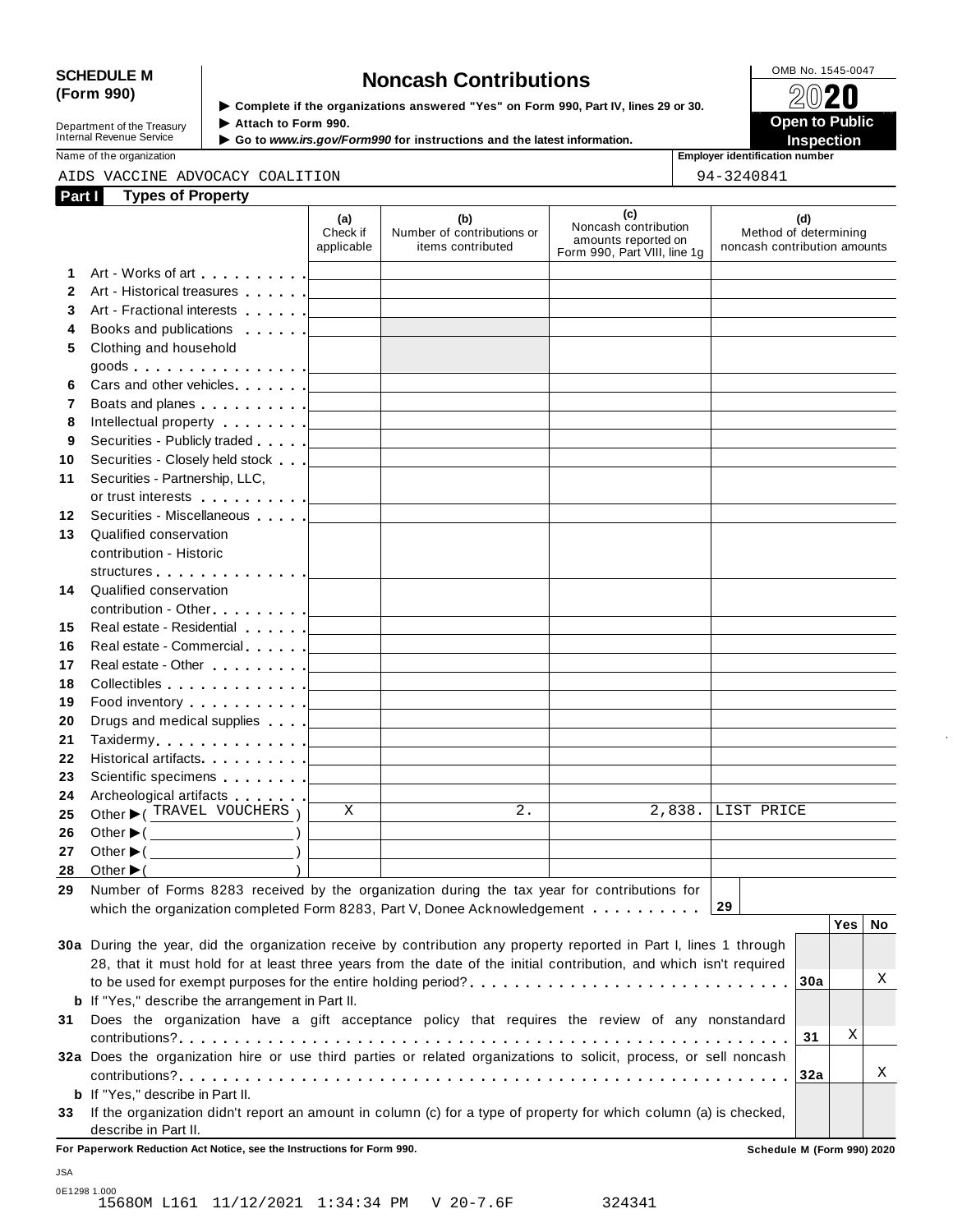Schedule M (Form 990) (2020) Page **2**

**Supplemental Information.** Provide the information required by Part I, lines 30b, 32b, and 33, and whether the organization is reporting in Part I, column (b), the number of contributions, the number of items received, or a combination of both. Also complete this part for any additional information. **Part II**

SCHEDULE M, LINE 25

DURING THE YEAR AVAC RECEIVED TWO TRAVEL VOUCHERS FROM A DONOR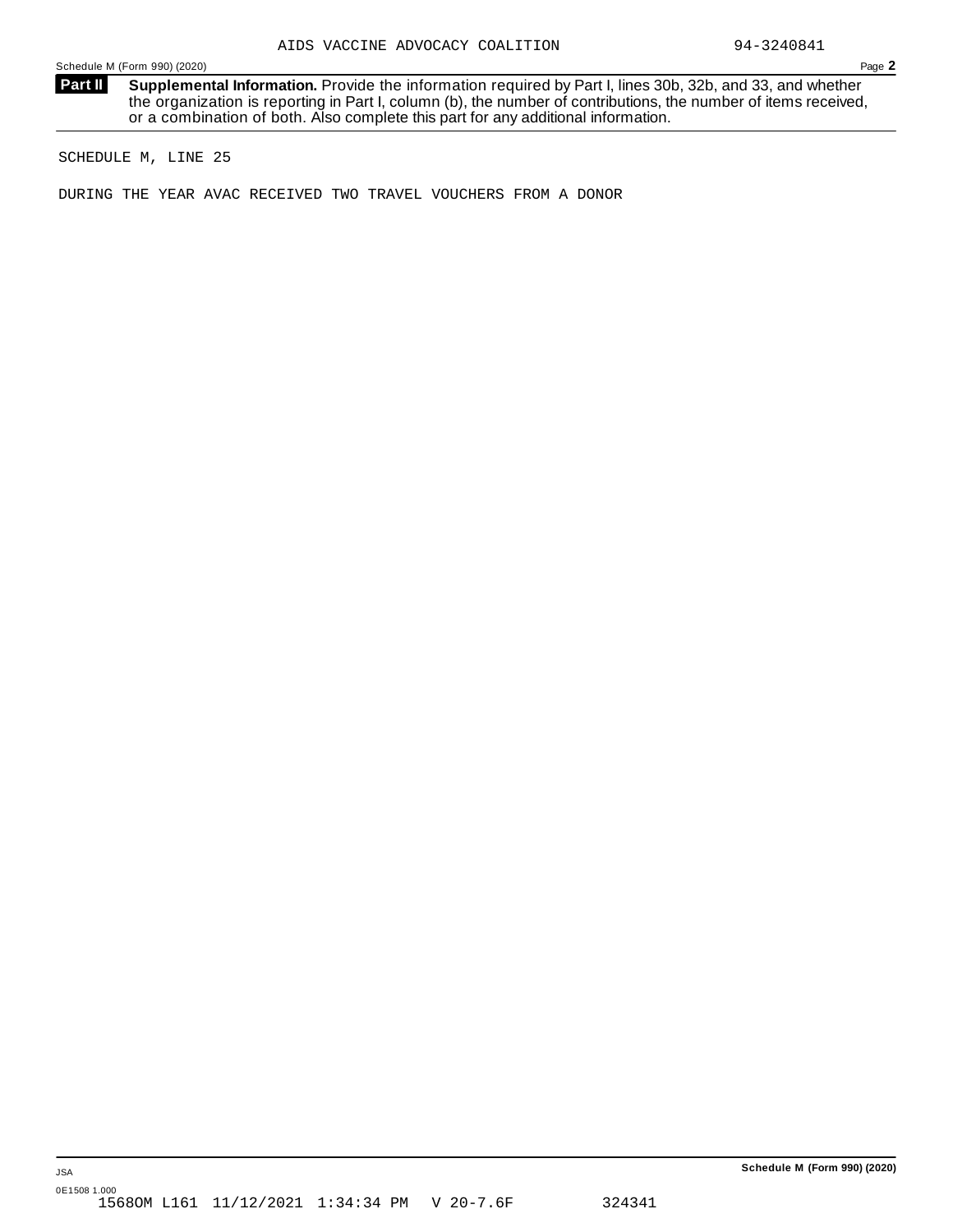#### **SCHEDULE O** Supplemental Information to Form 990 or 990-EZ DAMB No. 1545-0047

**(Form 990 or 990-EZ) Complete to provide information for responses to specific questions on** plete to provide information for responses to specific questions on  $\bigotimes_{\mathbb{Z}}\mathbb{Q}$  20 **EVECT**<br>
Attach to Form 990 or 990-EZ.<br>
and the Communication of the Communication of the Communication of the Communication of the Communication of the Communication of the Communication of the Communication of the Commu Department of the Treasury <br>Depen to Public<br>Name of the organization<br>Name of the organization<br>Name of the organization<br>Name of the organization<br>Inspection



Department of the Treasury<br>Internal Revenue Service

AIDS VACCINE ADVOCACY COALITION  $94-3240841$ 

FORM 990, PART I, LINE 1, DESCRIPTION OF ORGANIZATION MISSION: CONTINUED: TO ACCELERATE THE ETHICAL DEVELOPMENT AND GLOBAL DELIVERY OF AIDS VACCINES AND OTHER PREVENTION TECHNOLOGIES AND INTERVENTIONS. RESOURCES FOR HIV VACCINE AND PREVENTION RESEARCH BY GOVERNMENT AGENCIES.

#### FORM 990, PART VI, SECTION B, LINE 11B

THE DRAFT 990 WAS SHARED WITH THE AUDIT COMMITEE FOR REVIEW. AFTER THE INTERNAL REVIEW WAS COMPLETED BY THE EXECUTIVE DIRECTOR, THE CHIEF FINANCIAL OFFICER AND THE EXECUTIVE COMMITTEE, THE DRAFT WAS PRESENTED TO THE WHOLE BOARD FOR APPROVAL.

#### FORM 990, PART VI, SECTION B, LINE 12C

A CONFLICT OF INTEREST FORM IS SUBMITTED TO ALL BOARD MEMBERS; AT THE REGULAR BOARD MEETING,THE EXECUTIVE DIRECTOR REMINDS BOARD MEMBERS TO RETURN THE SIGNED FORM TO THE CHIEF FINANCIAL OFFICER; BOARD MEMBERS HAVE THE OPPORTUNITY TO ASK QUESTIONS IN PERSON OR VIA EMAIL PRIOR TO SIGNING THE FORM. A CONFLICT OF INTEREST FORM IS ALSO SUBMITTED TO STAFF FOR SIGNATURE. THE FORM IS SIGNED ON AN ANNUAL BASIS BY BOARD MEMBERS AND STAFF. TWO BOARD MEMBERS REVIEW ALL CONFLICT OF INTEREST FORMS; AND IN CASE OF A POTENTIAL CONFLICT OF INTEREST THE REST OF THE BOARD ENFORCE THE POLICY.

FORM 990, PART VI, SECTION B, LINE 15A THE EXECUTIVE DIRECTOR'S COMPENSATION PACKAGE WAS REVIEWED BY THE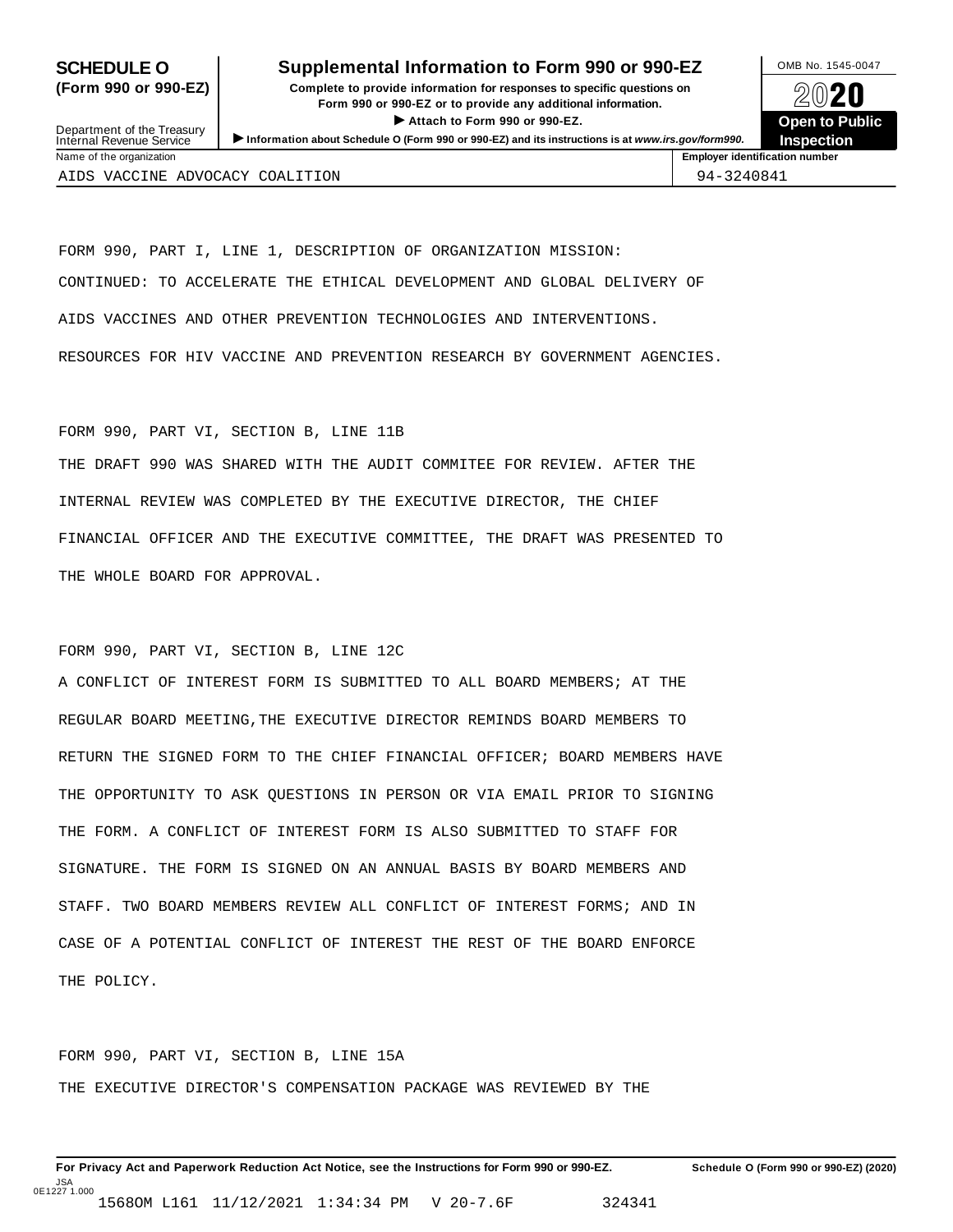<span id="page-43-0"></span>COMPENSATION COMMITTTEE. THE COMPENSATION COMMITTEE IS COMPOSED OF THE PRESIDENT, THE TREASURER, THE SECRETARY AND ONE ADDITIONAL BOARD MEMBER. THEY USED RELEVANT COMPENSATION SURVEY DATA FROM SIMILAR SIZE NON PROFIT ORGANIZATION TO DETERMINE THE APPROPRIATE COMPENSATION PACKAGE.

FORM 990, PART VI, SECTION C, LINE 19

THE ORGANIZATION AT PRESENT DOES NOT MAKE ITS GOVERNING DOCUMENTS AVAILABLE TO THE PUBLIC. HOWEVER, THE FINANCIAL STATEMENTS ARE AVAILABLE ON THE ORGANIZATION'S WEBSITE AND BY REQUEST.

FORM 990, PART XI, LINE 9

DURING THE YEAR AVAC CANCELLED \$219,641 OF GRANT EXPENSES PAYABLE.

ATTACHMENT 1

#### FORM 990, PART III, LINE 1 - ORGANIZATION'S MISSION

THE PURPOSES OF THE ORGANIZATION SHALL BE TO: INCREASE PUBLIC AWARENESS OF AND COMMUNITY PARTICIPATION IN THE EFFORTS TO ADVANCE THE NEED FOR A WELL-FUNDED, COORDINATED HIV PREVENTION RESEARCH PROGRAM; IDENTIFY AND MITIGATE OR ELIMINATE BARRIERS TO THE DEVELOPMENT OF AND ACCESS TO NEW HIV VACCINES AND OTHER PREVENTION OPTIONS; AND PROMOTE INCREASED RESOURCES FOR HIV VACCINE AND PREVENTION RESEARCH BY GOVERNMENT AGENCIES.

ATTACHMENT 2

#### FORM 990, PART III - PROGRAM SERVICE, LINE 4A

PRODUCT INTRODUCTION AND ACCESS: THE PRODUCT INTRODUCTION PROGRAM IS DESIGNED TO IDENTIFY AND ANTICIPATE NEEDS AND GAPS AND PROVIDE TARGETED TOOLS, SUPPORT AND PLATFORMS TO EXPAND ACCESS TO HIV/AIDS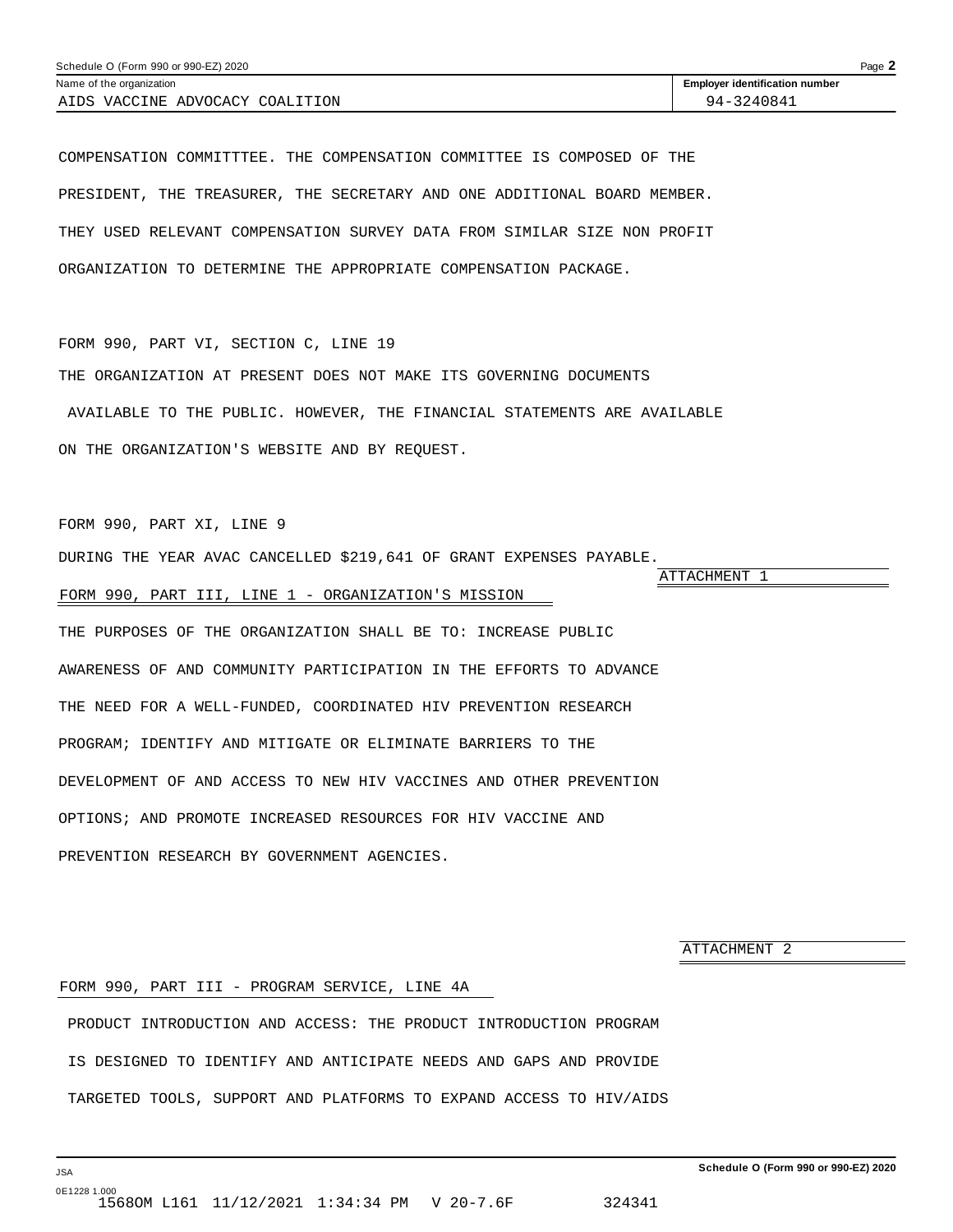<span id="page-44-0"></span>

| Schedule O (Form 990 or 990-EZ) 2020 |                                       | Page 2 |
|--------------------------------------|---------------------------------------|--------|
| Name of the organization             | <b>Employer identification number</b> |        |
| AIDS VACCINE ADVOCACY COALITION      | 94-3240841                            |        |
|                                      |                                       |        |

ATTACHMENT 2 (CONT'D)

PREVENTION. THE PROGRAM FOCUSES ON: SUCCESSFUL SCALE-UP AND INTRODUCTION IN THREE PRIORITY COUNTRIES FROM THE OUTSET; DEVELOP ADAPTABLE AND SCALABLE TOOLS TO SUPPORT OTHER COUNTRIES; SUPPORT THE DEVELOPMENT OF MARKETABLE PRODUCTS IN THE HIV PREVENTION RESEARCH PIPELINE; AND CREATE A FLEXIBLE MECHANISM TO ASSIST PRODUCT DEVELOPERS, FUNDERS AND COUNTRY PROGRAMS TO IDENTIFY AND ADDRESS BARRIERS TO IMPROVED PRODUCTS AND ACCELERATED INTRODUCTION. THE PROJECT IS IMPLEMENTED IN COLLABORATION WITH ONE PRIMARY SUBGRANTEE THE CLINTON HEALTH ACCESS INITIATIVE (CHAI), FINAL MILE WHO FOCUSES ON END USER RESEARCH AND POPULATION SERVICES INTERNATIONAL (PSI) THAT SUPPORTS END USER RESEARCH IN SOUTH AFRICA.

ATTACHMENT 3

#### FORM 990, PART III - PROGRAM SERVICE, LINE 4B

RESEARCH ENGAGEMENT AND PREPAREDNESS: RESEARCH PREPAREDNESS IS DESIGNED TO SHAPE THE R&D ENVIRONMENT THROUGH ADVOCACY FOR INVESTMENT, POLITICAL SUPPORT, AND GOOD PARTICIPATORY PRACTICE. AVAC DEVELOPED MATERIALS AND DOCUMENTS RELATING TO THE PREVENTION OF HIV/AIDS; CONVENED MULTIPLE MEETINGS WITH STAKEHOLDERS SUCH AS RESEARCHERS AND CIVIL SOCIETY LEADERS TO DISCUSS RESEARCH FINDINGS AND ISSUED SUBGRANTS TO 8 PARTNERS IN THE US AND AFRICA UNDER THE HIV BIOMEDIAL PREVENTION RESEARCH PROJECT FUNDED BY USAID: NEW HIV MICROBICIDES ADVOCACY SOCIETY (NHVMAS) IN NIGERIA, AVENIR HEALTH, FHI 360, INTERNATIONAL AIDS VACCINE INITIATIVE (IAVI) AND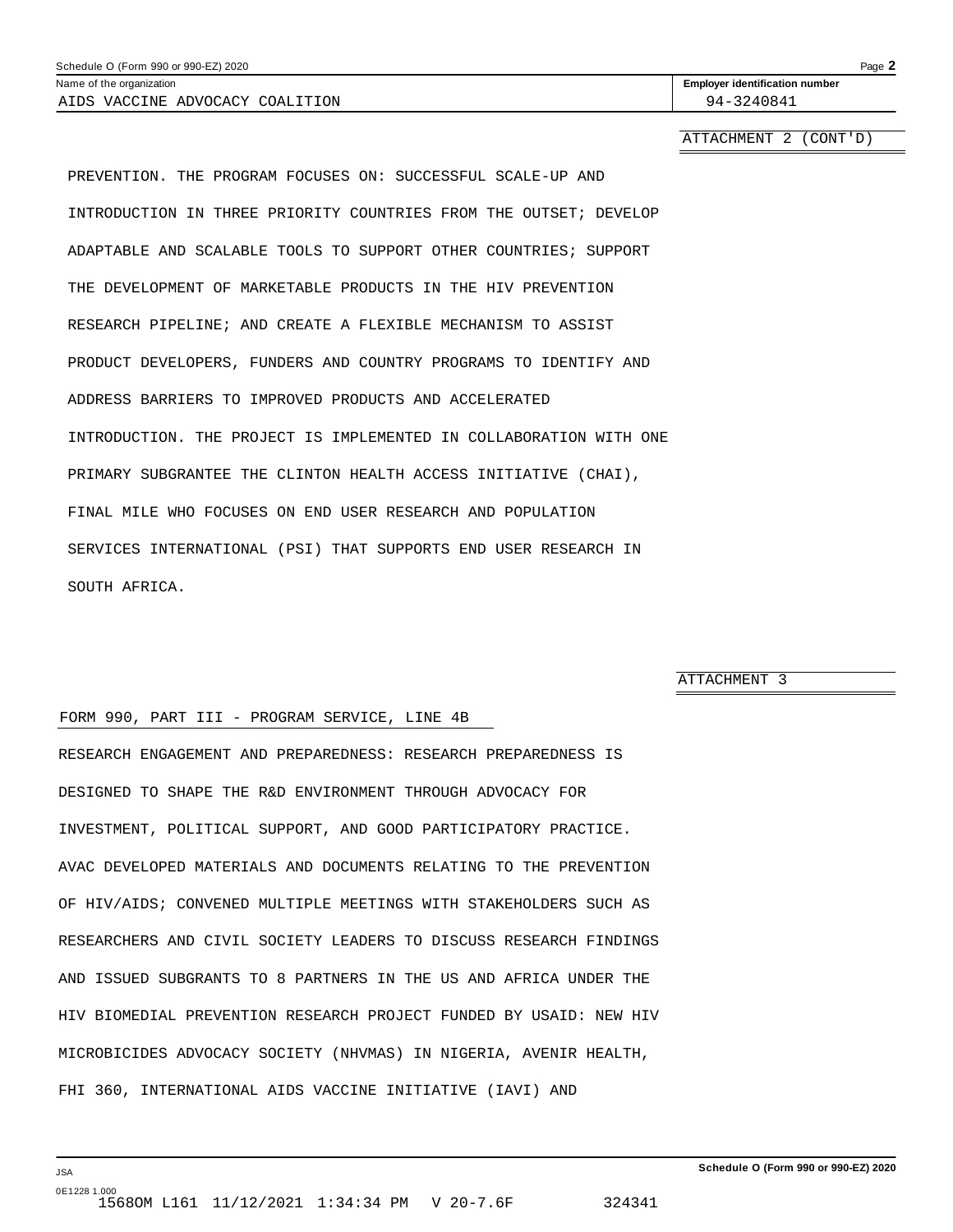<span id="page-45-0"></span>

| Schedule O (Form 990 or 990-EZ) 2020 | Page 2                                |
|--------------------------------------|---------------------------------------|
| Name of the organization             | <b>Employer identification number</b> |
| AIDS VACCINE ADVOCACY COALITION      | 94-3240841                            |
|                                      | ATTACHMENT 3 (CONT'D)                 |
|                                      |                                       |

INTERNEWS IN THE US, HIV/AIDS VACCINE ETHICS GROUP OF THE UNIVERSITY OF KWAZULU - NATAL (HAVEG), WITS REPRODUCTIVE HEALTH AND HIV PREVENTION (WITS) AND WACI HEALTH IN SOUTH AFRICA. AVAC ALSO ISSUED SUBGRANTS TO CLI, TNCA, MESHA, CCI, PAKACHERE, HEALTH GAP, ICW-EA, HEJNU, ZAMCOM, ZAN. IT ALSO INCLUDES \$2,500 IN DISCRETIONARY FUNDS TO FELLOWS AND RX ROAR MEMBERS.

|                                                      |          | ATTACHMENT 4 |         |
|------------------------------------------------------|----------|--------------|---------|
| FORM 990, PART III, LINE 4D - OTHER PROGRAM SERVICES |          |              |         |
| DESCRIPTION                                          | GRANTS   | EXPENSES     | REVENUE |
| STRENGTHENING GLOBAL ADVOCACY NETWORKS               | 335,276. | 1,137,771.   |         |
| POLICY DATA AND ANALYTICS                            |          | 447,037.     |         |
| PROGRAM MANAGEMENT AND COORDINATION                  |          | 1,045,938.   |         |
| TOTALS                                               | 335,276. | 2,630,746.   |         |

#### ATTACHMENT 5

#### 990, PART VII- COMPENSATION OF THE FIVE HIGHEST PAID IND. CONTRACTORS

| NAME AND ADDRESS                 | DESCRIPTION OF SERVICES | COMPENSATION |
|----------------------------------|-------------------------|--------------|
| MEGAN DUNBAR                     | POLICY CONSULTING       | 129,535.     |
| 1261 BURNETT STREET              |                         |              |
| BERKRLEY, CA 94702               |                         |              |
| KAY MARSHALL COMMUNICATIONS CORP | COMMUNICATION           | 213,344.     |
| 176 DEAN STREET                  |                         |              |
| BROOKLYN, NY 11217               |                         |              |